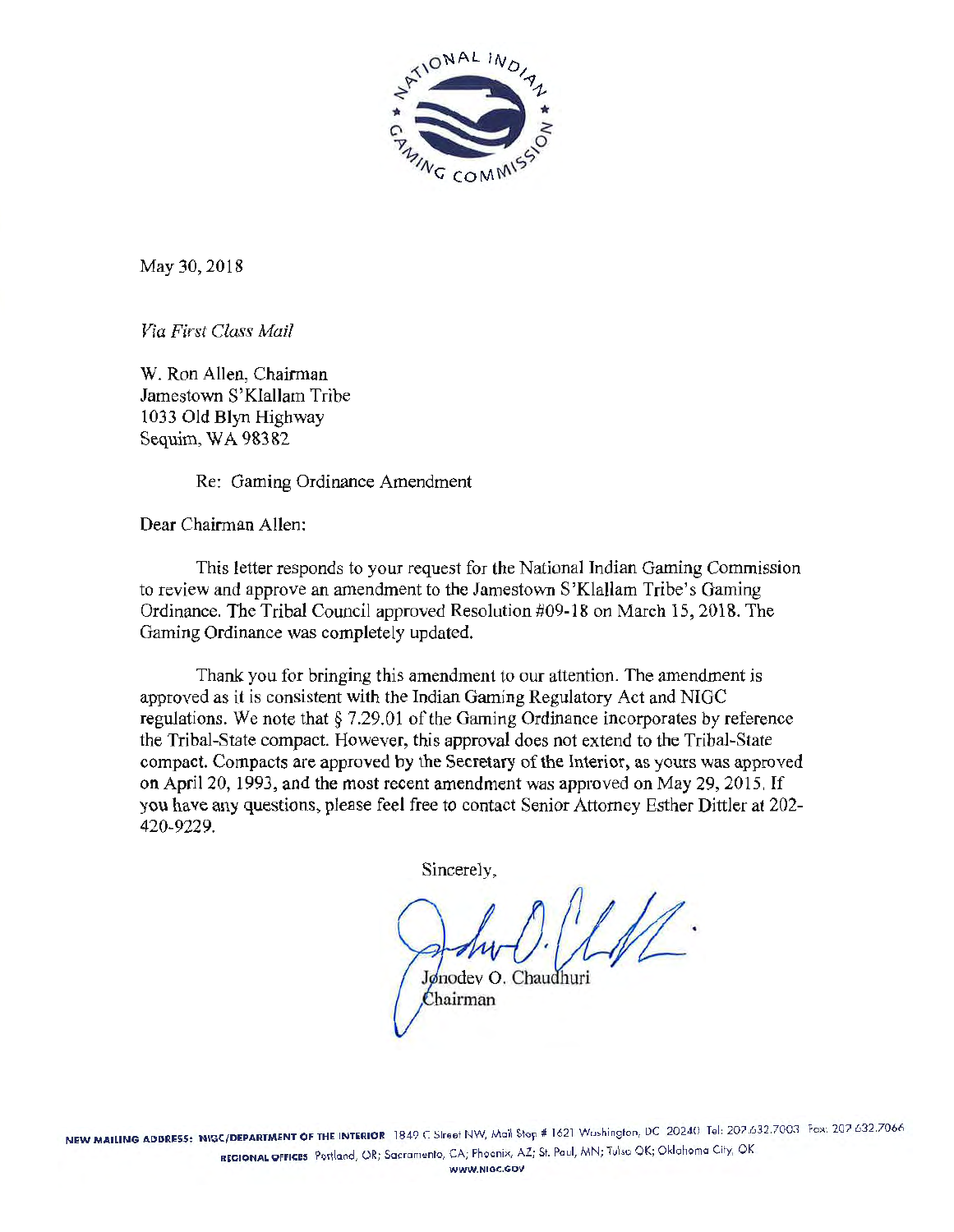#### **TITLE 7 GAMING OPERATIONS**

**Chapters: Chapter 7.01 General Provisions Chapter 7.02 Definitions Chapter 7.03 Ownership, Construction and Operation of Gaming Operation Chapter 7.04 Tribal Gaming Commission and Tribal Gaming Agency Chapter 7.05 Operation of the Tribal Gaming Commission Chapter 7.06 Enforcement and Investigation Chapter 7.07 Sanctions Chapter 7.08 Fines as Liens Chapter 7.09 Exclusion of Persons from Facility Chapter 7.10 Appeal Chapter 7.11 Executive Director of the Tribal Gaming Agency Chapter 7.12 Indian Preference Recruitment Plan Chapter 7.13 Deposit of Funds Chapter 7.14 Checks, Etc. Chapter 7.15 Contracts Chapter 7.16 Fiscal Year Chapter 7.17 Records Chapter 7.18 Audits Chapter 7.19 Dissolution Chapter 7.20 Licenses Chapter 7.21 Personal History Statement Chapter 7.22 Business Disclosure Form Chapter 7.23 Burden on Applicant Chapter 7.24 Applicant Claim of Privilege Chapter 7.25 Types of Licenses Chapter 7.26 Background Investigations Chapter 7.27 Forwarding Licensing Applications and Reports to the National Indian Gaming Commission Chapter 7.28 Gaming Revenues Chapter 7.29 Class III Gaming: Tribal-State Compacts Chapter 7.30 Management of Tribal Gaming; Restrictions Chapter 7.31 Tribal Gaming Commission or Corporation Chapter 7.32 Age Restrictions on Gaming Activities Chapter 7.33 Miscellaneous Provisions Chapter 7.34 Construction and Severability**

**Chapter 7.35 Tribal Sovereign Immunity and Jurisdiction Preserved**

**Chapter 7.36 Codification and Amendments**

**Exhibit A – Memorandum of Understanding Regarding the Dissemination of Criminal History Record Information by the National Indian Gaming Commission**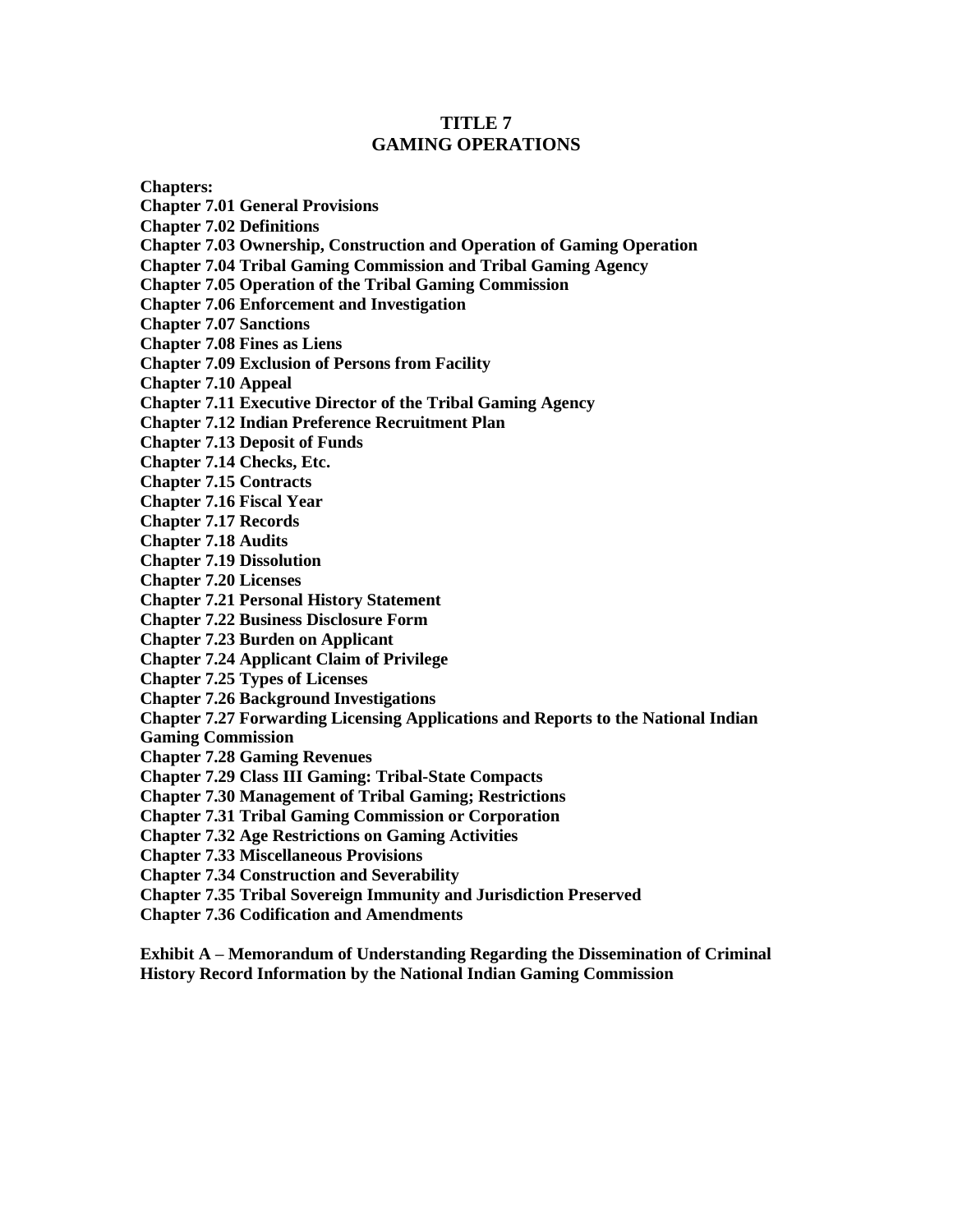## **Chapter 7.01 General Provisions**

**Sections: Section 7.01.01 Title**

**Section 7.01.01 Title**

This Title shall be known as the Jamestown S'Klallam Gaming Operations Code.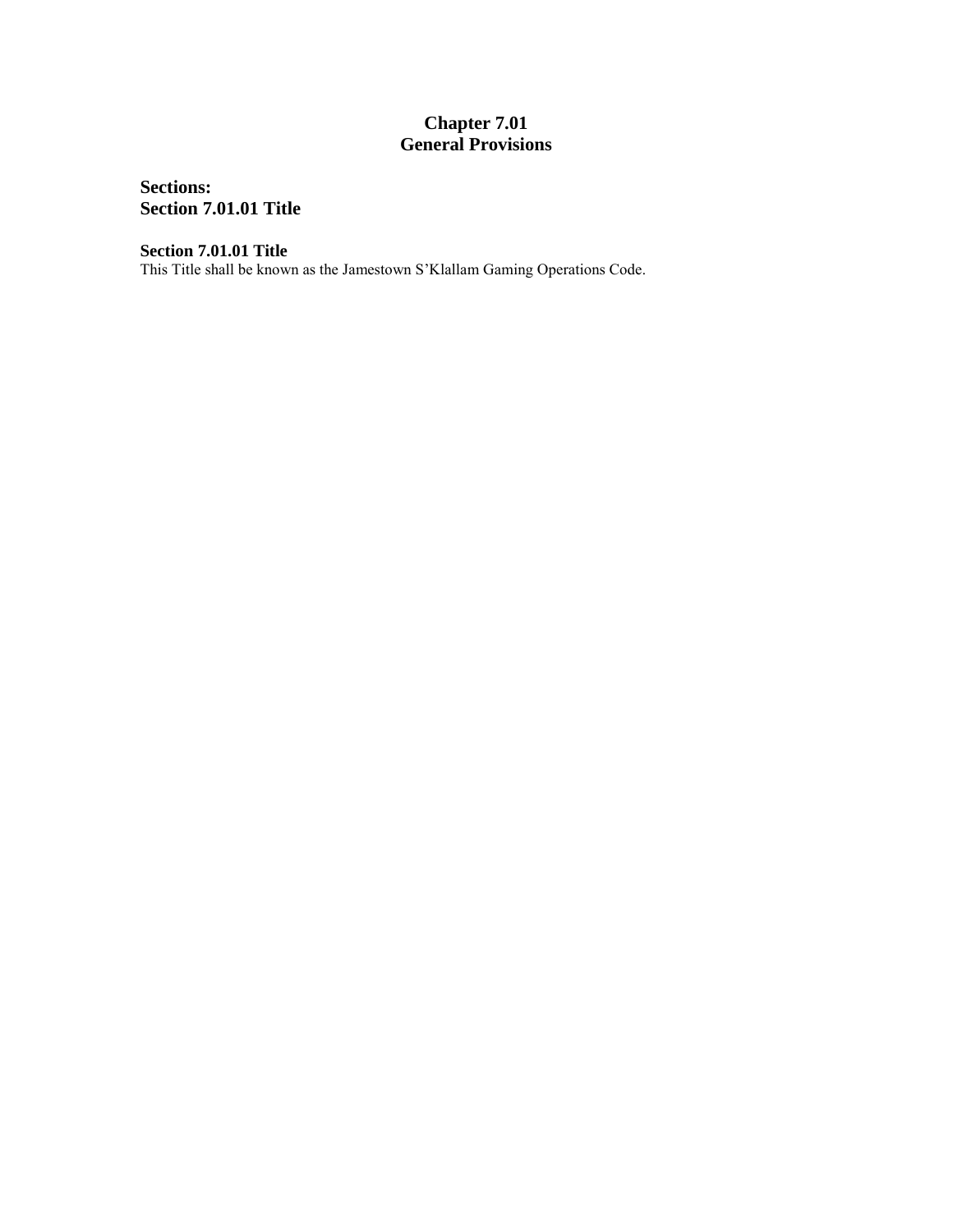## **Chapter 7.02 Definitions**

## **Sections: Section 7.02.01 Definitions**

#### **Section 7.02.01 Definitions**

Unless a different meaning is clearly indicated herein, the terms used herein shall have the same meaning as defined in the Indian Gaming Regulatory Act, 25 U.S.C. §2701, *et seq*., and its regulations, 25 C.F.R. Part 500, *et seq*. Nothing herein is intended to grant the federal or any state government any authority beyond what they possess under applicable law.

- A. "Audit" may refer to either a financial audit and/or a compliance audit;
- B. "Bingo" means a game in which prizes are awarded on the basis of designated numbers or symbols on a card conforming to numbers or symbols selected at random and which, for the opportunity to win such prize or prizes, persons are charged some consideration;
- C. "Class I Gaming" means games that are either:
	- 1. Social games solely for prizes of minimal value; or
	- 2. Traditional forms of Indian gaming engaged in by individuals as part of, or in connection with, Tribal ceremonies or celebrations.
- D. "BIA" means the Bureau of Indian Affairs in the U.S. Department of the Interior;
- E. "Class II Gaming" means:
	- 1. The game of chance commonly known as bingo (whether or not electronic, computer, or other technologic aids are used in connection therewith) (a) which is played for prizes, including monetary prizes, with cards bearing numbers or other designations,

(b) in which the holder of the card covers such numbers or designations when objects, similarly numbered or designated, are drawn or electronically determined, and

(c) in which the game is won by the first person covering a previously designated arrangement of numbers or designations on such cards, including (if played in the same location) pull-tabs, lotto, punch boards, tip jars, instant bingo, and other games similar to bingo, and

2. Card games that:

(a) are explicitly authorized by the laws of the State, or

- (b) are not explicitly prohibited by the laws of the State and are played at any location in the State, but only if such card games are played in conformity with those laws and regulations (if any) of the State regarding hours or periods of operation of such card games or limitations on wagers or pot sizes in such card games.
- 3. The term "Class II Gaming" does not include: (a) any banking card games, including baccarat, chemin de fer, or blackjack (21), or (b) electronic or electromechanical facsimiles of any game of chance or slot machines of any kind.
- F. "Class III Gaming" means all forms of gaming that are not Class I gaming or Class II gaming;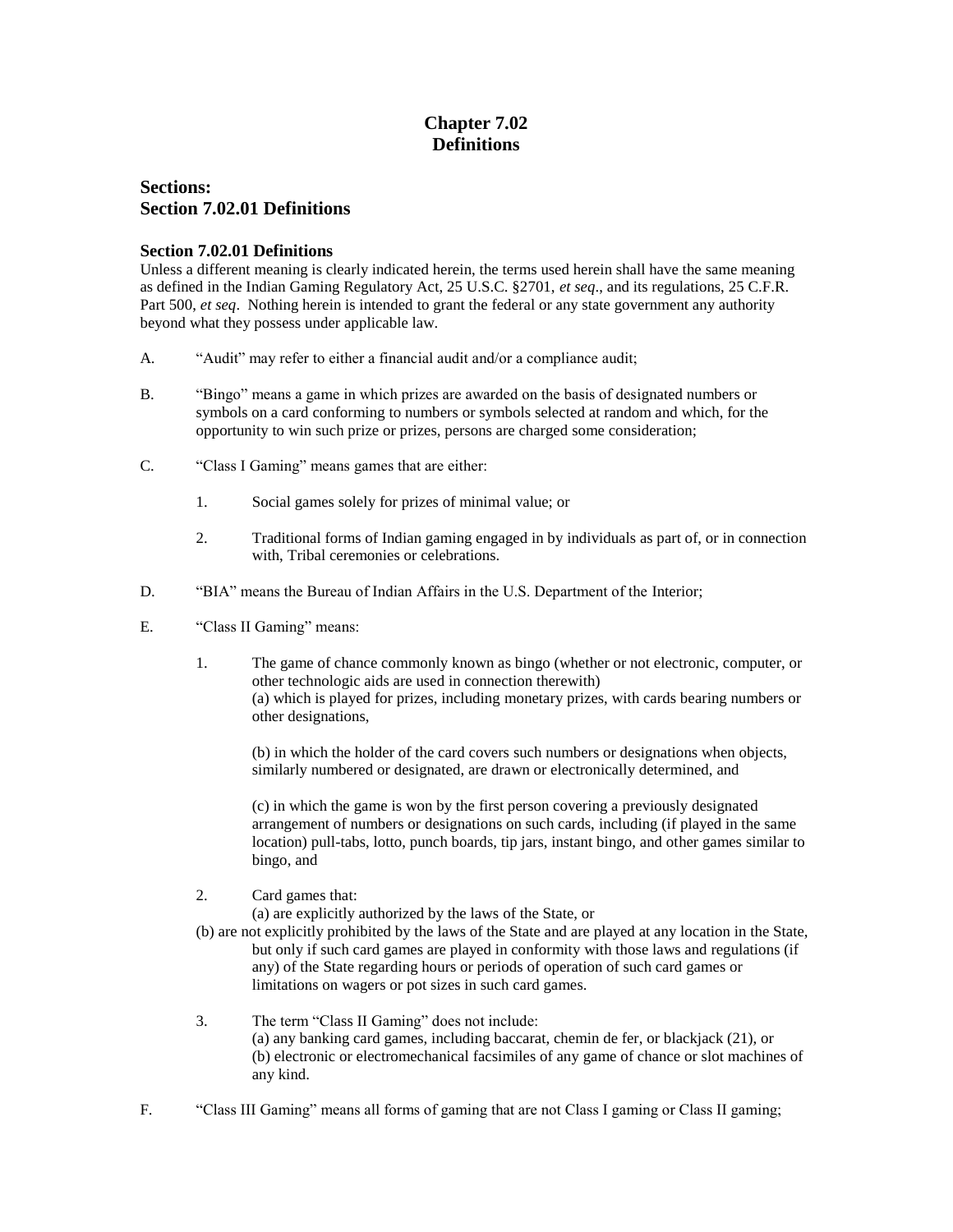- G. "Closely Associated Independent Contractor" means any contractor that shares common ownership, officers or directors with any Primary Management Official;
- H. "Compact" means the Tribal-State Compact for Class III Gaming between the Jamestown S'Klallam Tribe and the State of Washington, as amended from time to time;
- I. "Director" means the Executive Director of the Tribal Gaming Agency;
- J. 1. "Electronic, computer or other technologic aid" means any machine or device that:
	- (a) Assists a player or the playing of a game;
	- (b) Is not an electronic or electromechanical facsimile; and
	- (c) Is operated according to applicable Federal communications law.
	- 2. Electronic, computer or other technologic aids include, but are not limited to, machines or devices that:
		- (a) Broaden the participation levels in a common game;
		- (b) Facilitate communication between and among gaming sites; or
		- (c) Allow a player to play a game with or against other players rather than with or against a machine.
	- 3. Examples of electronic, computer or other technologic aids include pull tab dispenser and/or readers, computers, telephones, cables, televisions, screens, satellites, bingo blowers, electronic player stations, and electronic cards for participants in bingo games;
- K. "Electronic or electro-mechanical facsimile" means a game played in an electronic or electromechanical format that replicates a game of chance by incorporating all of the characteristics of the game, except when, for bingo, lotto, and other games similar to bingo, the electronic or electromechanical format broadens participation by allowing multiple players to play with or against each other rather than with or against a machine;
- L. "Fiscal Year" refers to the accounting period, consisting of twelve (12) months, for which an organization plans the use of its funds;
- M. "Gaming" or "Gambling" means staking or risking something of value upon the outcome of a contest of chance or a future contingent event, not under the person's control or influence, upon an agreement or understanding that the person, or someone else, will receive something of value in the event of a certain outcome;
- N. "Gaming Activities" means any Class II or Class III gaming conducted by or under the jurisdiction of the Tribe;
- O. "Gaming Agent" means any employee of the Tribal Gaming Agency, each of whom is responsible for implementing this Title and the Compact;
- P. "Gaming Contractor" means any person or entity that supplies gaming devices or other gaming equipment, personnel, or services (including a Management Contract) to the Gaming Operation for any Gaming Activities;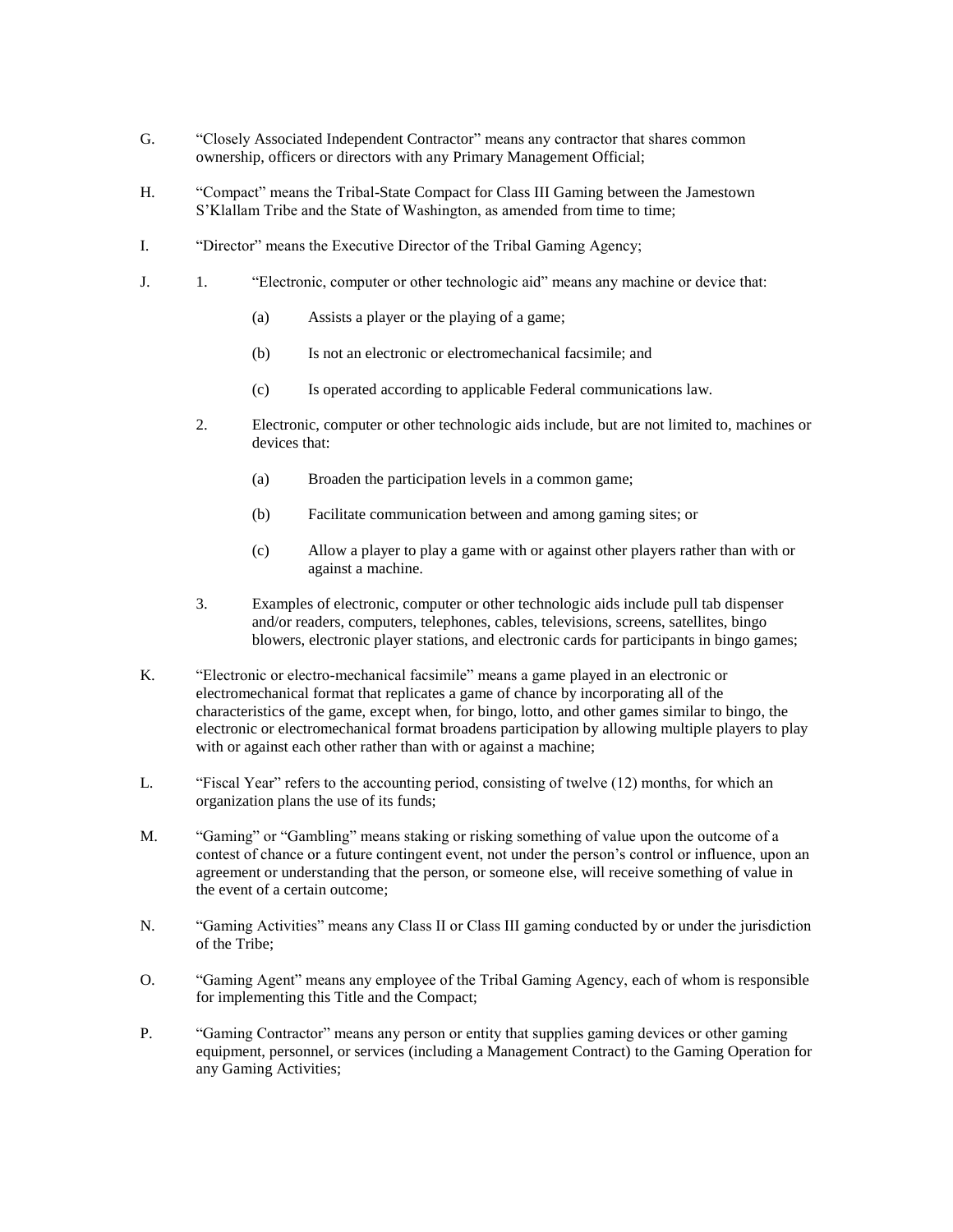- Q. "Gaming Operation" means each economic entity, or division thereof, engaged in gaming, that is licensed by the Tribe, operates the games, receives the revenues, issues the prizes, and/or pays the expenses. A gaming operation may be operated by the Tribe directly, a tribally owned corporation or enterprise, a third party pursuant to a Management Contract, or, under certain conditions, by another person or other entity. Leasing of video lottery terminal permits pursuant to the Compact does not constitute a Gaming Operation;
- R. "Gaming Facility" or "Gaming Facilities" means the building(s), and specifically the portions thereof, in which Tribally Authorized Gaming is conducted;
- S. "Key Employee" means a person who performs one or more of the following functions: bingo caller, counting room supervisor, chief of security, custodian of gaming supplies or cash, floor manager, pit boss, dealer, croupier, approver of credit, or custodian of gaming devices (including those persons with access to cash and accounting records within such devices). If not otherwise included, any other person whose total cash compensation is in excess of \$50,000 per year, and the four most highly compensated persons in the gaming enterprise are included in the definition of key employees. At the discretion of the Tribal Gaming Agency, other positions or persons may be included under, and subject to, the requirements for key employees;
- T. "Management Contract" means any contract, subcontract, or collateral agreement between the Tribe and a contractor and a subcontractor if such contract or agreement provides for the management of all or part of a Gaming Operation;
- U. "Minimum Internal Control Standards (MICS)" means the internal control standards set forth by the NIGC to implement the requirements of IGRA;
- V. "Minor" or "Minors" means a person or persons under eighteen (18) years of age;
- W. "National Indian Gaming Commission" or "NIGC" means the federal commission established pursuant to 25 U.S.C. §2704;
- X. "Net Revenues" mean gross gaming revenues of the Gaming Operations less:
	- 1. Amounts paid out as, or paid for, prizes; and
	- 2. Total gaming-related operating expenses, excluding management fees;

The term "Net Revenues" does not include the revenues from the leasing of video lottery terminal permits pursuant to the Compact by the Jamestown S'Klallam Tribe to other tribes;

- Y. "Person" means any natural person, unincorporated association, partnership, corporation, firm, trust, cooperative or other form of business or other entity;
- Z. "Primary Management Official" means the person who has management responsibility for a Management Contract; any person who has authority to hire and fire employees or to set up working policy for the Gaming Operation; or the Chief Financial Officer ("CFO") or other person who has financial management responsibility. At the discretion of the Tribal Gaming Agency, other positions or persons may be included under, and subject to, the requirements for primary management officials;
- AA. "Reservation" means the reservation of the Jamestown S'Klallam Tribe;
- AB. "State" means the State of Washington;
- AC. "State Gaming Agency" means the Washington State Gambling Commission;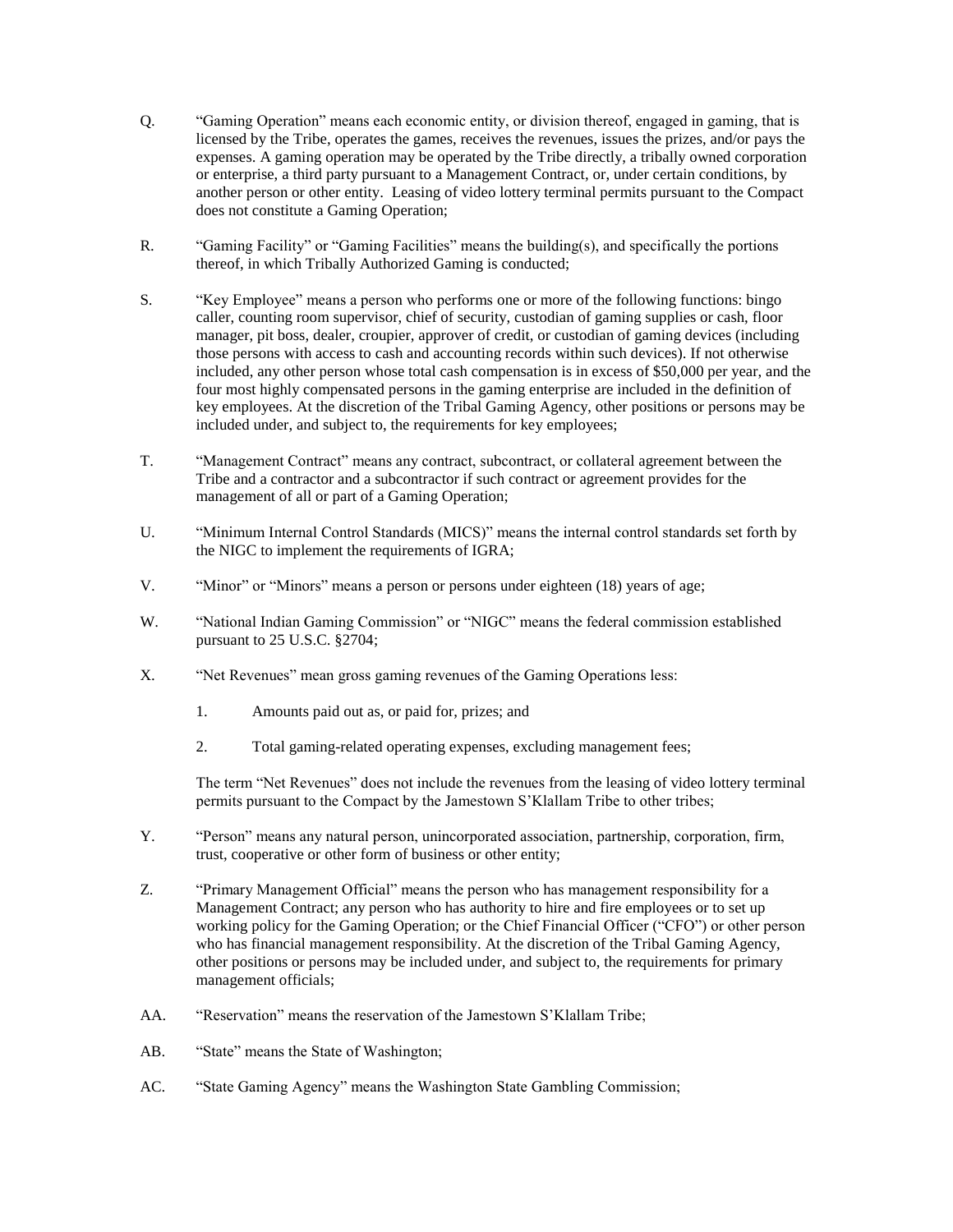- AD. "Tribal Citizen" means any duly enrolled or adopted member of the Tribe;
- AE. "Tribal Council" means the Tribal Council of the federally recognized Jamestown S'Klallam Tribe;
- AF. "Tribal Court" means the Jamestown S'Klallam Tribal Court that is part of the Northwest Intertribal Court System ("NICS") located in Lynnwood, Washington;
- AG. "Tribal Gaming Commission (TGC)" means the oversight body for the Tribal Gaming Agency. The TGC is operated by a Board of Commissioners appointed by the Tribal Council;
- AH. "Tribal Gaming Agency (TGA)" means the regulatory body established by this Title to regulate Class II and Class III Gaming;
- AI. "Tribal Lands" or "Indian lands" means:
	- 1. All lands within the limits of the reservation;
	- 2. Any land, title to which is either held in trust by the United States for the benefit of the Tribe or individual Tribal member or held by the Tribe or individual Tribal member, subject to restriction by the United States against alienation and over which the Tribe exercises governmental power; and
	- 3. For all lands acquired into trust for the benefit of the Tribe after October 17, 1988, the lands that meet the requirements set forth in 25 U.S.C. §2719;
- AJ. "Tribally Authorized Gaming" means any Class II or Class III Gaming taking place that is licensed by the Tribe or Tribal Gaming Agency and conducted in accordance of with this Title and all other applicable laws; and
- AK. "Tribe" means the Jamestown S'Klallam Tribe.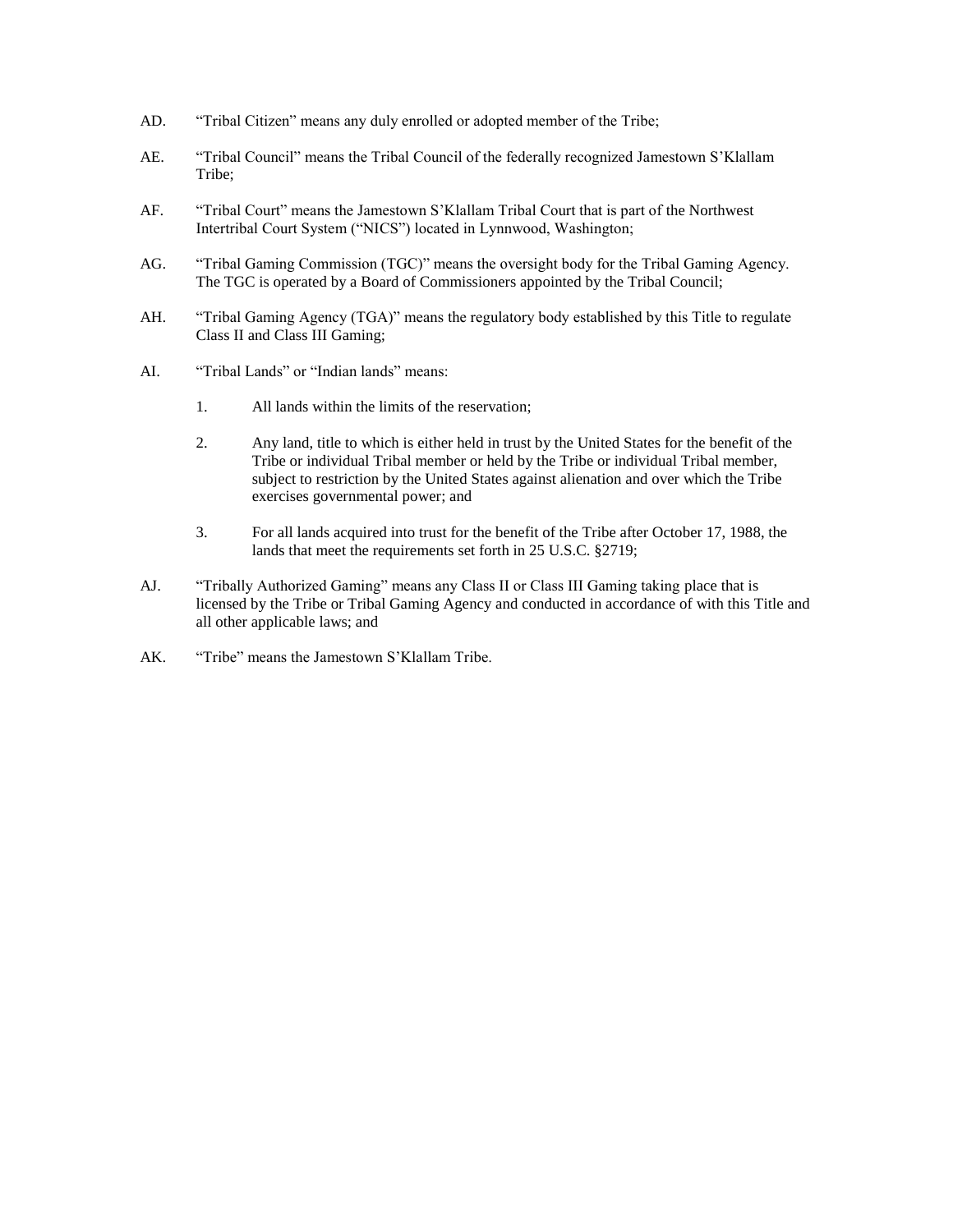## **Chapter 7.03 Ownership, Construction and Operation of a Gaming Operation**

#### **Sections:**

#### **Section 7.03.01 Ownership, Construction and Operation of a Gaming Operation**

#### **Section 7.03.01 Ownership, Construction and Operation of a Gaming Operation**

- A. Ownership. The Tribe shall have the sole proprietary interest in and responsibility for the conduct of any Gaming Operation authorized by this Title, except to the extent the Tribe may contract with and license a person or entity to own, operate or manage the Gaming Operation pursuant the provisions of IGRA or as otherwise permitted by law. For licensing of any individually owned gaming operation:
	- 1. The gaming operation must be licensed and regulated under an ordinance or resolution approved by the Chairman of the NIGC;
	- 2. Income to the Tribe from an individually owned gaming operation must be used only for the purposes stated in Section 7.28.02;
	- 3. Not less than 60 percent of the net revenues must be income to the Tribe;
	- 4. The owner must pay an assessment to the NIGC pursuant to 25 CFR §514.1;
	- 5. Licensing standards must be at least as restrictive as those established by State law governing similar gaming within the jurisdiction of the surrounding State; and
	- 6. A license must be denied for any person or entity that would not be eligible to receive a State license to conduct the same activity within the jurisdiction of the surrounding State. State law standards shall apply with respect to purpose, entity, pot limits, and hours of operation.
- B. Facility Construction and Maintenance. Construction and maintenance of the Gaming Facility and the operation of the Gaming Facility shall be conducted in a manner that adequately protects the environment and the public health and safety. The Tribe shall enforce laws, resolutions, codes, policies, standards or procedures applicable to each Gaming Facility that protect the environment and the public health and safety, including standards under the Compact or other applicable standards. Laws, resolutions, codes, policies, standards or procedures in this area shall cover, at a minimum:
	- 1. Emergency preparedness, including but not limited to fire suppression, law enforcement, and security;
	- 2. Food and potable water;
	- 3. Construction and maintenance;
	- 4. Hazardous materials;
	- 5. Sanitation (both solid waste and wastewater); and
	- 6. Other environmental or public health and safety standards adopted by the Tribe in light of climate, geography, and other local conditions and applicable to its Gaming Facilities, places or locations;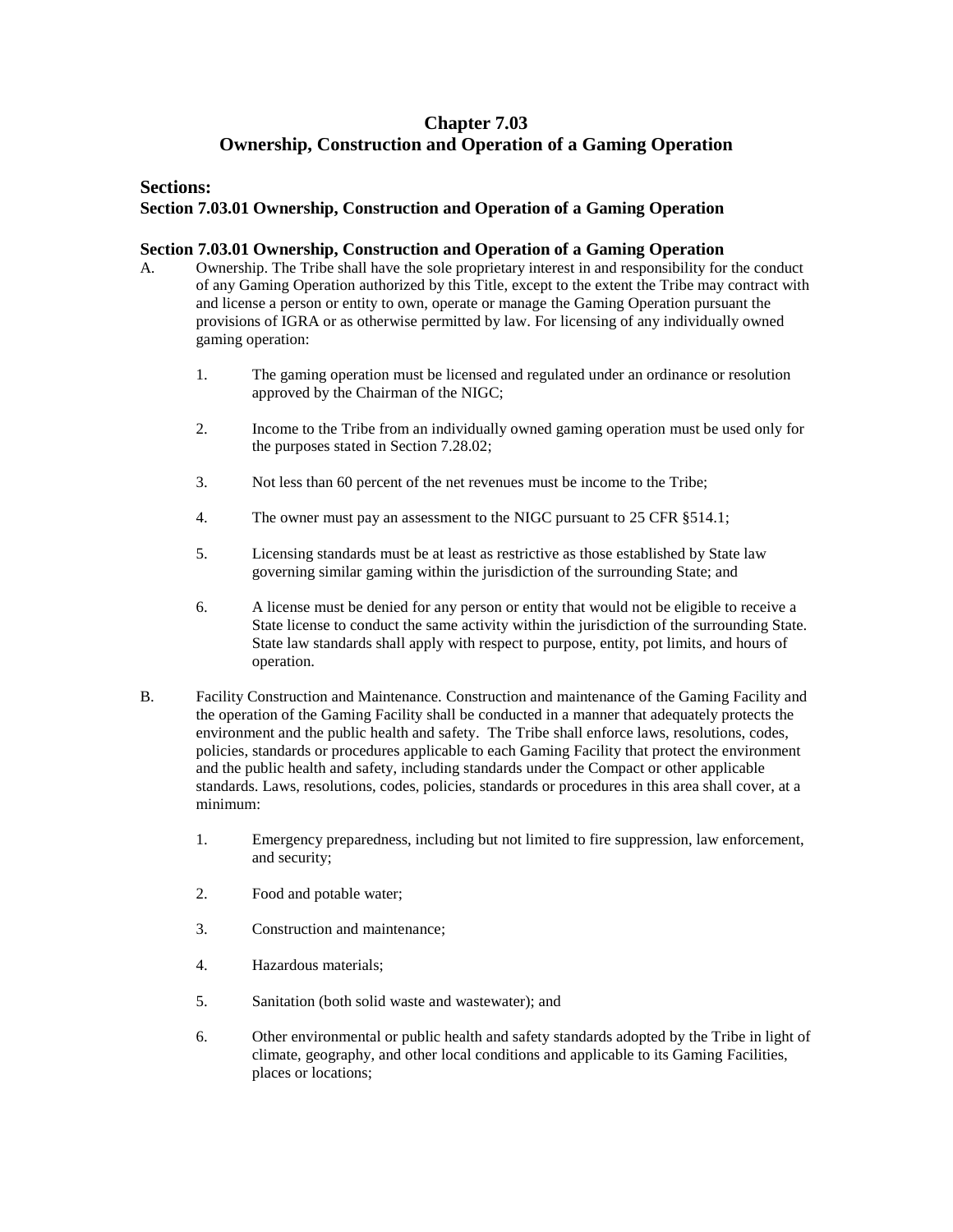C. Operation. Except to the extent authorized by an agreement pursuant to the provisions of IGRA or as otherwise permitted by law, Gaming Activities are hereby authorized, provided that they shall only be conducted in Tribally owned, operated and licensed facilities pursuant to this Title. Such activities shall be conducted in accordance with the terms and conditions of any license issued by the Tribe for such purposes, as to each Gaming Facility, before any Gaming Activities may occur therein. Such licenses shall specify the hours of operation, type and scope of Gaming Activities allowed therein, permitted uses of the facility for other activities, rules of conduct for employees and patrons, regulation of alcoholic beverages, food handling and entertainment, and such other matters as the TGA or the Tribal Council may deem necessary to the conduct of Gaming Activities therein.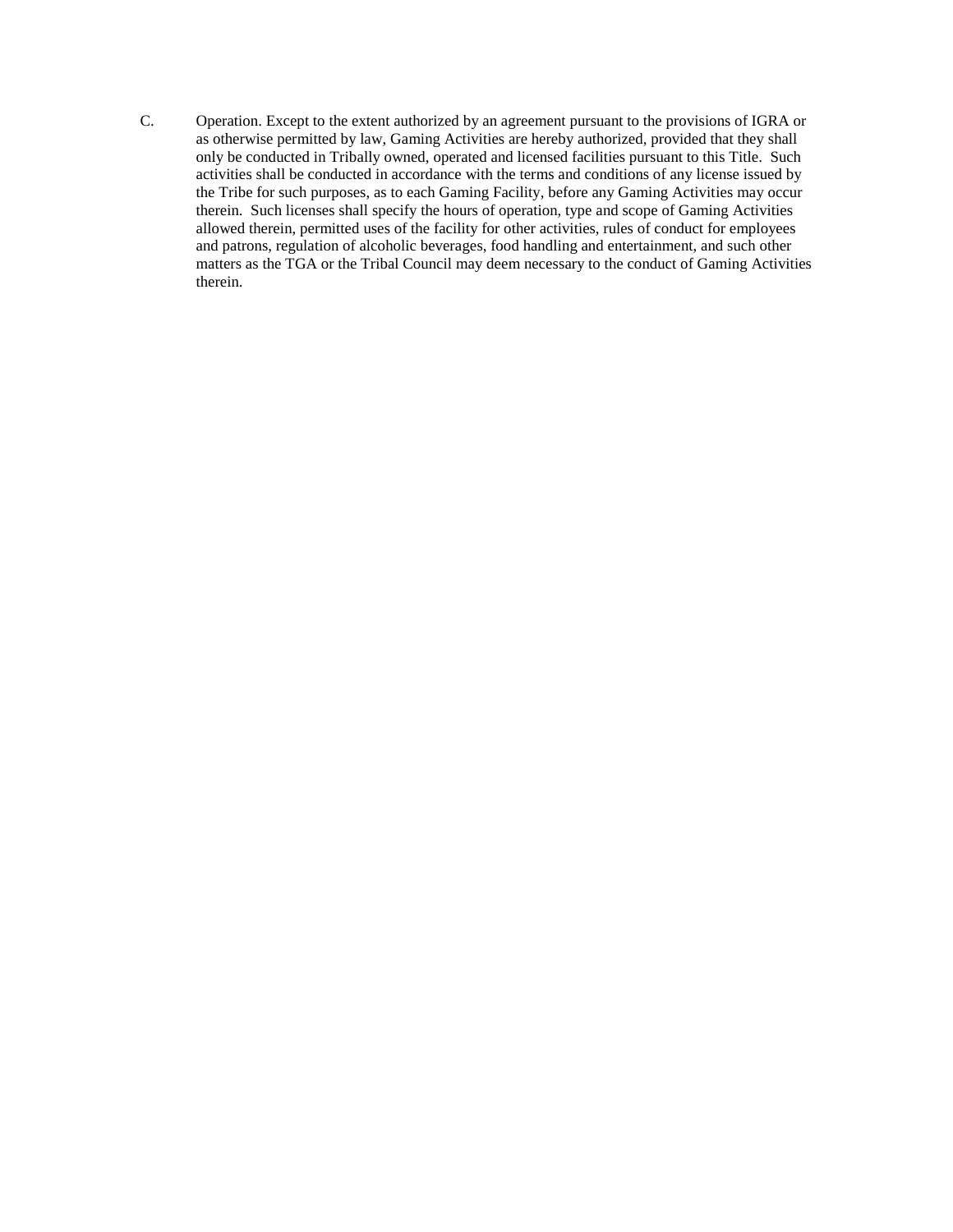## **Chapter 7.04 Tribal Gaming Commission and Tribal Gaming Agency**

#### **Sections: Section 7.04.01 Regulatory Authority and Delegation of Certain Powers Section 7.04.02 Reservation of Powers by the Tribal Council**

#### **Section 7.04.01 Regulatory Authority and Delegation of Certain Powers**

The Tribal Council shall have primary responsibility for the regulation, control and security of the Class II and Class III Gaming Operations. By adopting this Title, the Tribal Council is delegating certain of its responsibilities and duties to the TGC which is hereby constituted as a regulatory entity of the Tribal government, responsible for oversight of the TGA, both of which are subject to the Tribe's jurisdiction and laws. The TGA is charged with the day-to-day implementation of this Title and any other applicable laws and regulations.

#### **Section 7.04.02 Reservation of Powers by the Tribal Council**

The Tribal Council reserves for its exclusive exercise the following powers related to the TGC:

- A. Transfer of any real estate or real property into trust to be held by the United States for the Tribe as beneficiary;
- B. Obligation, sale or encumbrance of any real estate or real property held in trust by the United States for the Tribe;
- C. Confirmation of the appointment and/or removal of the TGA Director by the TGC;
- D. Appointment and/or removal of the TGC;
- E. Dissolution and liquidation of the TGA and TGC when they have accomplished their purposes;
- F. Approval of fees and expenses paid to TGC and the compensation of TGA employees;
- G. Approval of any By-Laws proposed by the TGC. If the Council disapproves the proposed By-Laws, as submitted, the Council shall return them to the TGC for revisions with a written statement of the specific reasons for the disapproval; the TGC shall present the By-Laws again to the Council within 20 days of its disapproval. Should the Council fail to approve or disapprove the By-Laws within 30 days of its re-submission to the Council, the By-Laws shall be considered approved;
- H. Approval of the annual report, operating plan, and budget submitted by the TGC;
- I. Approval of the permanent exclusion of Tribal members from a gaming facility for violations of this Title;
- J. Arbiter of conflicts between the TGA/TGC and Gaming Operation over interpretation of the provisions and applicability of the (a) Compact, (b) NIGC rules and regulations, and (c) IGRA to the Tribe and its Class II and III gaming operations. Additionally, the Council shall have the sole authority to seek advisory opinions from non-Tribal regulatory bodies and opinions from outside legal counsel related to such matters; and
- K. Such other powers which have not been granted to the TGA or TGC or that may be reserved specifically to the Tribal Council through any subsequent amendment of this Title.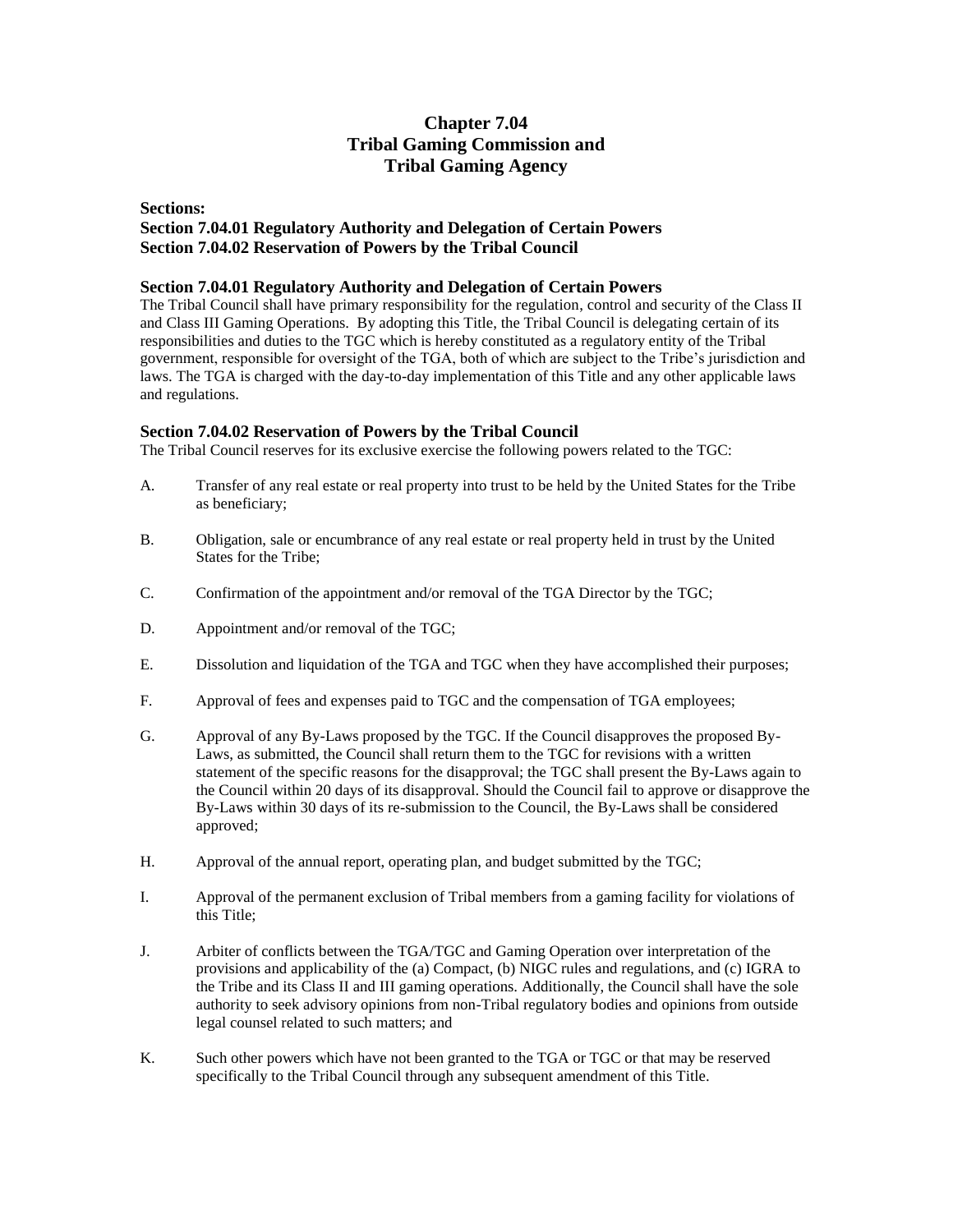## **Chapter 7.05 Operation of the Tribal Gaming Commission**

**Sections: Section 7.05.01 Operation of the TGC Section 7.05.02 Powers and Duties of the TGC - General Section 7.05.03 Powers and Duties of the TGC - Budgeting and Reporting Requirements Section 7.05.04 Powers and Duties of the TGC - Class III Gaming**

#### **Section 7.05.01 Operation of the TGC**

The business and affairs of the TGC shall be managed as follows:

- A. Appointment of TGC Board of Commissioners. The TGC shall be composed of three (3) members, two (2) of whom shall be Tribal Citizens and one of whom may be a Tribal Citizen or a non-Tribal person, all appointed by the Tribal Council. Candidates for vacancies on the TGC may be recommended by the TGC to the Tribal Council for consideration;
- B. Disqualifications for TGC Board of Commissioners. The following persons may not serve on the TGC:
	- 1. Tribal Council members while serving as such;
	- 2. Employees of any Gaming Operation on Tribal Lands;
	- 3. Any persons related to any Gaming Contractor (including any principal thereof or Closely Associated Independent Contractor); or
	- 4. Any persons who would not be eligible to be officials of the Tribe pursuant to the Tribe's Constitution;
- C. Terms of Service for TGC Board of Commissioners. TGC Board of Commission members shall serve three (3) year staggered terms. Nothing in this Title shall preclude any TGC Board of Commissioner from serving for more than one term;
- D. Removal from TGC. TGC Board of Commissioners may only be removed from office before the expiration of their terms by the Tribal Council for neglect of duty, malfeasance or for other good cause shown;
- E. Quorum. Two (2) members of the TGC shall constitute a quorum;
- F. TGC Officers and Duties. The officers of the TGC shall be appointed by the Tribal Council. The Chairman shall preside over meetings of the TGC and the Vice-Chairman shall preside in the absence of the Chairman. The Secretary, assistant secretary, or TGA staff, if so designated by the TGC, shall record in writing the minutes of all TGC meetings and all official actions taken by it. The Treasurer, or assistant Treasurer, or TGA staff if so designated by the TGC, shall account for and provide reports on all receipts and disbursements of the TGC. A TGC member may hold one or more officer positions;
- G. Voting. All actions of the TGC shall be taken by majority vote. The Chairman may vote on any issue;
- H. TGC Meetings. Meetings shall be held at least once per month, at such time and in such location as the TGC may decide by majority vote. Additional meetings shall be held as called by the Chair or by at least two (2) other members. Notice of meetings shall be given in writing, or by other means, as approved by the TGC, to each member at least five (5) business days prior to such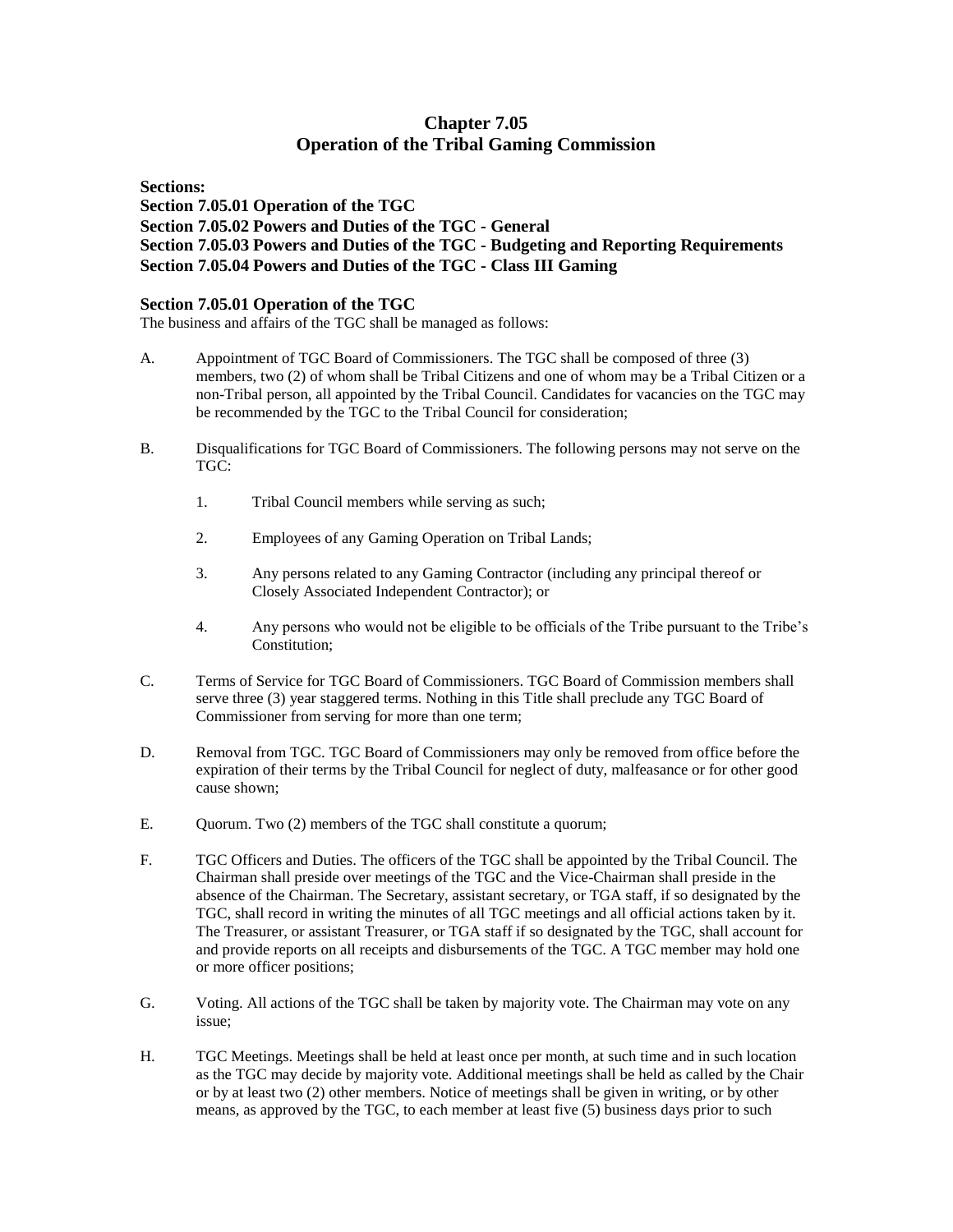meeting. Meetings may be called at any time, by any means, with unanimous consent of the members;

- I. Compensation for Serving; Reimbursement of Expenses. TGC Board of Commissioners shall be compensated for serving on the TGC at rates to be set by the Tribal Council. Subject to approval by and in accordance with procedures to be adopted by the Tribal Council, members shall be reimbursed for expenses incurred in connection with the performance of their duties and shall receive a stipend for time spent in performance of their duties;
- J. Excess Funds. Funds collected in excess of the funds actually expended in the operation of the TGA at year-end shall be considered surplus revenues and identified separately in a surplus fund account. If so directed by the Tribal Council, funds from the surplus account shall be retained and deducted from the projected revenue requirements for the next budget cycle;
- K. Bonding and Insurance. All TGC Board of Commissioners, the Director, Gaming Agents and others specifically designated by the TGC or the Tribal Council, shall be bonded. All employees of the TGA and the TGC Board of Commissioners are covered under the Tribe's Errors and Omissions Insurance Policy.

#### **Section 7.05.02 Powers and Duties of the TGC - General**

The TGC, working through the TGA, shall have the general powers and duties to:

- A. Ensure the provisions of this Title, the Compact and applicable federal and state laws in the Gaming Facility are enforced;
- B. Ensure the physical safety of patrons in the Gaming Facility is being properly addressed by the Gaming Operation;
- C. Ensure the physical safety of personnel employed by the Gaming Facility is being properly addressed by the Gaming Operation;
- D. Ensure the physical safeguarding of assets transported to and from the Gaming Facilities and cashier's cage department is being properly addressed by the Gaming Operation;
- E. Ensure the Gaming Operation is protecting the patrons' and the Gaming Facilities' property from illegal activity;
- F. Ensure that persons that may be involved in illegal acts are temporarily detained, for the purpose of notifying the Clallam County Sheriff's Office law enforcement authorities;
- G. Record, in a permanent and detailed manner, any unusual occurrences, all incidents requiring further review, alleged violations, and investigations occurring within the Gaming Facilities;
- H. Ensure the Gaming Operation adopts appropriate standards of operation and management and internal controls for the Gaming Facilities;
- I. Undertake such other duties as are required by this Title, the Compact, relevant provisions of Washington State statutes and regulations, Federal statutes and regulations and other such duties as the Tribal Council may direct.

**Section 7.05.03 Powers and Duties of the TGC - Budgeting and Reporting Requirements** The TGC shall be responsible and accountable to the Tribal Council. To fulfill this duty, it shall:

A. Present to the Tribal Council the projected annual budget and justification at least thirty (30) days prior to the beginning of the next fiscal year. The justification should include any planned expansion or reduction in the TGC facilities, personnel, or general operations, funds required for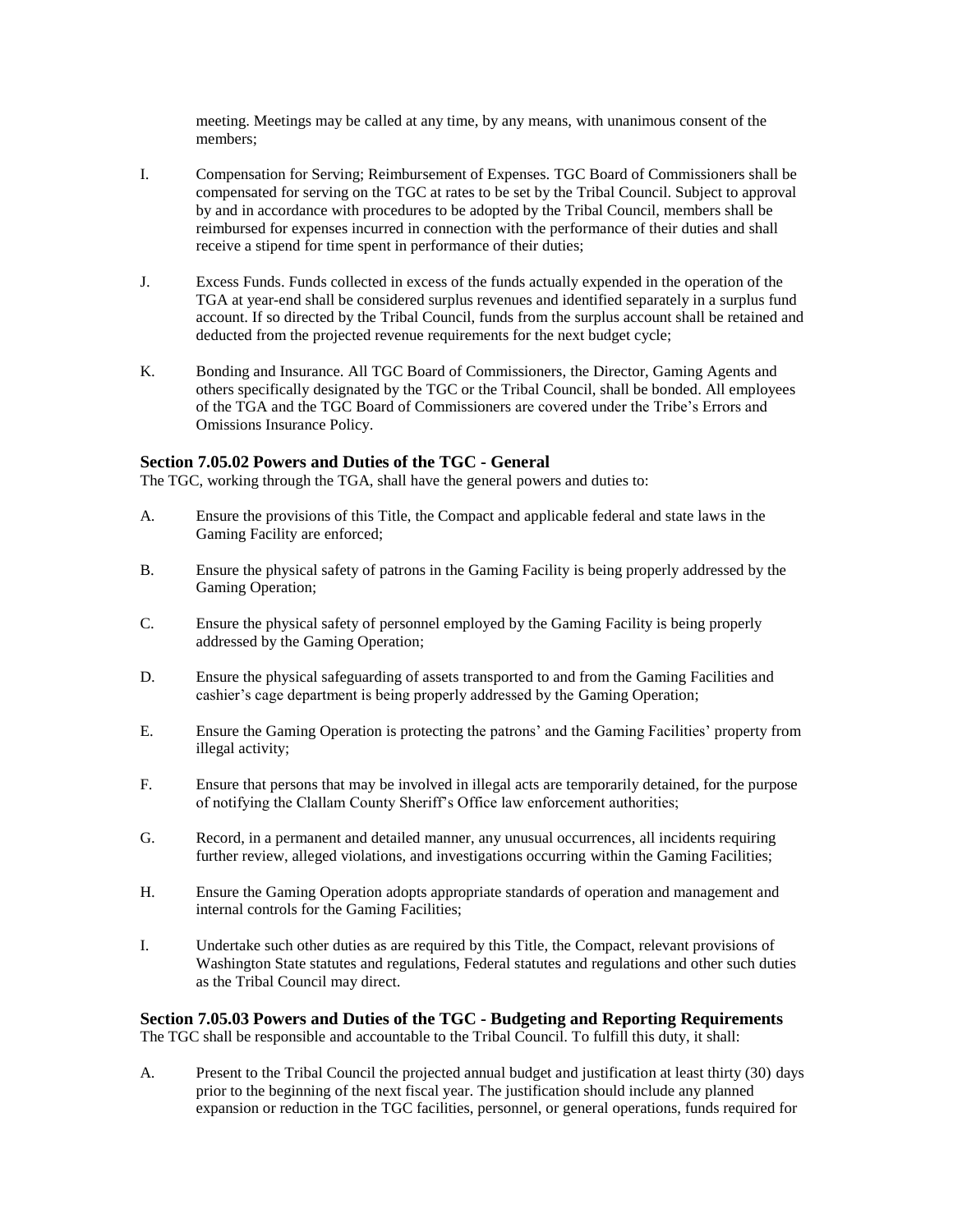training or the continuance or expansion of operations, personnel, or facilities, or funds to be held in reserve in a capital account for unforeseen contingencies or business set-backs.

The budget must be approved by the Tribal Council before it is implemented. If the Tribal Council disapproves the budget as submitted, the Tribal Council shall return it to the TGC for a revision with a written statement of the specific reasons for the disapproval; the TGC shall present the revised budget and justification again to the Tribal Council within twenty (20) days of its disapproval.

Should the Tribal Council fail to approve or disapprove a budget within thirty (30) days of its submission to the Tribal Council, it shall be considered approved.

- B. File a summary report for the most recently completed fiscal year within thirty (30) days of the end of the fiscal year.
- C. File such further reports as are required by the Tribal Council from time to time. The Tribal Council may, at its discretion, require the TGC to report on a more frequent basis than annually. However, the TGC shall not be required to report on more than a quarterly basis.

#### **Section 7.05.04 Powers and Duties of the TGC - Class II and Class III Gaming**

The TGC, acting through the TGA, shall have the primary responsibility for both the on-site regulation, oversight, and internal MICS auditing of Class II and Class III Gaming Operations authorized by the Tribe and the enforcement of the Compact..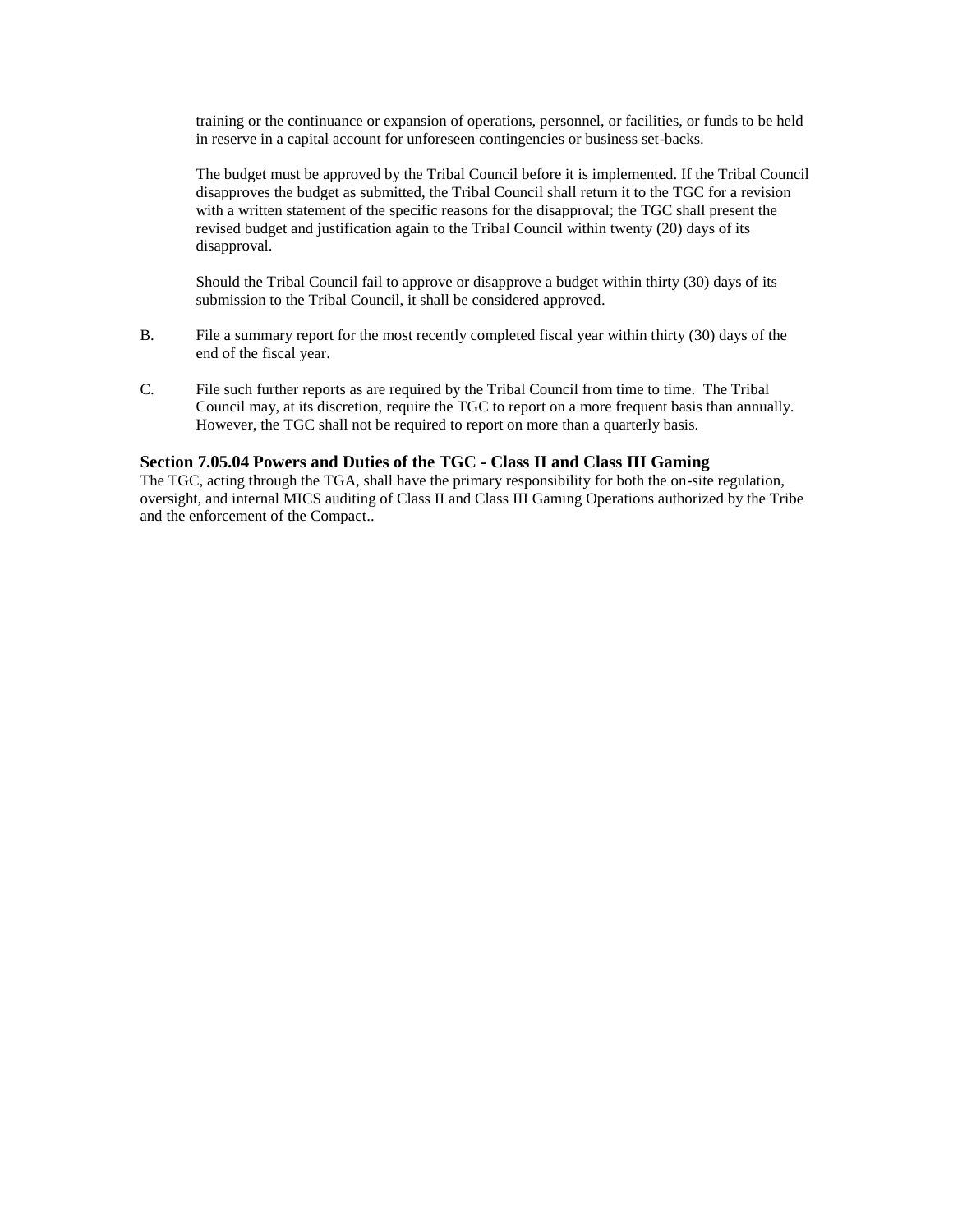## **Chapter 7.06 Enforcement and Investigation**

### **Sections: Section 7.06.01 Enforcement and Investigation**

#### **Section 7.06.01 Enforcement and Investigation**

The TGA, in order to assure the compliance of any Tribally Authorized Gaming with the provisions of applicable laws, codes, Titles, rules and/or regulations:

- A. Shall have free access to all gaming premises, employees, books and records, related specifically to Class II and Class III gaming activities, at any time to inspect, examine and monitor same, including photocopying of relevant materials, and for any purpose related to the performance of its functions under this Title; and
- B. May deny an application for, or suspend or revoke, any license or permit issued by it, for any reason or reasons it deems to be in the Tribal or public interest.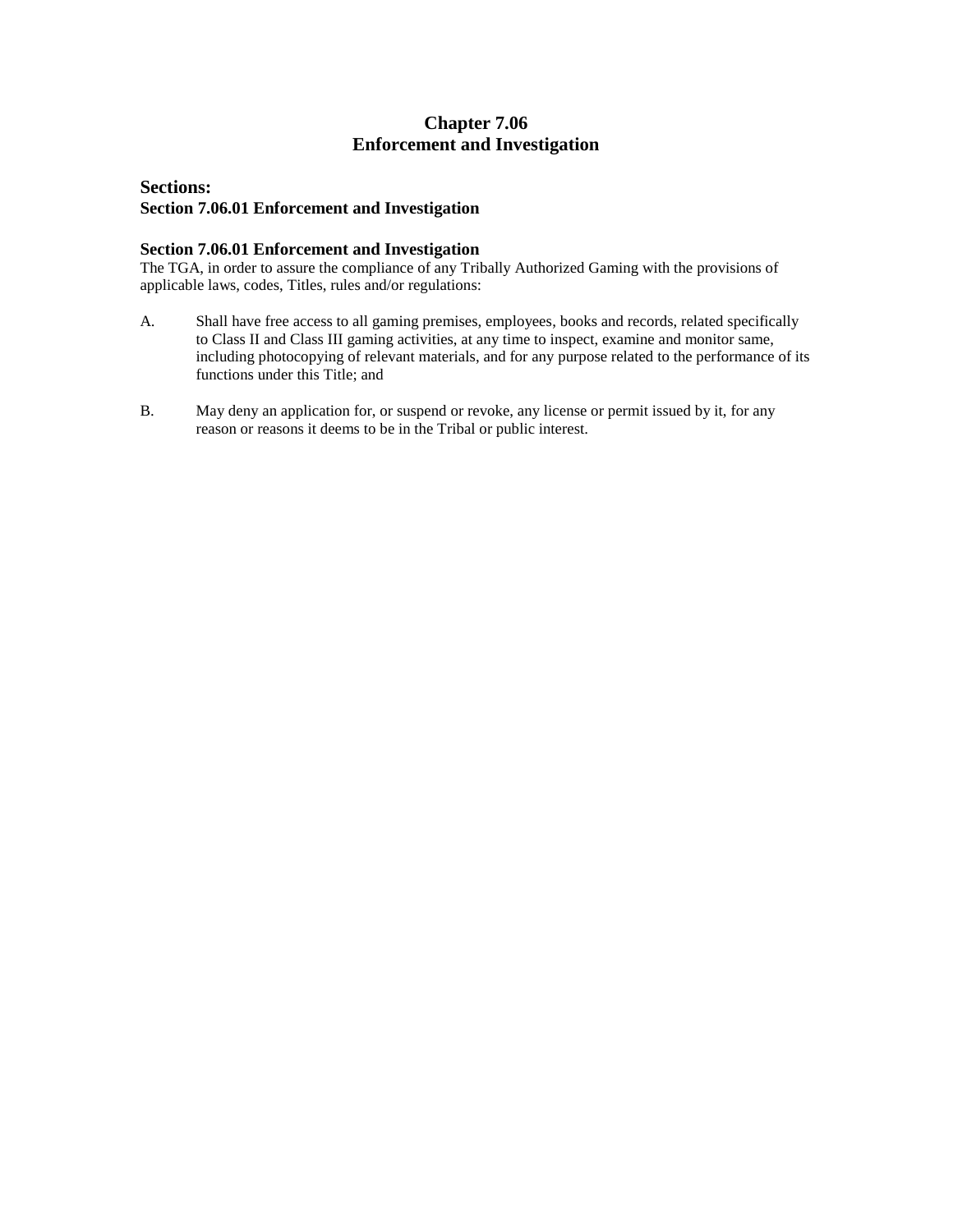## **Chapter 7.07 Sanctions**

**Sections: Section 7.07.01 Sanctions**

#### **Section 7.07.01 Sanctions**

Every activity relating to the subject matter of this Title, held and/or conducted, or engaged in, within the Reservation or on lands subject to the Tribe's jurisdiction, which is contrary to the provisions of this Title, is hereby prohibited and declared to be unlawful and a public nuisance, the remedy to which shall be an injunction and/or abatement and/or civil fine(s) not to exceed Five Thousand Dollars (\$5,000.00) per day, per violation, and/or cancellation of any license or permit issued to or relating thereto, or all of the above, except where specifically authorized by the TGC, provided such authorization is in full compliance with all applicable laws and regulations.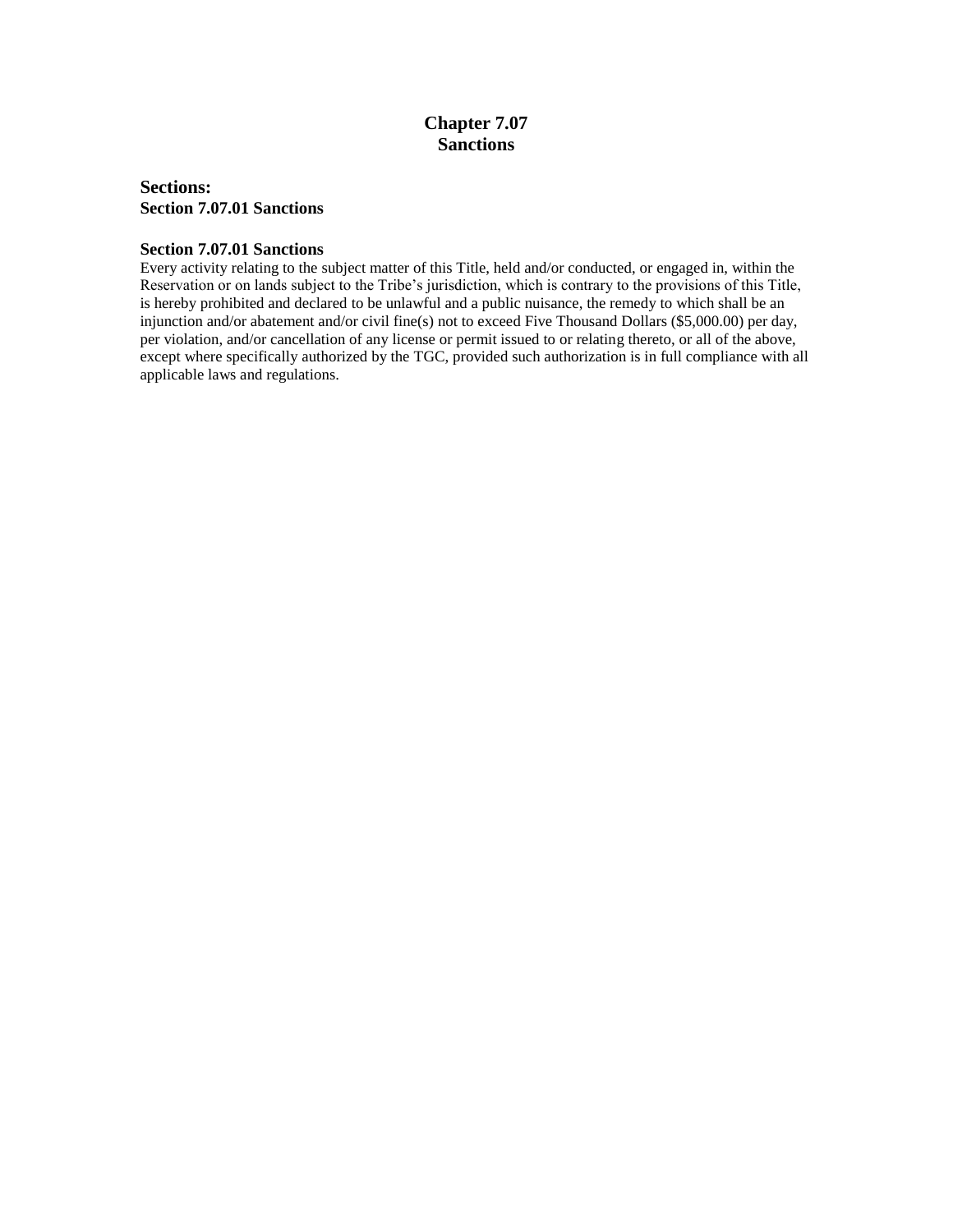## **Chapter 7.08 Fines as Liens**

**Sections: Section 7.08.01 Fines as Liens**

### **Section 7.08.01 Fines as Liens**

Fines may be established as liens upon specifically described property involved in a violation of this Title, by order of the Tribal Court.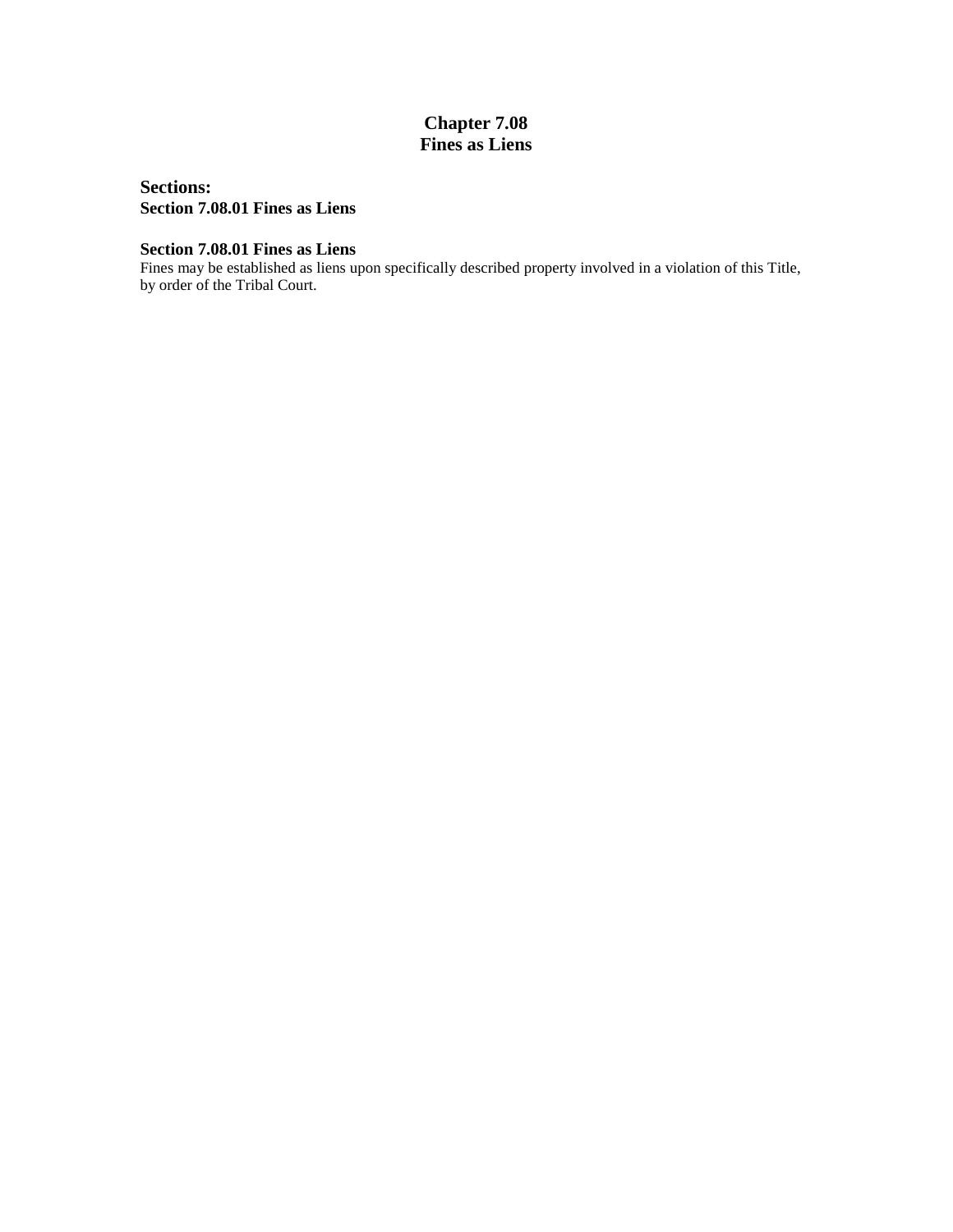## **Chapter 7.09 Exclusion of Persons from a Gaming Facility**

#### **Sections: Section 7.09.01 Exclusion of Persons from a Gaming Facility**

#### **Section 7.09.01 Exclusion of Persons from a Gaming Facility**

- A. Temporary Exclusion. Any Gaming Agent shall have the power and authority to cause the removal and exclusion of any person from any Gaming Facility, and surrounding parking lots thereto, for a period of twenty-four (24) hours, when such person, as determined by the sole discretion of the TGA, is causing a disturbance, acting inappropriately, or is, in any other way, interfering with the orderly conduct of ordinary business within the Gaming Facility and the surrounding parking lots;
- B. Permanent Exclusion. The TGC shall have the power and authority to permanently exclude any person from any Gaming Facility who has caused a serious or repeated disturbance, engages in inappropriate actions, or in any other way has interfered with the orderly conduct of ordinary business within the Gaming Facility through the following procedures:
	- 1. The request for permanent exclusion of a person may be brought only by the Director either at a properly convened meeting of the TGC or through an electronic polling of the TGC. If done at a meeting, the TGC may consider the Director's request in an open or closed meeting, and may or may not, at its complete discretion, allow the person subject to the request, to attend the meeting of the TGC. Except as herein otherwise provided, the decision of the TGC is final, and not subject to review.
	- 2. When the TGC has determined a person is to be permanently excluded from the Gaming Facilities, TGA shall report that person's name to the Gaming Operation and the Washington State Gambling Agency.
	- 3. The TGC, or any of the TGA agents, shall notify the person permanently excluded of the TGC's decision in writing, either by personally delivering the notice, by handing it to the person, or by mailing it by certified mail to the person's last known address.
	- 4. Should the person who has been permanently excluded from any facility be a Tribal Citizen, that person may request that the Tribal Council review the decision of the TGC, which will make its own independent determination. The determination of the Tribal Council shall be final, and not subject to review.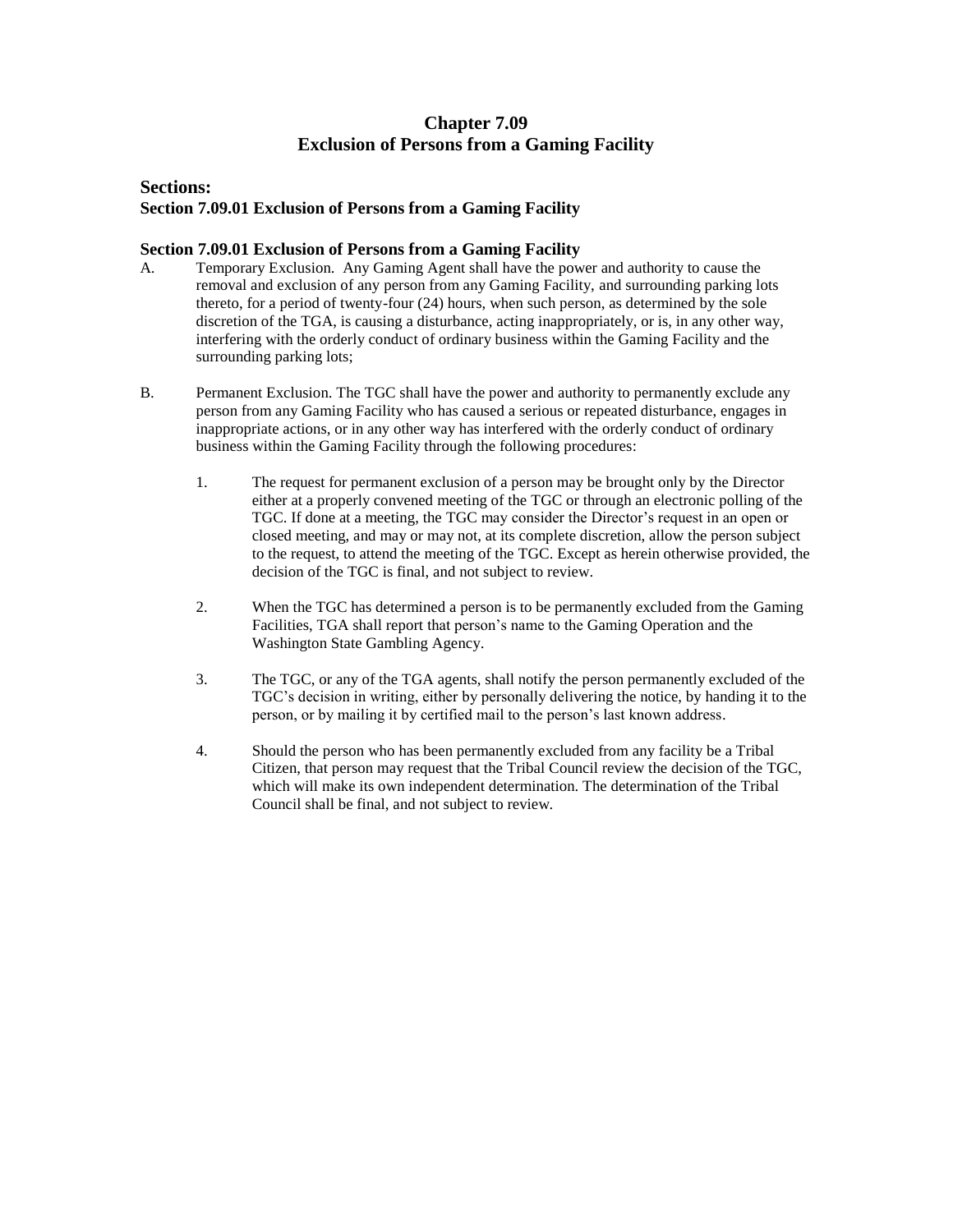## **Chapter 7.10 Appeal**

**Sections: Section 7.10.01 Appeal**

#### **Section 7.10.01 Appeal**

Any action taken by the TGC under Chapter 7.09 of this Title may be appealed within ten (10) days of receipt of the notice by the affected party. The TGC shall then conduct a public or private hearing, at which the affected party may testify, to determine if the charges will stand. The decision of the TGC shall be final unless appealed to the Tribal Court within five (5) days of the written decision. The imposition of the sanction shall be in full force and effect unless reversed by the Tribal Court.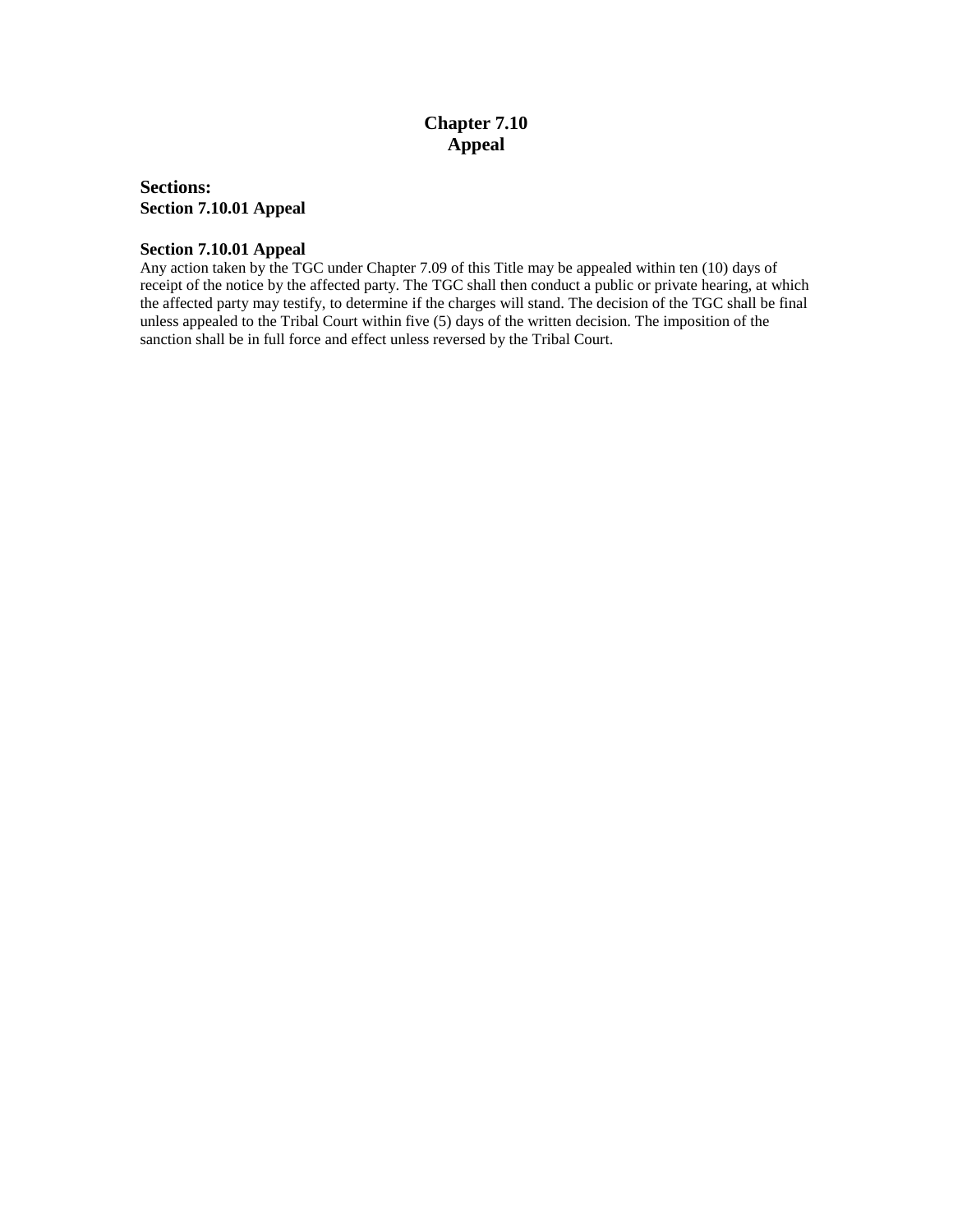## **Chapter 7.11 Executive Director of the Tribal Gaming Agency**

#### **Sections: Section 7.11.01 Executive Director of the TGA**

#### **Section 7.11.01 Executive Director of the TGA**

The TGC shall have the authority to appoint the Director of the TGA, subject to the confirmation of the Tribal Council. The TGC shall provide with their recommendation a training plan, if needed, to address any skill, knowledge and/or expertise deficiency of the proposed appointee. The job opening shall be posted and advertised as set out in the Tribe's Policies and Procedures, including the requirement of Indian Preference. The job announcement for the position of Director shall be cleared with the Tribal Council before it is advertised or posted. The Director shall have responsibility for:

- A. Daily operations of the TGA and for the carrying out of the policies and plans approved by the TGC and the Tribal Council;
- B. Employing, directing, training and discharging all employees under their charge;
- C. Directing purchasing within limits set by the TGC;
- D. Planning and development of the TGA;
- E. Preparing and managing the budget of the TGA;
- F. Making monthly reports to the TGC regarding the TGA's financial performance and regulatory issues;
- G. Providing administrative support to the TGC, as it requests; and
- H. Not less than 30 calendar days before the end of the fiscal year of the TGA, submitting to the TGC an operating plan for the following year.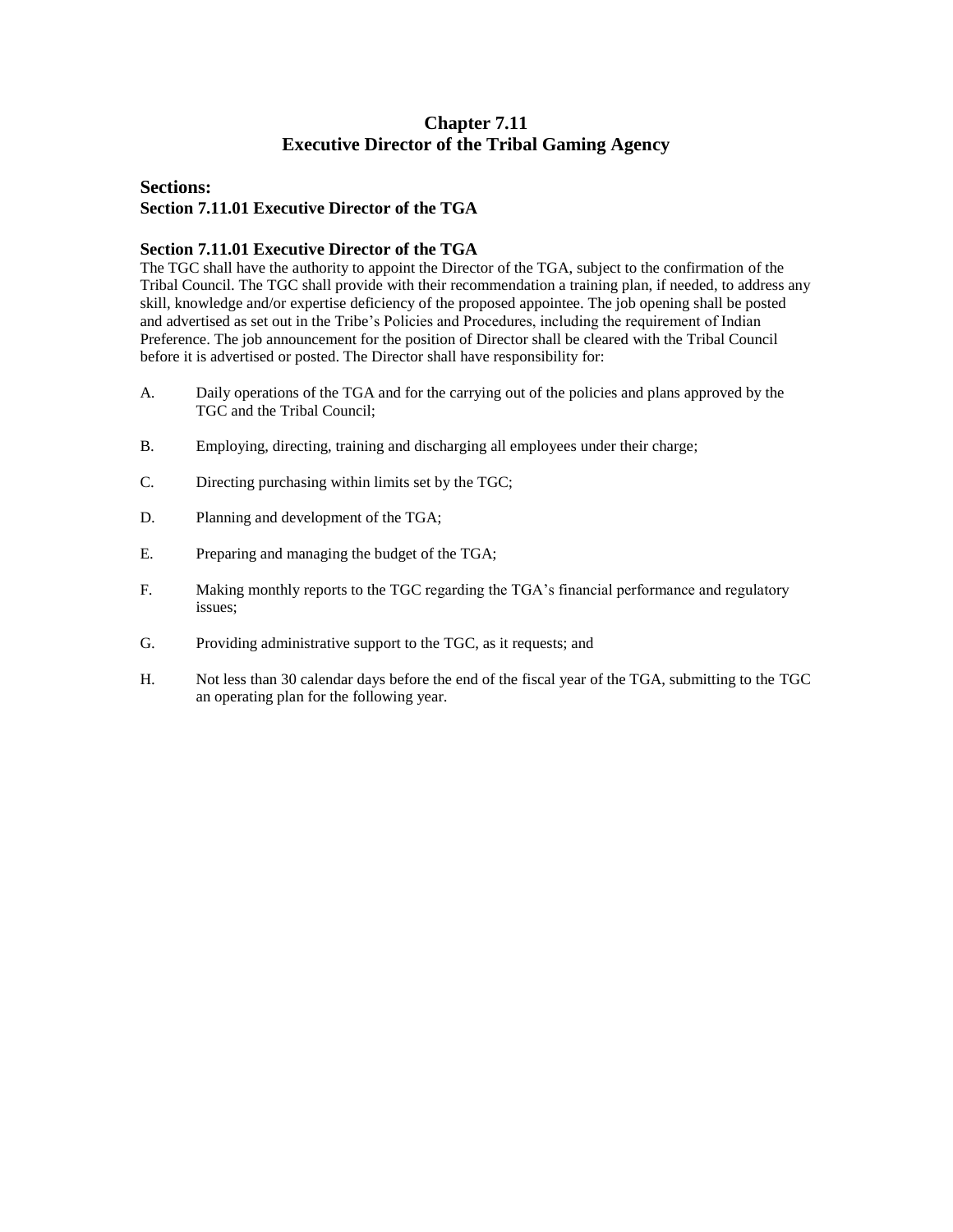## **Chapter 7.12 Indian Preference Recruitment Plan**

#### **Sections: Section 7.12.01 Indian Preference Recruitment Plan**

#### **Section 7.12.01 Indian Preference Recruitment Plan**

It is the policy of the Tribe to encourage first, the employment of qualified Tribal Citizens and second, the members and citizens of other federally recognized Tribes. To that end, the TGC may consider someone who qualifies for Indian Preference for appointment to any open positions at the TGA who may not otherwise be qualified by experience, education or certification, provided the TGC complies with the training plan requirement for such person set out in Section 7.11.01.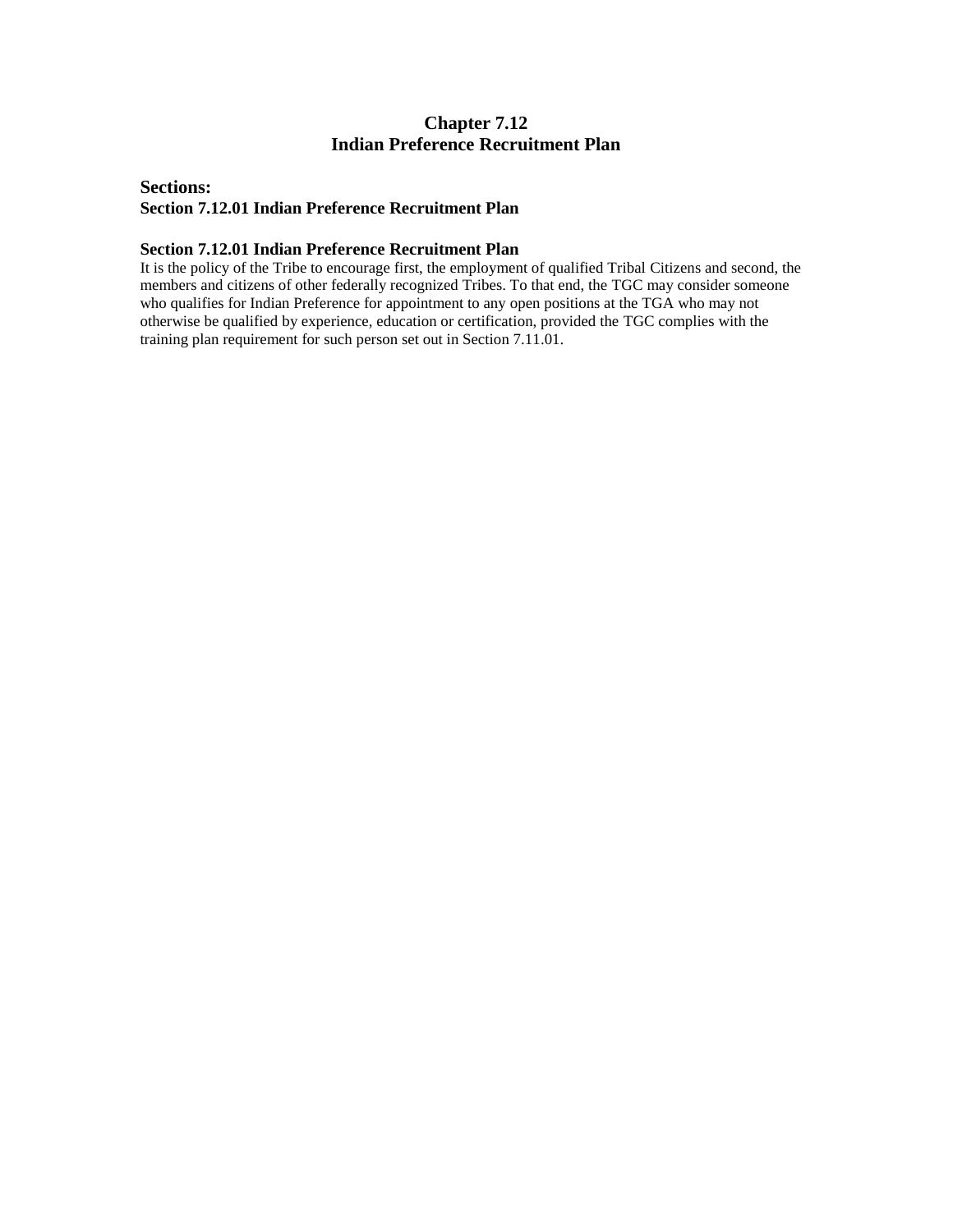## **Chapter 7.13 Deposit of Funds**

**Sections: Section 7.13.01 Deposit of Funds**

#### **Section 7.13.01 Deposit of Funds**

Any funds of the TGC, not otherwise employed, shall be deposited in such banks, trust companies, or other reliable depositories as the TGC may from time to time determine. Each account in any depository selected by the TGC shall be in the name of the TGC or the TGA.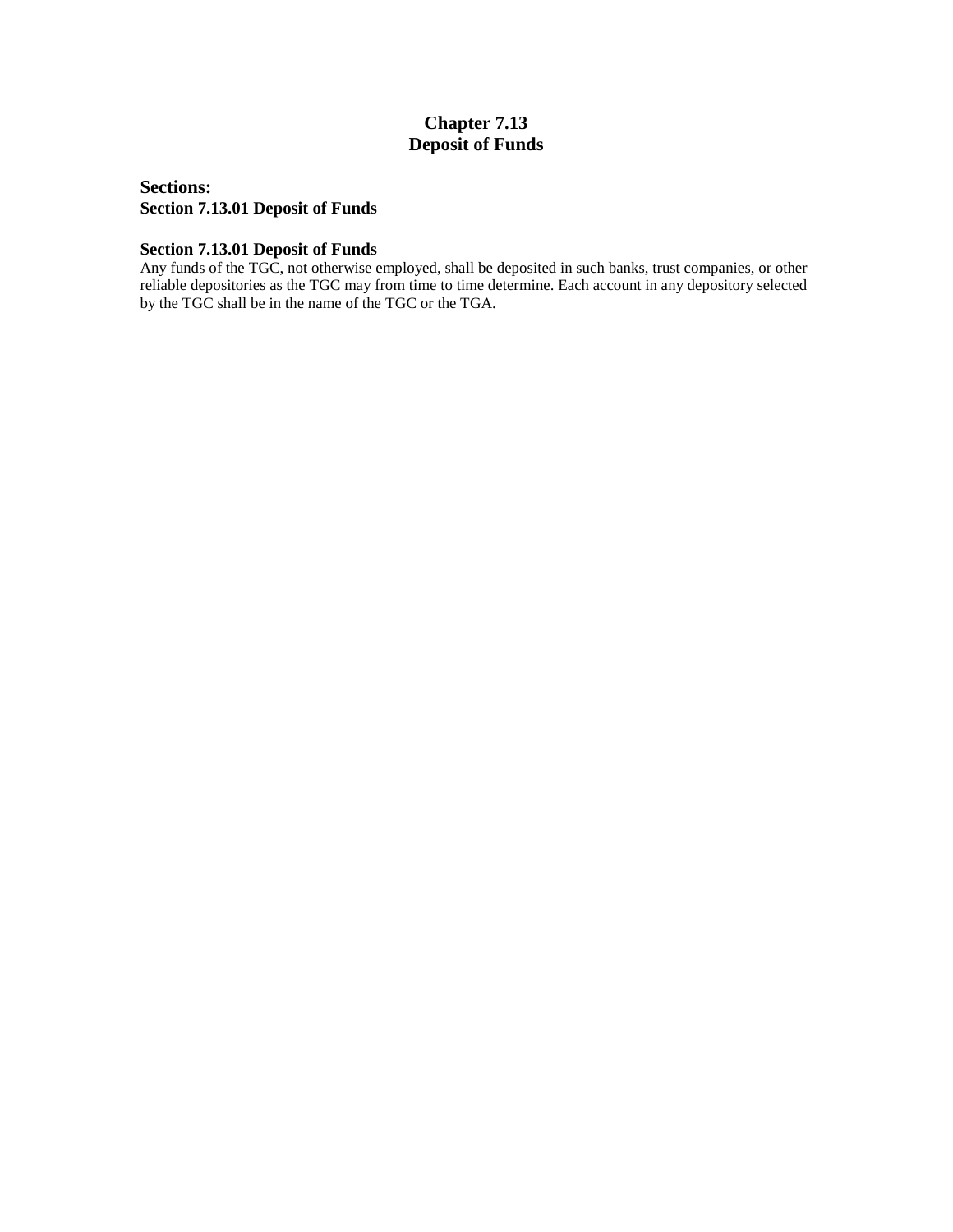## **Chapter 7.14 Checks, Etc.**

**Sections: Section 7.14.01 Checks, Etc.**

#### **Section 7.14.01 Checks, Etc.**

All checks, drafts, or other orders for payment of money, notes or other evidence of indebtedness, issued in the name of or payable to the TGA, shall be signed or endorsed by such officers or agents of the TGA, and in such manner as the TGC from time to time may determine.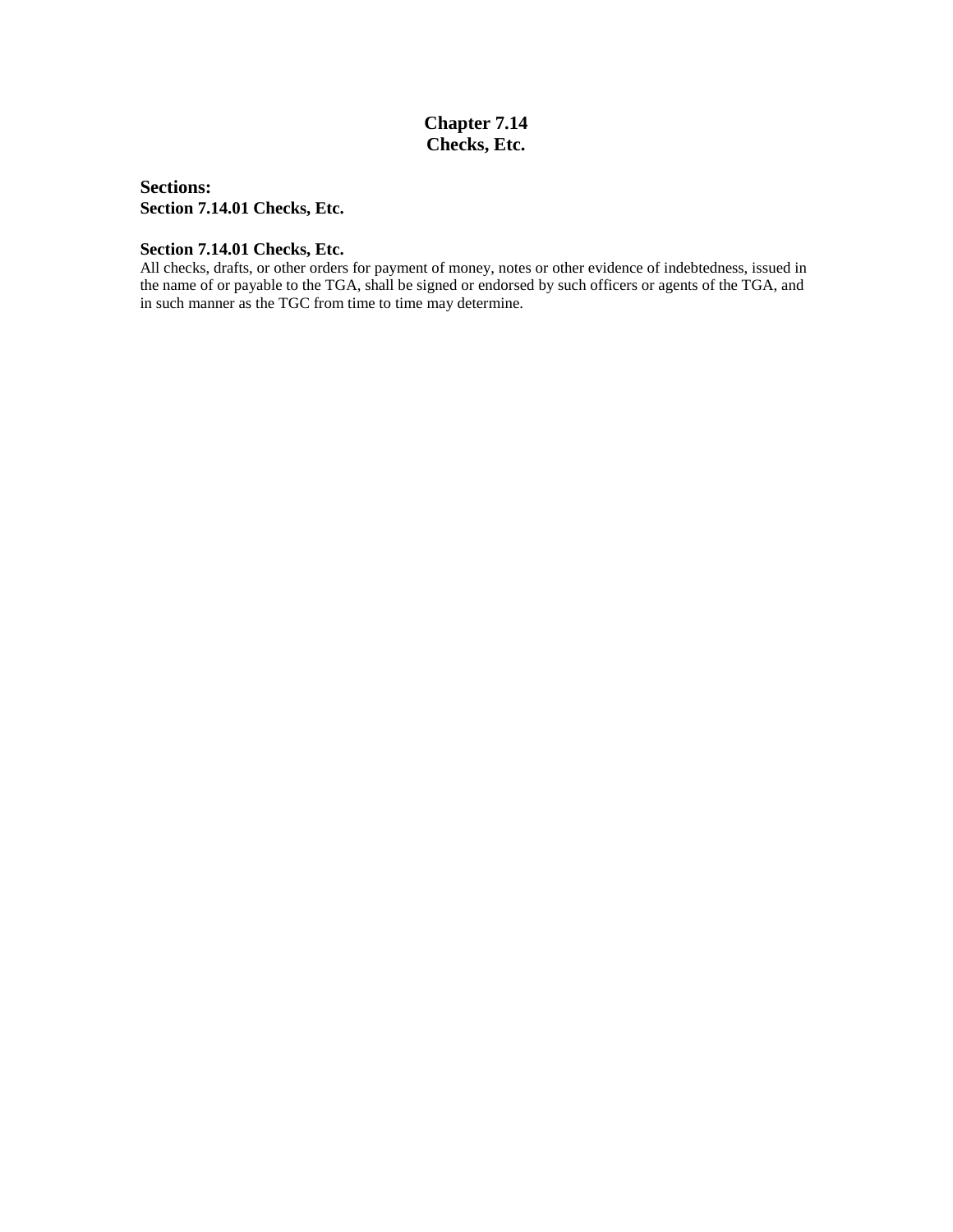## **Chapter 7.15 Contracts**

**Sections: Section 7.15.01 Contracts**

#### **Section 7.15.01 Contracts**

When authorized by the TGC, the Director or other officers or agents of the TGA, may, in the name of, or on behalf of, the TGA and the TGC, enter into such contracts or execute and deliver such instruments as are authorized by the TGC. Such authorization by the TGC may be general or confined to specific transactions.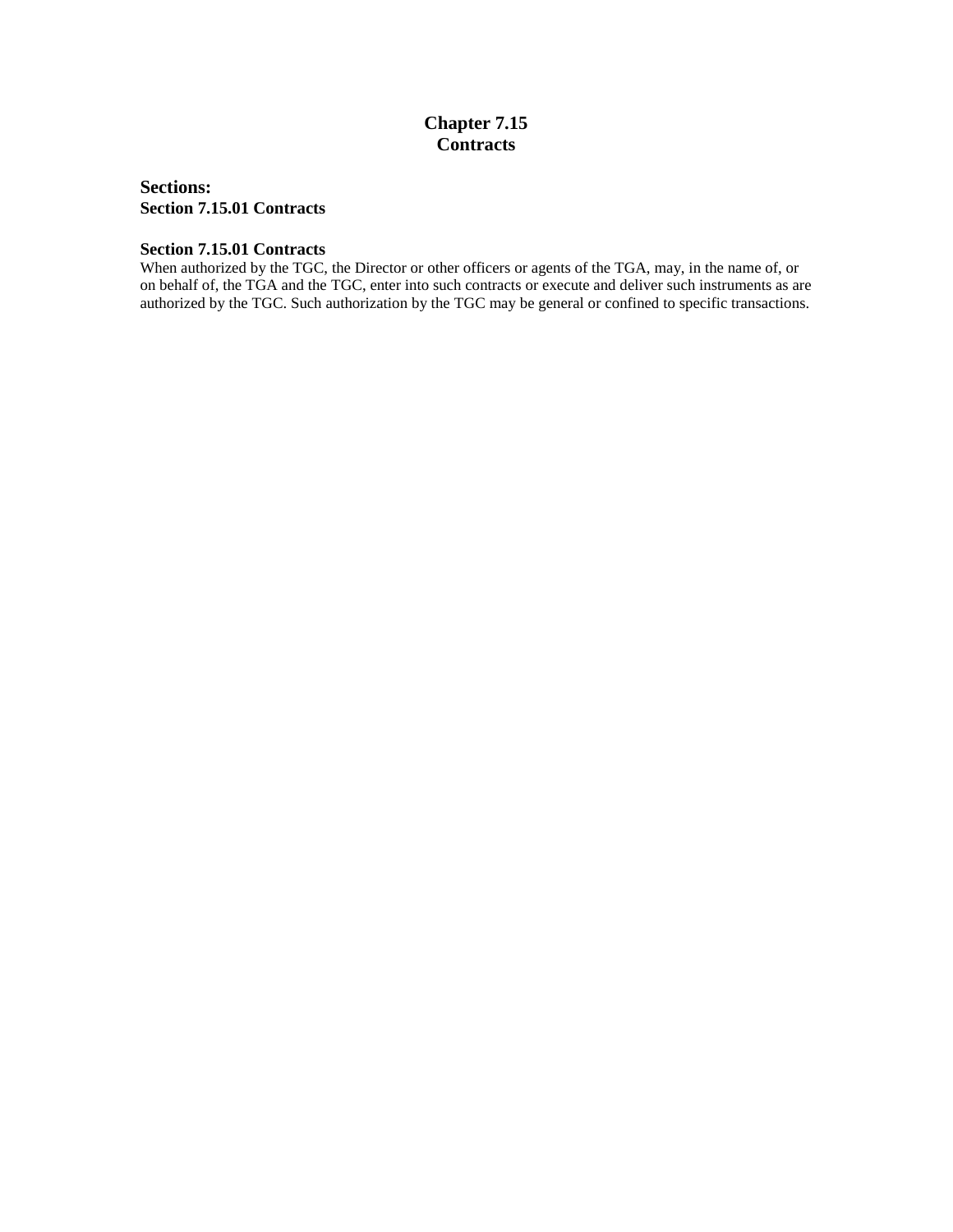## **Chapter 7.16 Fiscal Year**

**Sections: Section 7.16.01 Fiscal Year**

**Section 7.16.01 Fiscal Year**

The Fiscal Year of the TGC and the TGA is January 1 through December 31. The Fiscal Year of the Tribe is October 1 through September 30.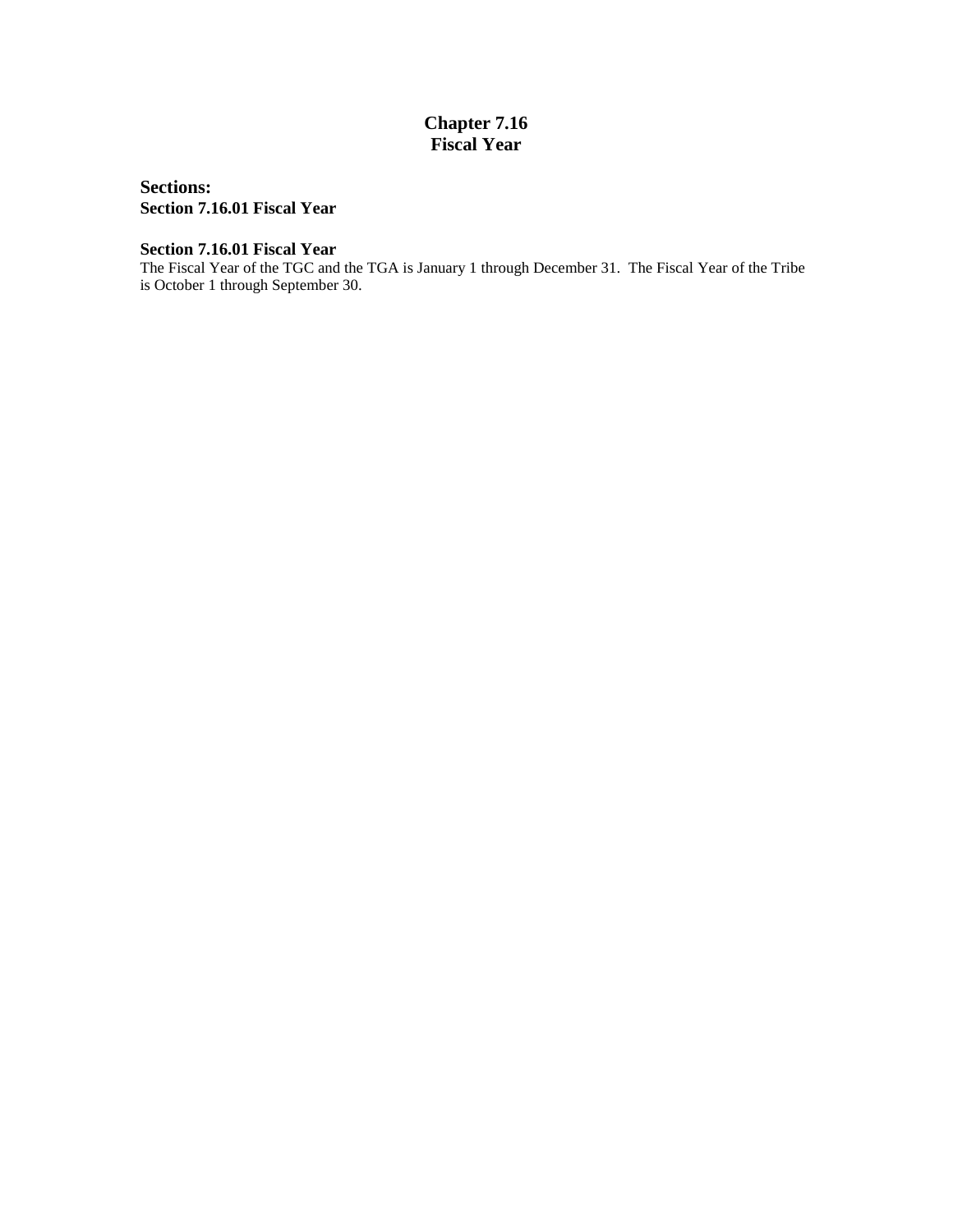## **Chapter 7.17 Records**

#### **Sections: Section 7.17.01 Records**

#### **Section 7.17.01 Records**

There shall be maintained at the principal office of the TGC and the TGA financial books and records of account not otherwise maintained by the Tribe's accounting department, all minutes of the TGC meetings, and copies of other material, books, records, documents and contracts. All such books, records, minutes, documents and contracts shall be made available for inspection at any reasonable time during usual business hours by any member or members of the TGC, for any lawful and proper purpose. Upon leaving office, each member of the TGC and each officer, agent or employee of the TGA, shall turn over to their successor, in good order, such monies, books, records, minutes, writs, documents, contracts or any other property of the TGC or TGA, as have been in the custody of such officer or agent during their term of office.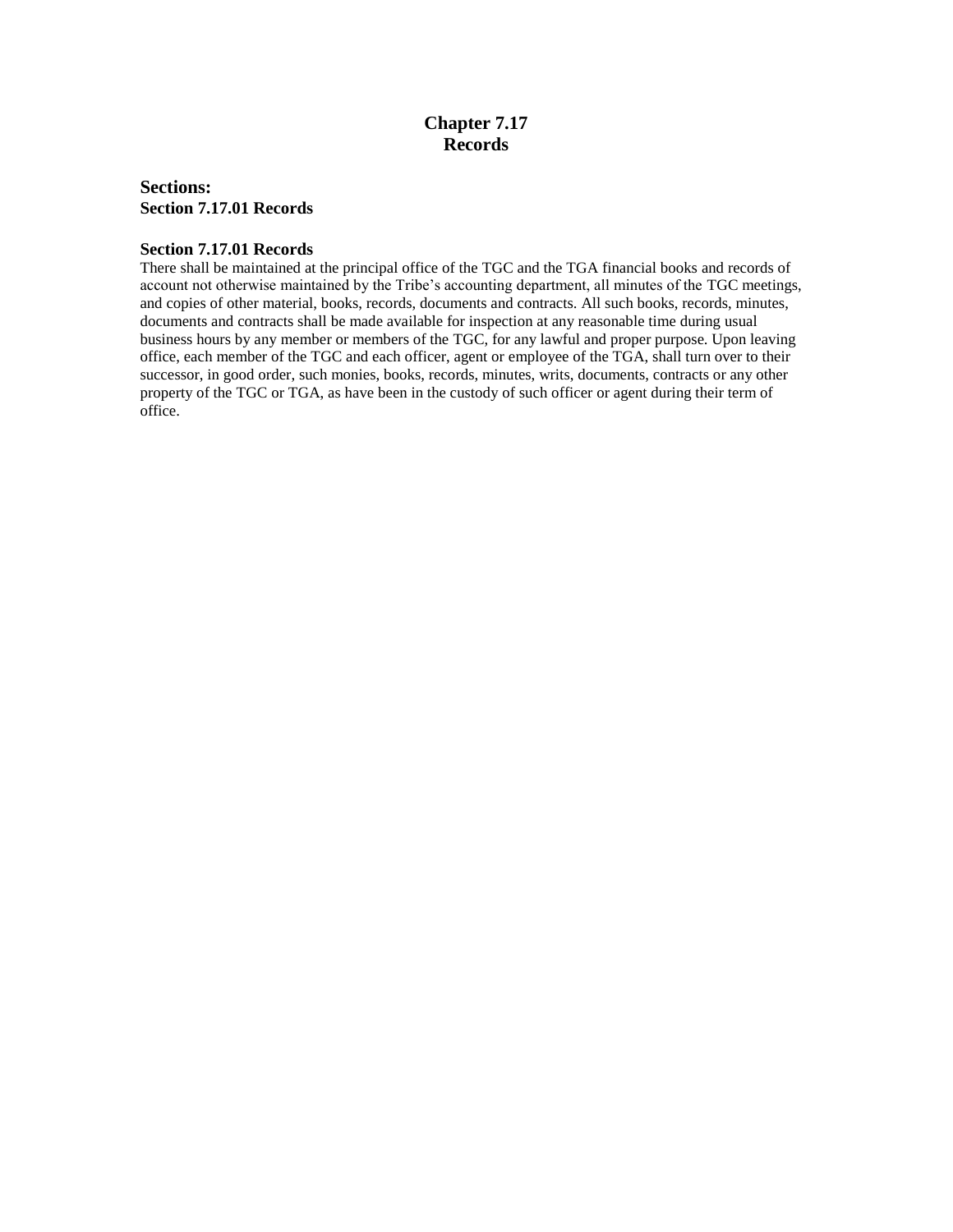## **Chapter 7.18 Audits**

#### **Sections: Section 7.18.01 Audits**

#### **Section 7.18.01 Audits**

- A. Annual Audits. The TGC shall require the Gaming Operation to secure an annual external financial audit of each Class II and Class III gaming activity by a recognized independent accounting firm. The results thereof shall be reported to the Tribal Council and, to the extent required by law, the NIGC;
- B. Contracts Audit Requirements. All contracts for providing supplies, services, equipment or concessions to any Class II and Class III Gaming Operation for a contract amount in excess of \$25,000.00 annually (except contracts for professional legal or accounting services) shall be subject to independent audits as established in subsection A., above, and such contracts shall so specify;
- C. Non-gaming Limitations. Nothing in this subsection shall extend the authority of the TGC or TGA to audit nongaming activities; and
- D. Compliance Audits. With the approval of the Tribal Council, the Commission may direct the TGA to undertake an internal review to determine if a Gaming Operation is in compliance with the applicable provisions of the Tribal Code, Federal statutes and regulations, and Washington State laws and regulations related to public health, safety and environmental issues, MICS requirements and provisions of the Compact.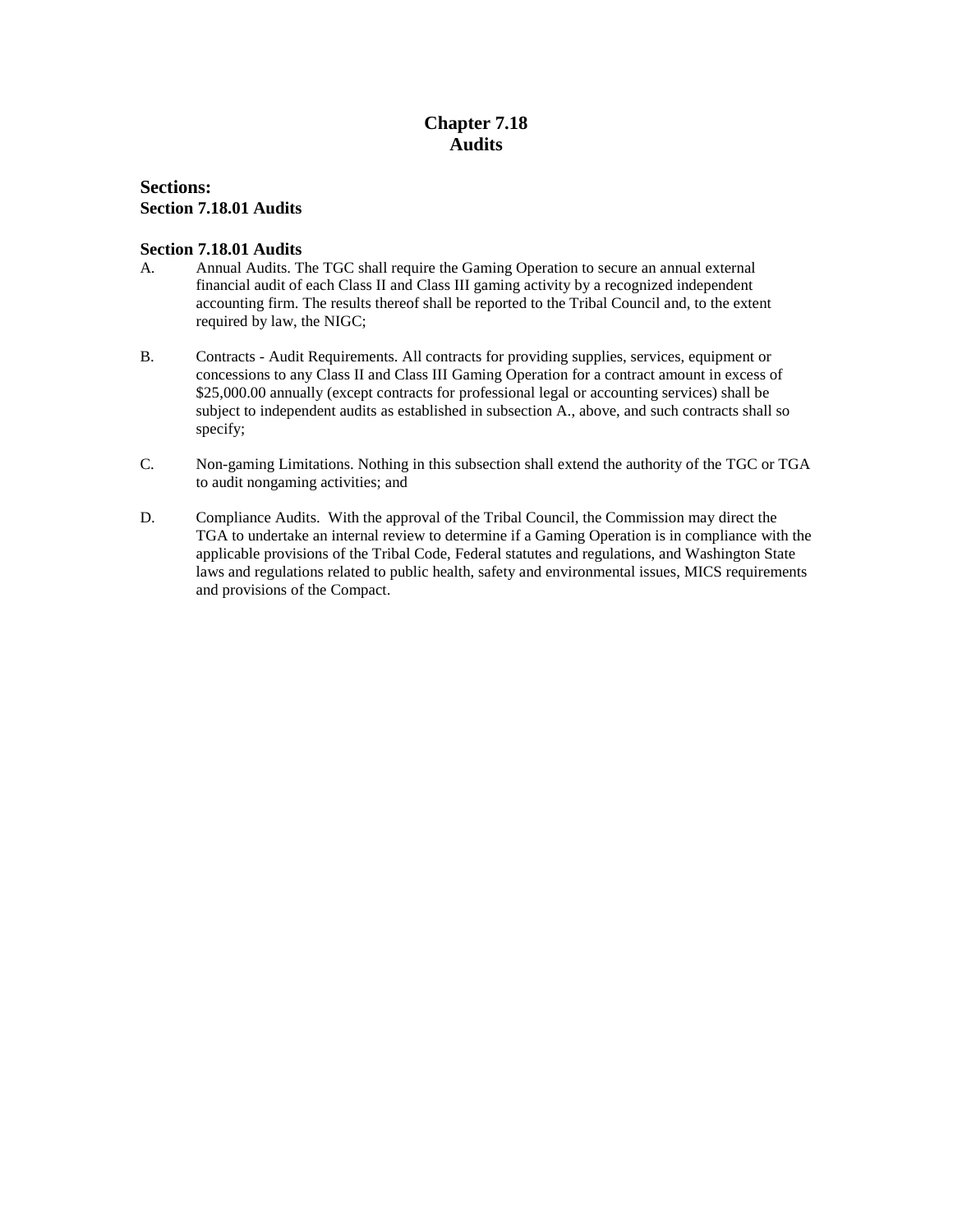## **Chapter 7.19 Dissolution**

#### **Sections: Section 7.19.01 Dissolution**

#### **Section 7.19.01 Dissolution**

Provided that there is no Tribally Authorized Gaming taking place on Tribal Lands, the TGC and the TGA may be dissolved by a vote of a four-fifths (4/5) majority of the entire Council. If any member of the Council cannot be present at a meeting or available via another means where such a vote is taken, their vote shall be counted as a vote against dissolution.

Upon winding up and dissolution of the TGC and the TGA, any assets remaining after payment of, or provision for payment of, all debts and liabilities of the Agency and/or the TGC, shall be distributed to the Tribal general account, or to such other Tribal organization duly designated by the Council, so as to insure that the assets of the TGA will be used exclusively to accomplish the general purposes for which the TGA was organized.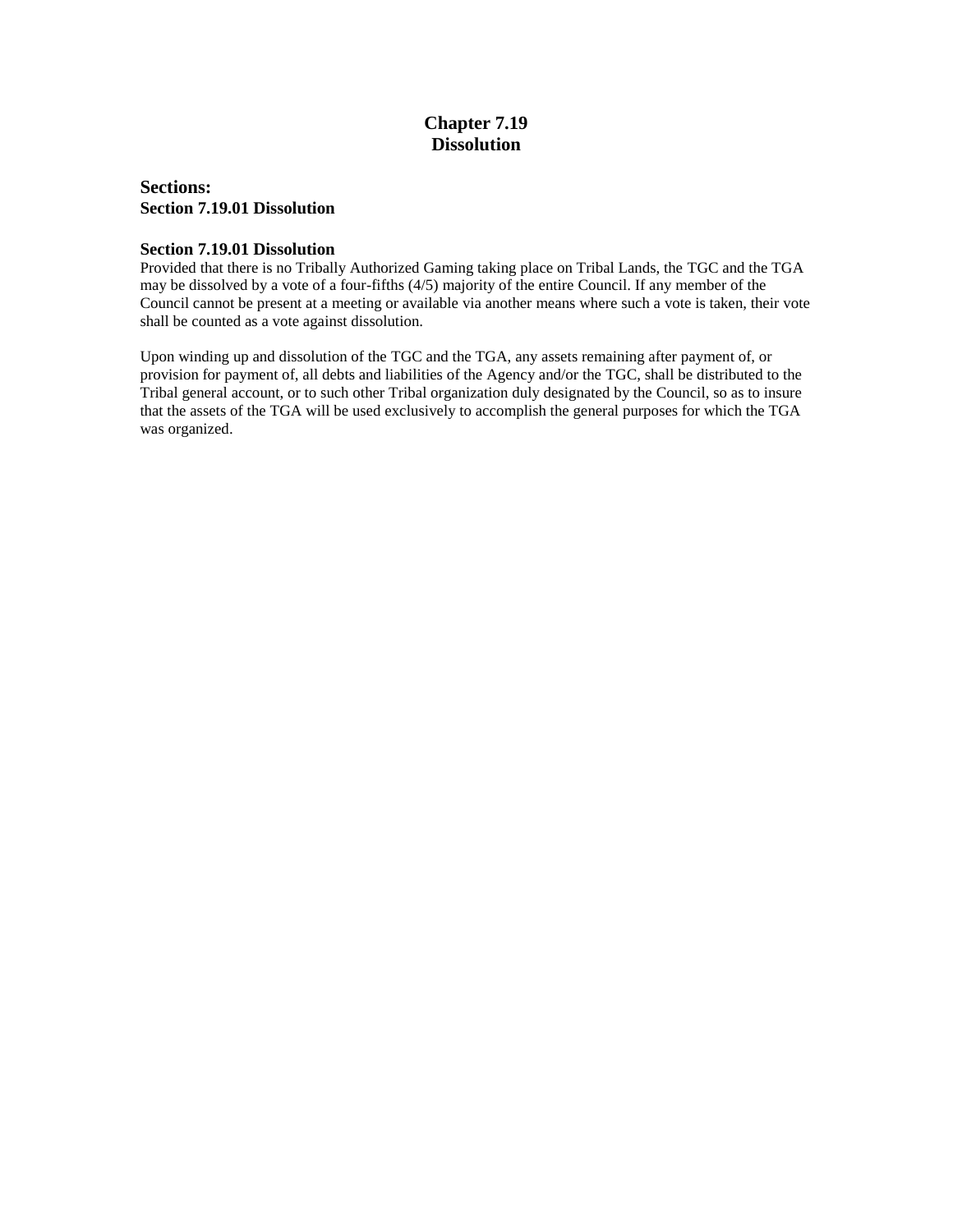### **Chapter 7.20 Licenses**

#### **Sections: Section 7.20.01 Licensing Requirements**

#### **Section 7.20.01 Licensing Requirements**

It is the policy of the Tribe that certain Gaming Activities be licensed and controlled so as to protect the morals, good order and welfare of Tribal Citizens and other persons on Tribal Lands and to preserve the honesty, fairness and integrity of such Gaming Activities. Accordingly, no person shall engage in any business activities with, or be an employee of, the Tribe's Gaming Operation on Tribal Lands without obtaining a license as required by this chapter.

Any gaming license, or finding of suitability or approval by the TGA, which is issued, shall be deemed a privilege subject to suspension or revocation. No license shall be issued that would place the TGA in violation of the Compact, IGRA, this Title or of any applicable law or regulation.

The TGA may employ all reasonable means, including the engagement of outside services and investigators and the holding of hearings, to acquire the information necessary to determine whether or not a license should be issued or revoked, if issued. Applicants shall also agree to release all information necessary in order for the TGA to achieve its goals under this Chapter and to furnish such information to the TGA, the NIGC or such other agency as may be required by law.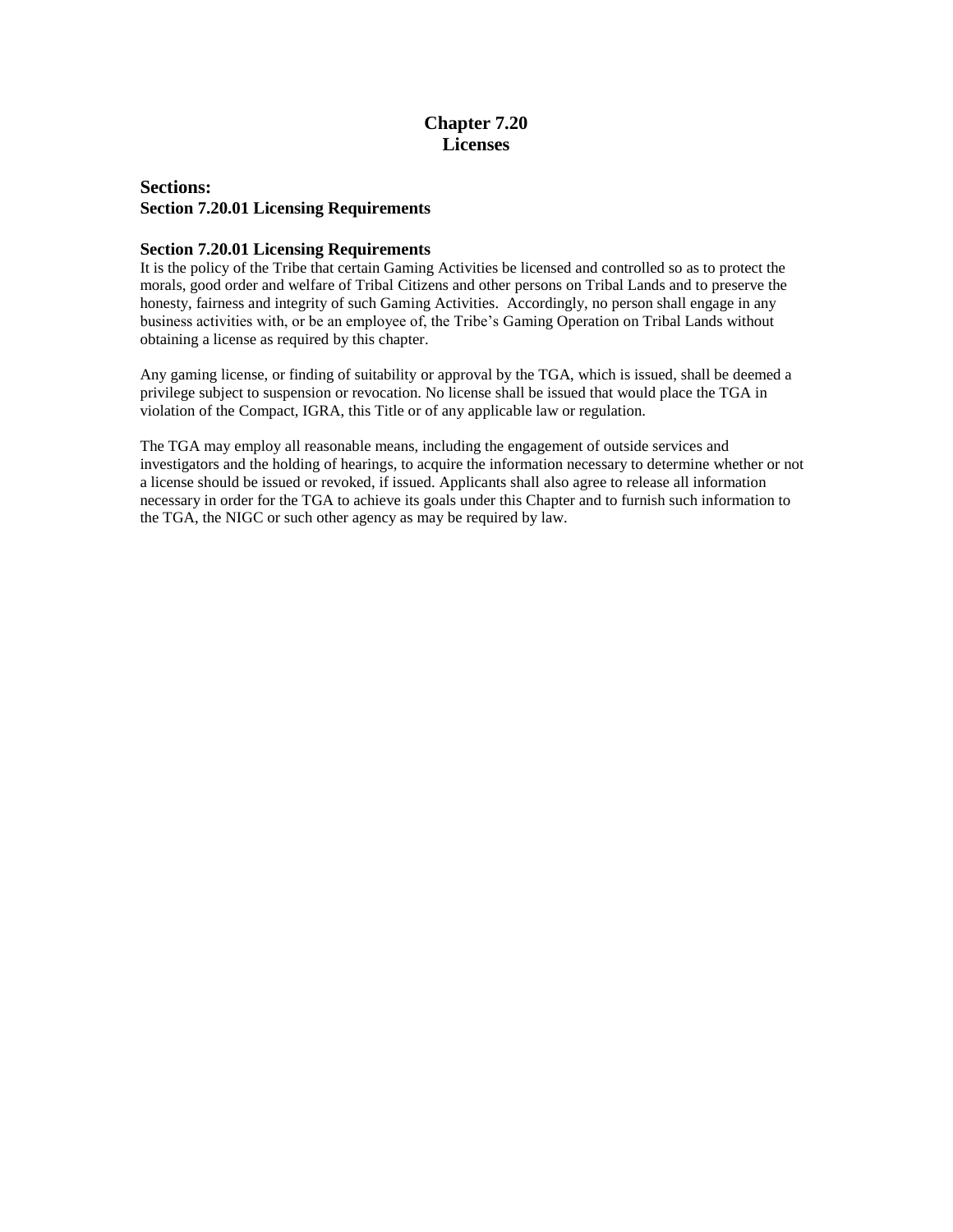## **Chapter 7.21 Personal History Statement**

#### **Sections: Section 7.21.01 Personal History Statement**

#### **Section 7.21.01 Personal History Statement**

The TGA shall obtain from each primary management official and key employee applicant for employment at the Gaming Facility a form containing the information listed below:

- A. Full name, other names used (oral or written), driver's license number(s), social security number(s), date of birth, age, place of birth, citizenship, gender, physical description and degree of familiarity with all languages (spoken or written); also, a current photograph, current business and residential telephone numbers and all cell phone numbers;
- B. Currently, and for the previous five (5) years, personal residences and phone numbers;
- C. Currently, and for the previous ten (10) years, business and employment positions held, ownership interests in those businesses, business addresses and phone numbers;
- D. Names and current addresses of at least three (3) personal references, including one personal reference who was acquainted with the applicant during each period of residence as listed above;
- E. Description of any existing and previous relationships with Indian tribes, including ownership interests in those businesses;
- F. Description of any existing and previous business relationships with the gaming industry generally, including ownership interests in those businesses and Indian gaming operations particularly, including ownership interests in those businesses;
- G. Names and addresses of any licensing or regulatory agencies with which the person has ever filed an application for a license or permit related to gaming, whether or not such license or permit was granted;
- H. For each criminal felony charge for which there is an ongoing prosecution or a conviction, the charge, the name and address of the court involved, and the date and disposition, if any, of the case;
- I. For each criminal misdemeanor charge for which there is ongoing prosecution or a conviction within ten (10) years of the date of the application (excluding minor traffic violations), the charge, the name and address of the court involved, and the disposition, if any, of the case;
- J. For each criminal charge (excluding minor traffic violations), whether or not there is a conviction of such charge, that occurred within ten (10) years of the application and is not otherwise listed pursuant to subsection H. or I. of this section, the charge, the name and address of the court involved, and the date and disposition, if any, of the charge;
- K. Name and address of any licensing or regulatory agency (Federal, tribal, State, local or foreign) with which the person has filed an application for an occupational license or permit, whether or not such license or permit was granted;
- L. Description of any administrative action or finding of civil violations of Gambling laws or regulations;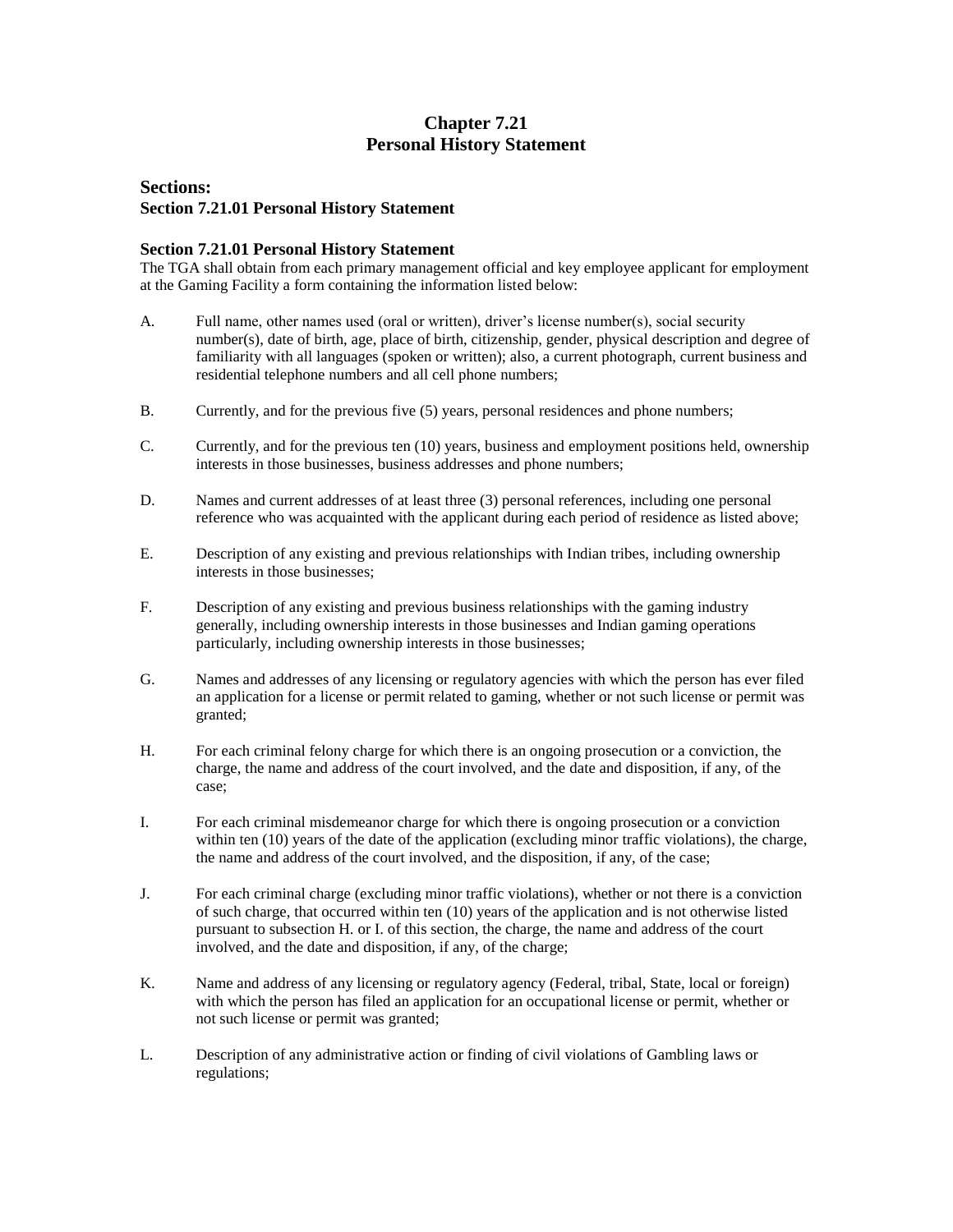- M. Fingerprints consistent with procedures adopted by the TGA according to 25 C.F.R. § 522.2(h) for gaming employees;
- N. Fingerprints for the non-gaming employees of the gaming facility as provided for by the TGA;
- O. A Privacy Act Notice worded as follows:

"In compliance with the Privacy Act of 1974 (Pub.L. 93–579, 88 Stat. 1896, enacted December 31, 1974, 5 U.S.C. § 552a), the following information is provided: Solicitation of the information on this form is authorized by 25 U.S.C. §§ 2701 et seq. The purpose of the requested information is to determine the eligibility of individuals to be granted a gaming license. The information will be used by the Tribal gaming regulatory authorities and by the National Indian Gaming Commission members and staff who have need for the information in the performance of their official duties. The information may be disclosed by the Tribe or the NIGC to appropriate Federal, Tribal, State, local, or foreign law enforcement and regulatory agencies when relevant to civil, criminal or regulatory investigations or prosecutions or when pursuant to a requirement by a tribe or the NIGC in connection with the issuance, denial, or revocation of a gaming license, or investigations of activities while associated with a tribe or a gaming operation. Failure to consent to the disclosures indicated in this notice will result in a tribe being unable to license you for a primary management official or key employee position.

The disclosure of your Social Security Number (SSN) is voluntary. However, failure to supply a SSN may result in errors in processing your application.";

P. A Notice Regarding False Statements worded as follows:

"A false statement on any part of your application may be grounds for denying a license or the suspension or revocation of a license. Also, you may be punished by fine or imprisonment (U.S. Code, title 18, section 1001)."; and

Q. Any other information the TGA deems relevant.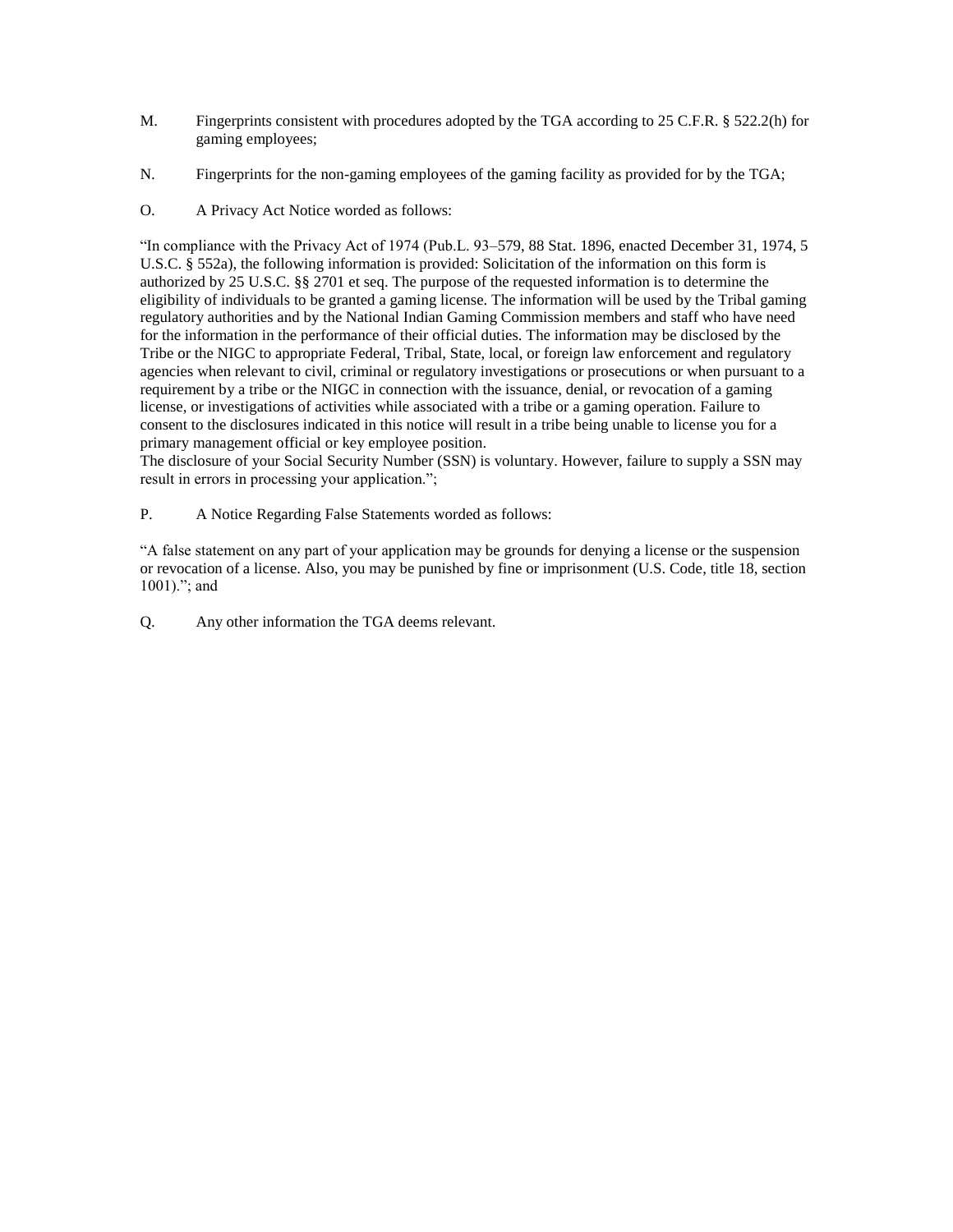## **Chapter 7.22 Business Disclosure Form**

### **Sections: Section 7.22.01 Business Disclosure Form**

#### **Section 7.22.01 Business Disclosure Form**

Each business subject to the licensing requirements of this section shall complete a form containing the information listed below:

- A. Name, Principal Address and Contact Name for the business;
- B. Type of Business (sole proprietorship, corporation, etc.);
- C. For each partner in a partnership: Name of Partner DOB & SSN, Residence Address, and Name of Spouse and their DOB & SSN;
- D. Description of goods/services to be provided to gaming operation;
- E. References for similar goods/services;
- F. Other companies for which they have provided goods/services in the gaming industry;
- G. All Indian nations with which business has been, or is being, conducted;
- H. All agencies that have granted the business a license/permit/authorization to supply equipment/goods/services to gaming operations;
- I. Information on whether a gaming license, permit or authorization has been revoked or suspended by any federal, state or Tribal government;
- J. Whether the business, business owner(s), or if a corporation, its officers, directors, or any holder of more than five percent (5%) of the voting stock, has ever been involved in any criminal or civil action, and if yes, a letter of explanation;
- K. For a corporation: Corporation Name, Address, Trade Name, Total Stock, Total Issued Shares; For the President or Chief Executive Officer, Treasurer, Chairperson of the corporation board, and Stockholders with 10% or more of the voting stock: Name, Address, SSN, Shares Owned, Percentage of Ownership, and Date Acquired;
- L. A declaration by the President or Chief Executive Officer, General Partner, or Sole Proprietor, as applicable, as to the accuracy and truthfulness of the information on the form;
- M. A Privacy Act Notice as contained in Section 7.21.01O. of this Title;
- N. A Notice Regarding False Statements as contained in Section 7.21.01P. of this Title; and
- O. Any other information the TGA deems relevant.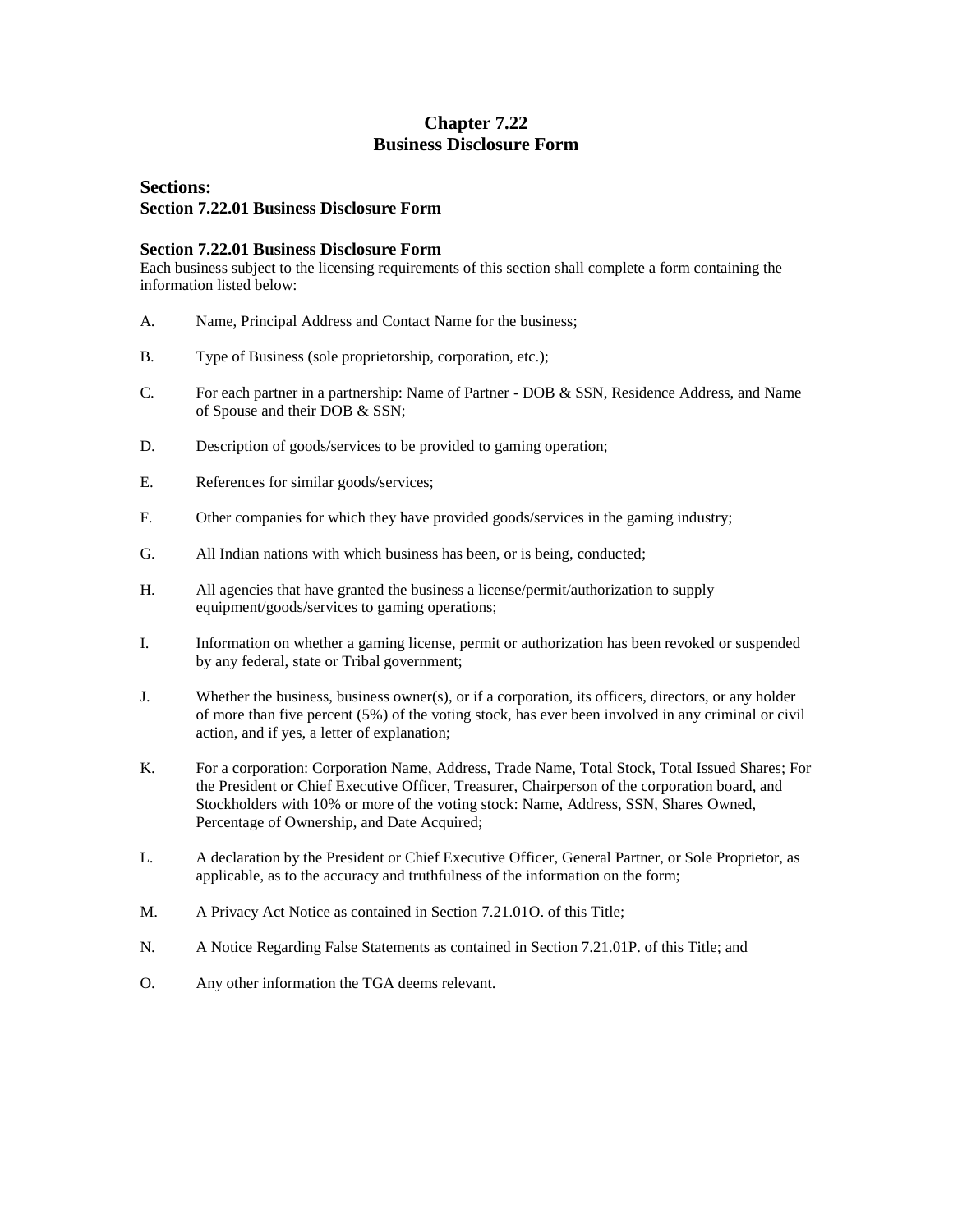## **Chapter 7.23 Burden on Applicant**

### **Sections: Section 7.23.01 Burden on Applicant**

#### **Section 7.23.01 Burden on Applicant**

The burden of proving an applicant's qualification to receive any license is at all times on the applicant. Applicants must accept any risk of adverse public notice, embarrassment or other action which may result from the application process and expressly waive any claim for damages as a result thereof.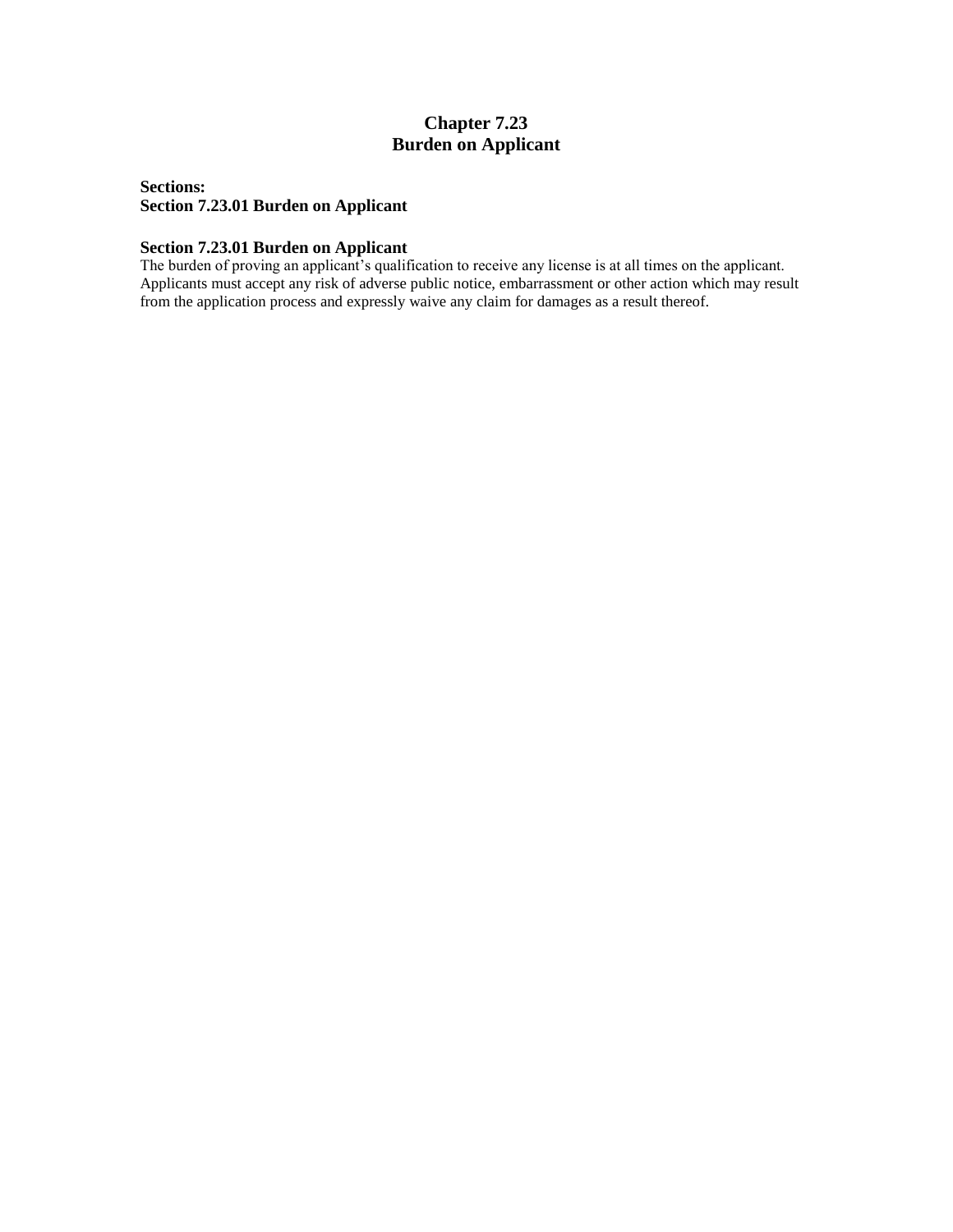## **Chapter 7.24 Applicant Claim of Privilege**

### **Sections: Section 7.24.01 Applicant Claim of Privilege**

#### **Section 7.24.01 Applicant Claim of Privilege**

An applicant may claim any privilege afforded by law in connection with a gaming license application or investigation, but a claim of privilege with respect to any testimony or evidence pertaining thereto may constitute sufficient grounds for denial, suspension or revocation.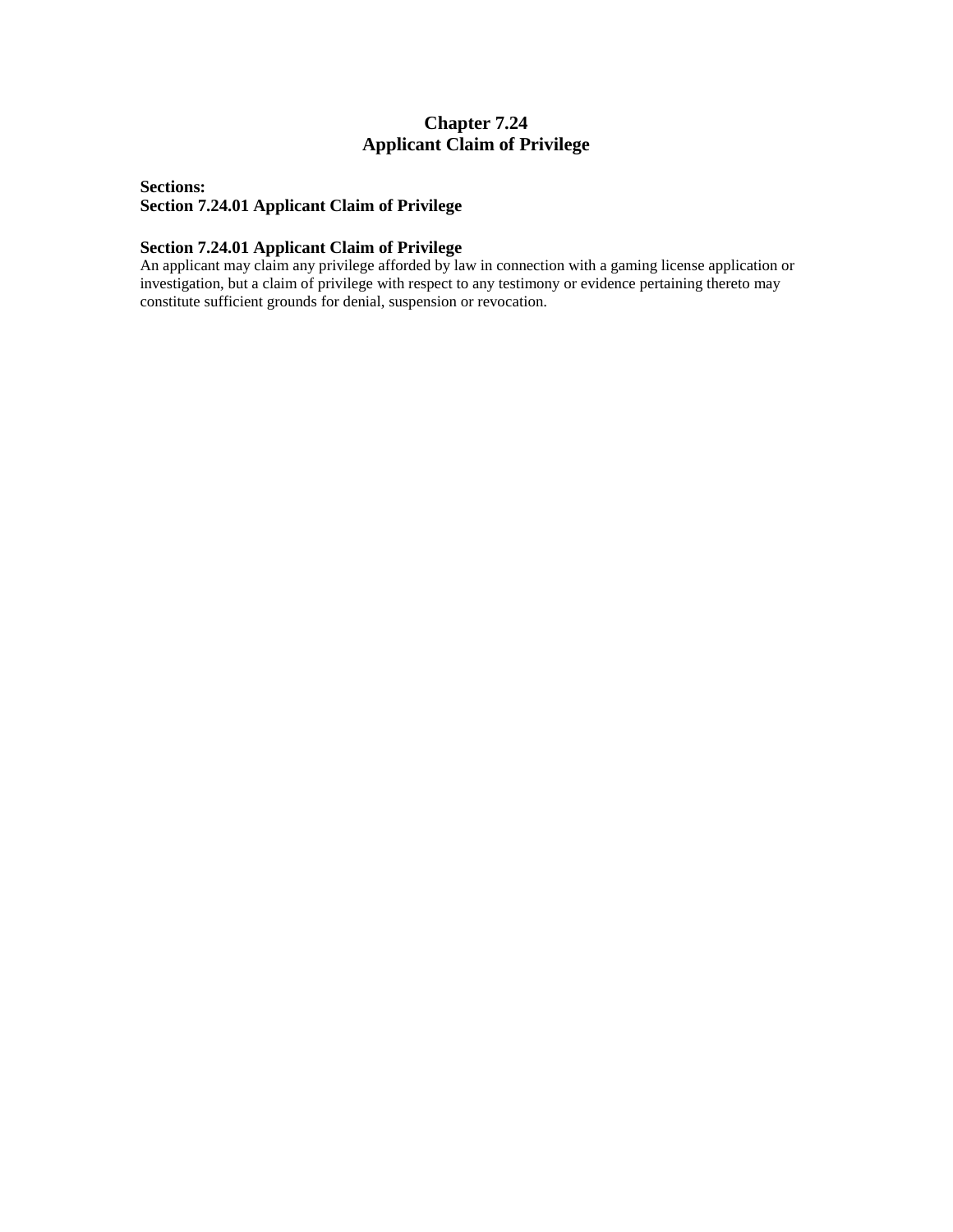## **Chapter 7.25 Types of Licenses**

**Sections: Section 7.25.01 Types of Licenses**

#### **Section 7.25.01 Types of Licenses**

Three classes of licenses may be issued to persons associated with the Gaming Operation.

- A. Class A License. A Class A license is required for:
	- 1. A , Primary Management Official, Key Employee, Closely Associated Independent Contractor, Management Contract contractor, or other individual or entity with influence over the management or operation of the gaming operation;
	- 2. A Class II or III Gaming Operation employee employed in the operation or management of the Gaming Operation and whose employment duties require or authorize access to restricted areas of the Gaming Operation, and any Gaming Contractor; and
	- 3. Any party who extends or intends to extend financing, directly or indirectly, to a Gaming Facility or Gaming Operation. Notwithstanding the foregoing, this licensing requirement does not apply to financing provided by a federally regulated commercial lending institution, the Tribe or the federal government. Federally regulated commercial lending institutions are those regulated by the Securities and Exchange Commission, the Comptroller of the Currency, the Federal Deposit Insurance Corporation, the United States Federal Reserve System, the National Credit Union Administration, and the Washington State Department of Financial Institutions.

The completed license application (which will be a Personal History Statement or Business Disclosure Form, as applicable) shall be used by the TGA to conduct, or cause to be conducted, a background investigation to determine if such person or entity has: (a) any criminal record, including violent crimes against a person, or any reputation, prior activities, habits or associations which might pose a threat to the public interest or to the effective regulation of gaming; and (b) anything else in their background which might create or enhance the dangers of unsuitable, unfair, or illegal practices and methods and activities in the conduct of gaming.

- B. Class B License. Persons who are not among those identified in subsection A., above, but are to be employed at a Gaming Facility on Tribal Lands in some other capacity, such as in non-gaming related activities, shall be required to obtain a Class B license from the TGA. Such persons must establish that they have not been convicted of a crime, or engaged in any activity which would render such person a danger to the safety or integrity of the gaming activity or the safety or property of the Tribe, a Tribal Citizen, a gaming operation employee or patron, or a member of the public.
- C. Class C License. Minors employed at a gaming facility on Tribal Lands may be issued a Class C license which will entitle them to work in any position for which a Class B license is required for adults and not otherwise prohibited by this Title or other applicable law. Prior to issuance of a Class C license, such minors shall be determined by the TGA to pose no threat to the safety or integrity of the gaming activity or the safety or property of the Tribe, a Tribal Citizen, a Gaming Operation employee or patron, or a member of the public.

Each Class C license shall be valid for no more than one (1) year at a time and shall be revoked upon the minor's reaching the age of eighteen (18), at which time either a Class A or B license, as applicable, will be required. Minors shall not be employed as dealers or otherwise allowed to operate or supervise the operations of games, or to serve liquor.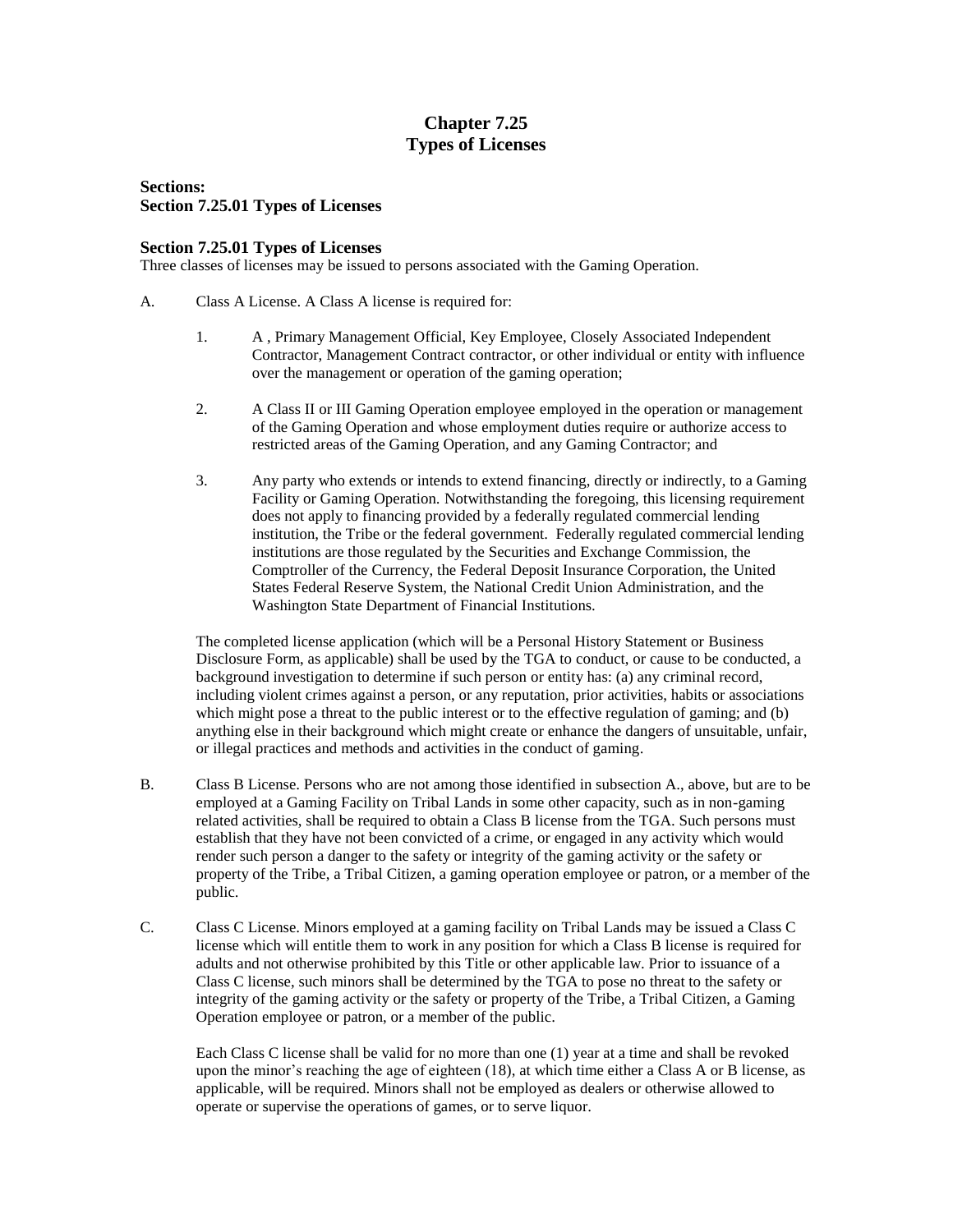### **Chapter 7.26 Background Investigations**

### **Sections: Section 7.26.01 Background Investigations Section 7.26.02 Fingerprints**

#### **Section 7.26.01 Background Investigations**

The TGA shall conduct, or cause to be conducted, a background investigation for each primary management official and key employee of the gaming operation sufficient to make a determination of their eligibility to receive a license by an applicant as required under this Title. This investigation shall be based on the information provided by the applicant in the Personal History Statement or Business Disclosure Form, as applicable, provided to the TGA.

In conducting the background investigation, the TGA or its agent(s) shall promise to keep confidential the identity of each person interviewed in the course of the investigation. The TGA reserves the right, at any time, to request additional information either prior to, during, or subsequent to any background investigation.

#### **Section 7.26.02 Fingerprints**

Fingerprints shall be taken by the TGA]. Fingerprints will then be forwarded to the NIGC for processing through the Federal Bureau of Investigation ("FBI") and the National Criminal Information Center to determine the applicant's criminal history, if any. The NIGC and the Tribe operate under a memorandum of understanding ("MOU"), as amended from time-to-time, related to fingerprinting activities. The current version of the MOU is set out in Exhibit A to this Title. It contains the privacy statement which must be given to those individuals who are being fingerprinted by the TGA as applicants for employment by the Gaming Operation.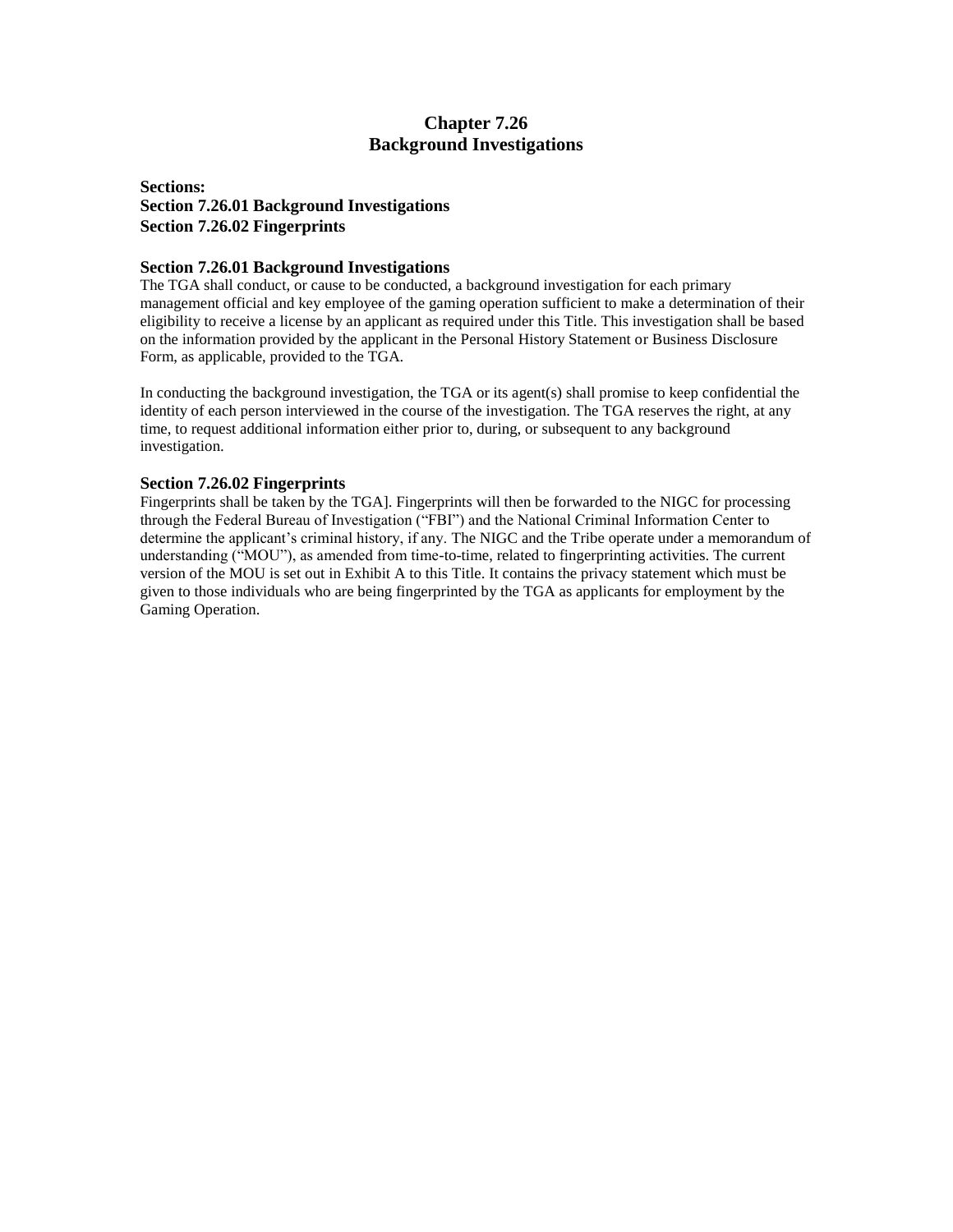## **Chapter 7.27 Forwarding Licensing Applications and Reports to National Indian Gaming Commission**

**Sections:**

**Section 7.27.01 Forwarding Licensing Applications and Reports to NIGC Section 7.27.02 Eligibility Determination Section 7.27.03 Granting a Gaming License Section 7.27.04 Temporary Licenses Section 7.27.05 License Renewal Section 7.27.06 License Fees Section 7.27.07 Ethical Standards Section 7.27.08 License Determinations Appeals Section 7.27.09 License Suspension, Revocation or Reinstatement Section 7.27.10 Facilities Licenses Section 7.27.11 Penalties and Sanctions for Failure to Comply with Regulations or Agency Requirements**

#### **Section 7.27.01 Forwarding Licensing Applications and Reports to NIGC**

- A. On or before the date any Key Employee or Primary Management Official is employed by a Gaming Operation authorized under this Title, the TGA shall forward to the NIGC the applicant's completed Personal History Statement and the TGA's investigative report. The investigative report shall include the following information:
	- 1. Steps taken in conducting a background investigation;
	- 2. Results obtained;
	- 3. Conclusions reached; and
	- 4. The bases for those conclusions;
- B. Prior to issuing a license to a Primary Management Official or Key Employee, the TGA shall forward to the NIGC, together with a copy of the eligibility determination made under this Chapter, an investigative report on each background investigation. The investigative report on each background investigation shall be forwarded to the NIGC within sixty (60) days after the employee begins work. This notice of results (NOR) of the background investigation shall contain the following information:
	- 1. Applicant's name, date of birth, and social security number;
	- 2. Date on which applicant began or will begin work as key employee or primary management official;
	- 3. A summary of the information presented in the investigative report, which shall at a minimum include a listing of:
		- (a) Licenses that have previously been denied;
		- (b) Gaming licenses that have been revoked, even if subsequently reinstated;
		- (c) Every known criminal charge brought against the applicant within the last 10 years of the date of application; and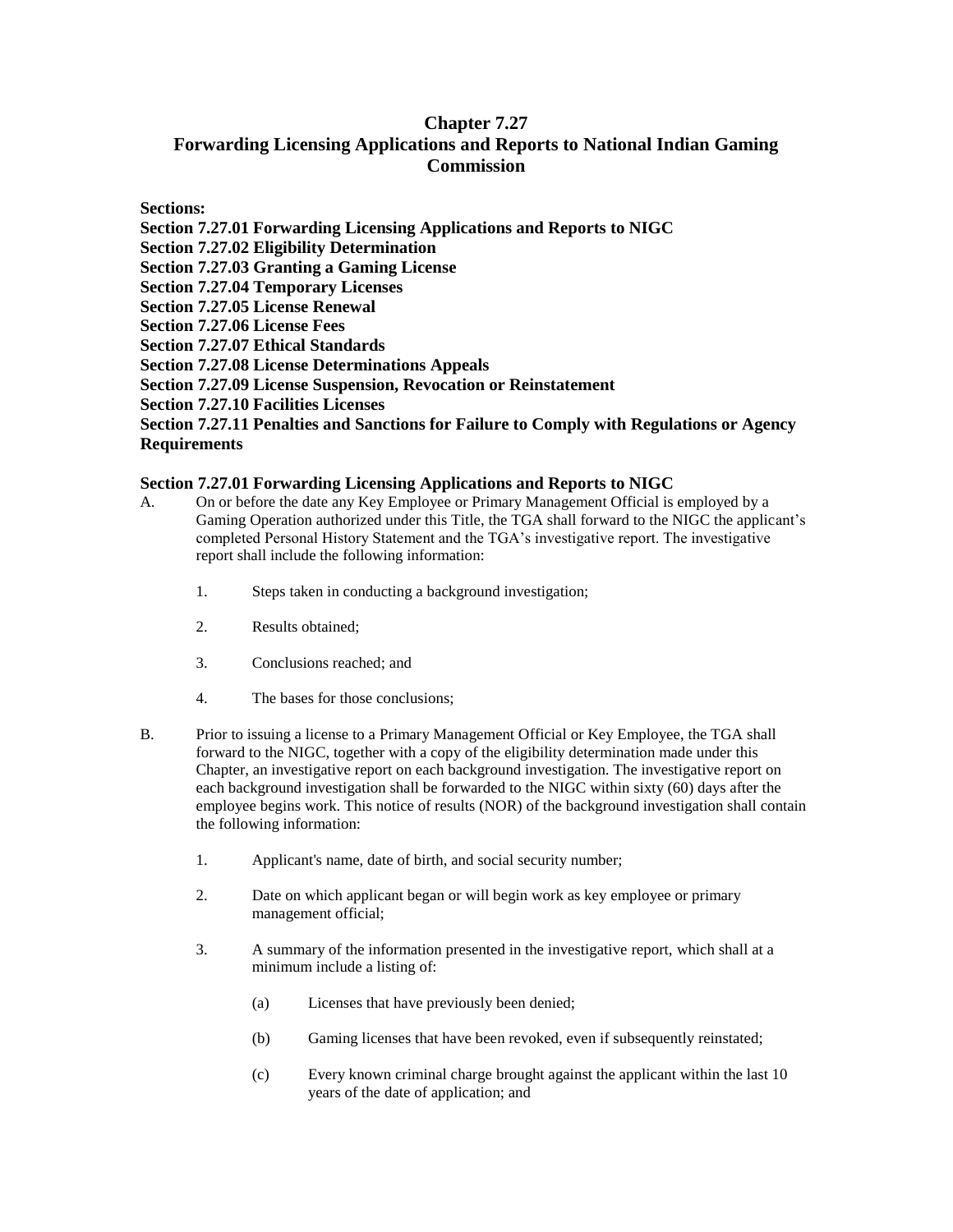- (d) Every felony of which the applicant has been convicted or any ongoing prosecution.
- 4. A copy of the eligibility determination made under 25 CFR §556.5.

The Gaming Operation shall not employ or continue to employ any person as a Key Employee or Primary Management Official who does not have a license within ninety (90) days of beginning work.

- C. The TGA shall provide to the NIGC, or other appropriate agency, any other reports and information required by IGRA and regulations promulgated thereunder. Further, with respect to Key Employees and Primary Management Officials, the TGA shall retain the applications for licensing, investigative reports, eligibility determinations, Personal History Statements and other reports (if any) of background investigations for inspection by the Chair of the NIGC or their designee for no less than three (3) years after the date of termination of employment; and
- D. If a license is not issued to an applicant, the TGA shall notify the NIGC and shall forward copies of its eligibility determination, investigative report (if any), and notice of results to the NIGC for inclusion in the Indian Gaming Individuals Record System.

#### **Section 7.27.02 Eligibility Determination**

The TGA shall review the results of the background check, criminal record, if any, and prior activities, reputation, habits and associations to make a finding concerning the eligibility of an applicant for granting of a gaming license in a Gaming Operation. If the TGA determines that granting of a gaming license to the person poses a threat to the public interest or to the effective regulation of gaming, or creates or enhances dangers of unsuitable, unfair, or illegal practices and methods and activities in the conduct of gaming, the TGA shall not license that person for employment in a Key Employee or Primary Management Official position; and further, the Tribal Gaming Operation shall not employ the person in any other position for which a license is required, except as specifically provided by the TGA.

#### **Section 7.27.03 Granting a Gaming License**

- A. If, within a thirty (30) day period after the NIGC receives a report as required under subsection C. of Section 7.27.01, above, the NIGC notifies the TGA that it has no objection to the issuance of a license pursuant to the license application filed for a Key Employee or Primary Management Official for whom the TGA has provided an application and investigative report, the TGA may issue the license, and notify the NIGC of such issuance, which must be done within (30) days of the date of the issuance;
- B. The TGA shall provide any additional information requested by the Chair of the NIGC concerning a Key Employee or Primary Management Official who is the subject of a report as required under this subsection. An NIGC request for additional information shall suspend the thirty (30) day period under subsection A., above, until the Chair of the NIGC receives the additional information;
- C. If, within the thirty (30) day period after which the NOR was submitted to the NIGC by the TGA, the NIGC provides a statement itemizing objections to issuance of a license to a Key Employee or Primary Management Official, the TGA shall reconsider the application, taking into account such objections. The TGA retains the right to make the final determination whether to issue the license to such applicant; and
- D. The TGA may issue a temporary license, pursuant to Section 7.27.04, below, if, after reviewing an applicant's criminal history, they are determined suitable for employment under this Title.
- E. When the Gaming Facility employs a Primary Management Official or a Key Employee, it shall maintain a complete application file, for each such person, containing the information listed under 25 CFR §556.4(a)(1) through (14).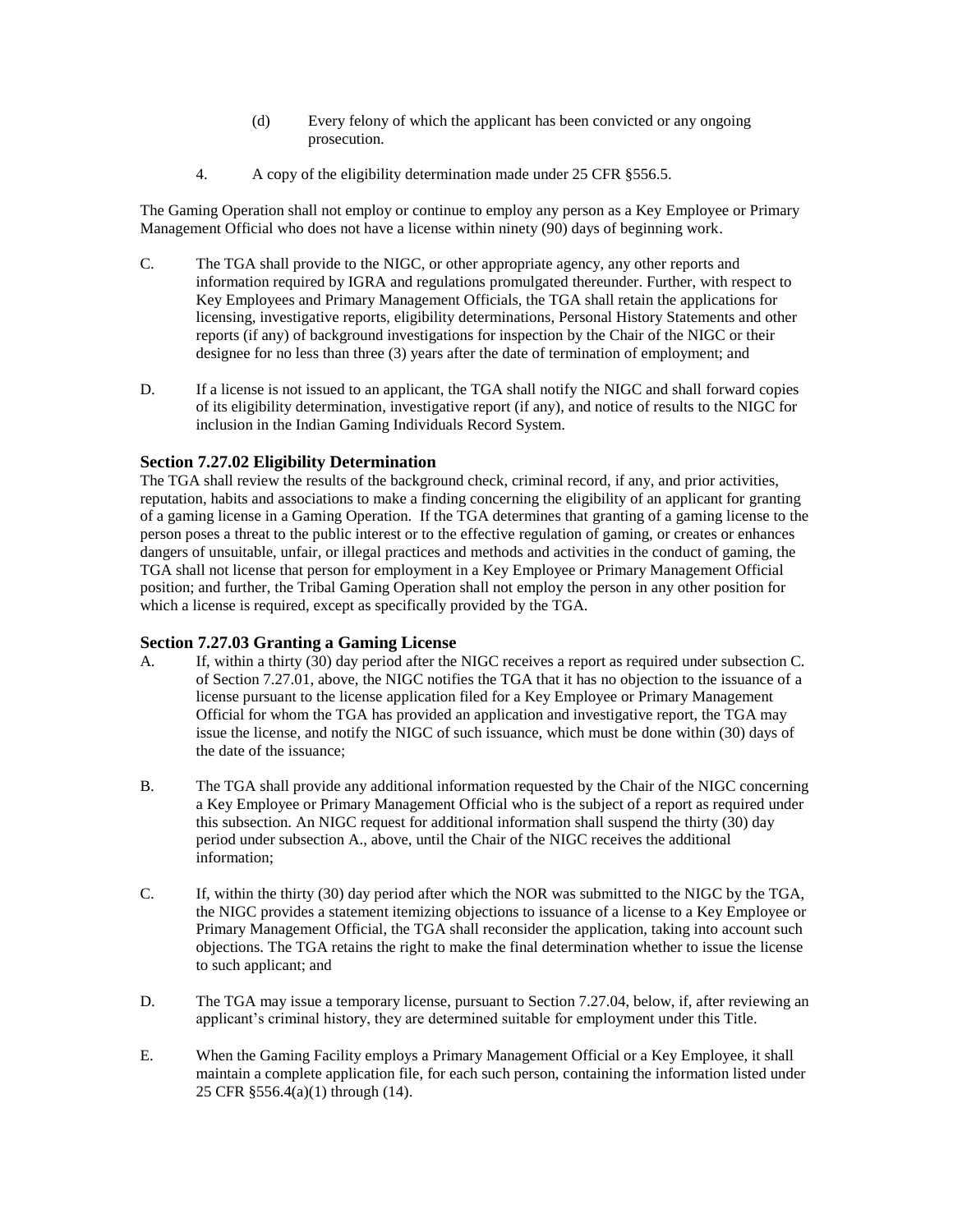#### **Section 7.27.04 Temporary Licenses**

Pending completion of an investigation for a license, temporary licenses may be issued by the TGA if, in its sole discretion, it deems it appropriate to do so. Such licenses shall permit the licensee to engage in such activities, pursuant to such terms and conditions as specified by the TGA, in its sole discretion as are required. Such temporary licenses shall expire ninety (90) days from date of issuance, upon issuance of a permanent license, or until an earlier specified expiration date, whichever occurs first.

#### **Section 7.27.05 License Renewal**

Class B licenses, unless otherwise exempted by the TGA, shall be subject to renewal every three (3) years and may be revoked or suspended upon the occurrence of any act which, had it been known during the application process, would have tended to disqualify such person for such a license. Class A and Class C licenses shall be subject to renewal every year.

#### **Section 7.27.06 License Fees**

All persons applying for a license shall agree to pay all applicable license fees and costs when due, including a reasonable deposit for costs for the gathering of information and investigation in connection with the license application. Applicants may be required to pay all fees and costs incurred in obtaining information prior to beginning processing of the application. At the discretion of the Tribal Council, members of the TGA may be exempted from any license fees or costs. An estimate of such costs shall be provided to applicants upon request.

#### **Section 7.27.07 Ethical Standards**

All persons employed by or associated with any gaming activity on Tribal Lands shall conduct themselves with honesty, integrity, and with such decorum and manners as may be necessary to reflect positively on the Tribe, its citizens and the gaming activity involved. Any failure to abide by such standards, or any violation of any rule, Tribal Code Title, custom or tradition of the Tribe, or other applicable laws and regulations on the Tribal Lands, or in the gaming activity, or the terms or conditions of the license, may be grounds for immediate suspension or revocation of any license issued hereunder.

#### **Section 7.27.08 License Determinations Appeals**

All decisions of the TGA regarding the issuance of licenses shall be considered final and effective when issued, provided however, that within fifteen (15) days of receipt of the written decision disallowing issuance of a license, an applicant may file a petition for reconsideration with the TGA. Any Tribal Citizen who is denied a license by the TGA may, within thirty (30) days of receiving written notice of such denial, appeal the denial to first, the TGC, second, the Tribal Council and third, the Tribal Court. Each of these bodies shall have the power to reverse the decision of the TGA and order that such license be issued, provided that no such license shall be issued for more than one (1) year, subject to the renewal procedures set forth herein, and provided further that no order of the TGC, Tribal Council or Tribal Court that a license be issued shall be valid if such issuance would place the TGA in violation of any provisions of the Compact, or of any applicable law.

#### **Section 7.27.09 License Suspension, Revocation or Reinstatement**

- A. If, after issuance of a gaming license, the TGA receives reliable information from the NIGC or other credible sources indicating that a Key Employee or a Primary Management Official is not qualified for employment under the eligibility criteria established in this Title, the TGA shall immediately suspend the license and shall notify the licensee in writing of the license suspension and proposed revocation;
- B. The right to a hearing under this section shall only vest upon receipt of a license granted under this Title. The TGA shall notify the licensee of a time and place for the hearing on the proposed revocation of the suspended license, at which time the affected party may testify; and
- C. After the revocation hearing, the TGA shall determine whether to revoke or to reinstate the suspended gaming license. For actions taken in response to information provided by the NIGC, the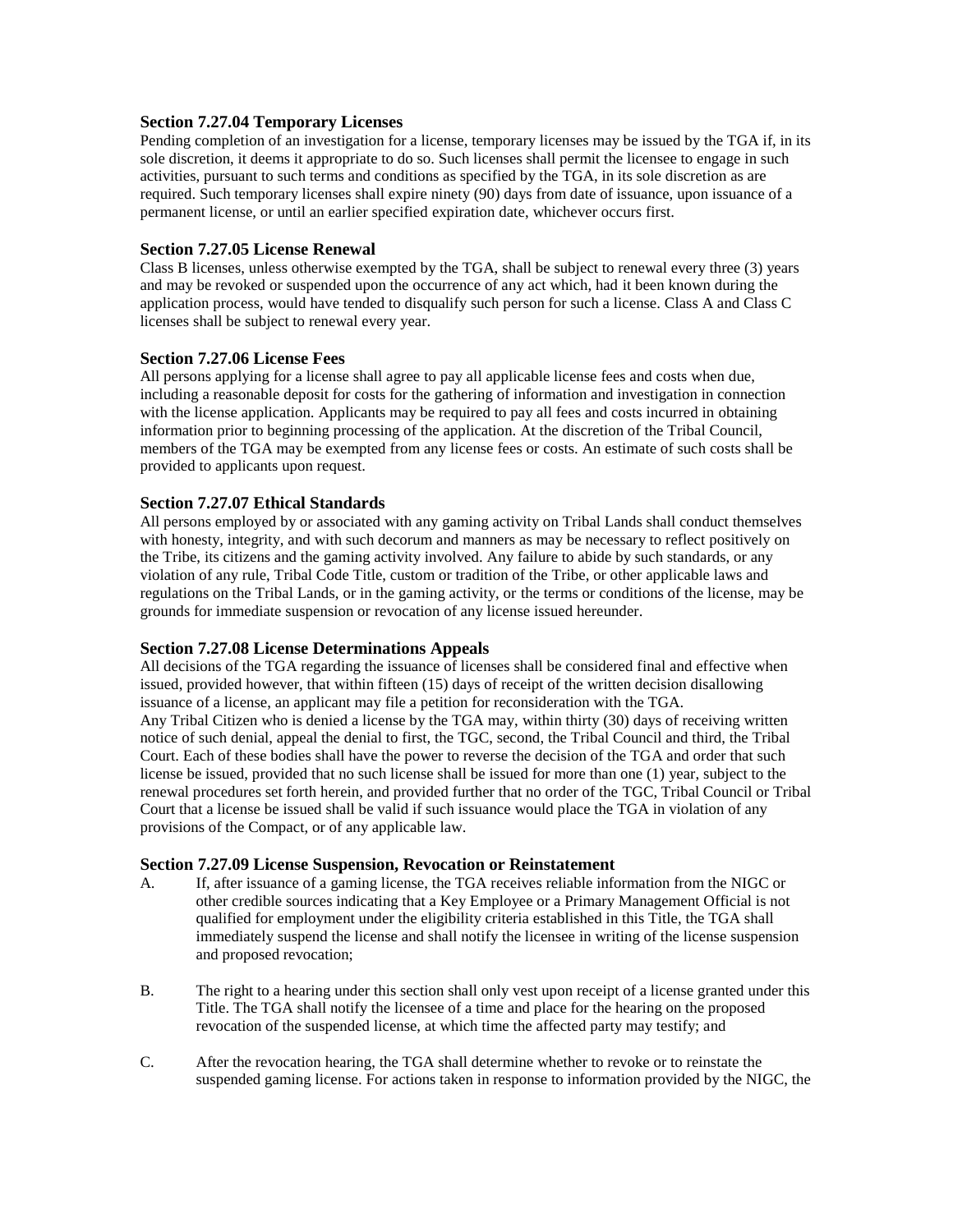TGA shall notify the NIGC of its decision on any revocation action within (45) forty-five days of receiving notification from the NIGC.

#### **Section 7.27.10 Facilities Licenses**

- A. New Facilities. Before Gaming Activities can be conducted therein, the TGA shall inspect and license each place, facility, or location where Gaming Activities will be conducted in accordance with this Title and any requirements of IGRA. The TGA shall submit to the NIGC a notice that a facility license is under consideration for issuance at least 120 days before the opening of any new Gaming Facility on the Tribe's Indian Lands where Class II or III gaming will occur. The notice shall contain the following:
	- 1. The name and address of the property;
	- 2. A legal description of the property;
	- 3. The tract number for the property as assigned by the BIA, Office of Land Title and Records, if any;
	- 4. If not maintained by the BIA, a copy of the trust or other deed(s) to the property or an explanation as to why such documentation does not exist; and
	- 5. If not maintained by the BIA, documentation of the property's ownership.

The Tribe does not need to submit to the NIGC a notice that a facility license is under consideration when such issuance is for occasional charitable events lasting not more than a week.

- B. Existing Facilities. Gaming Facilities in which Gaming Activities were taking place on the date this Title was originally adopted shall be deemed to have qualified for and be operating under such a license upon the date of adoption of this Title.
- C. Notice. The TGA shall provide a copy of each newly issued facility license to the NIGC within 30 days of issuance.
- D. Content of submission. The TGA shall submit to the NIGC, with each new facility license, the following:
	- 1. An attestation certifying that by issuing the facility license:
		- (a) The Tribe has identified, adopted and enforces the environmental and public health and safety laws, resolutions, codes, policies, standards or procedures applicable to its Gaming Facility;
		- (b) The Tribe is (i) in compliance with those laws, resolutions, codes, policies, standards, or procedures, or, (ii) if not in compliance with any or all of the same, the Tribe will identify those with which it is not in compliance, and will adopt and submit its written plan for the specific action it will take, within a period not to exceed six (6) months, to meet its compliance requirements. At the successful completion of such written plan, or at the expiration of the period allowed for its completion, the Tribe shall report the status thereof to the NIGC. In the event that the tribe estimates that action for compliance will exceed six (6) months, the Tribe may request an extension of the time period; and
		- (c) The Tribe is ensuring that the construction, renovation and maintenance of the Gaming Facility, and the operation of the Gaming Operation are conducted in a manner which adequately protects the environment and public health and safety.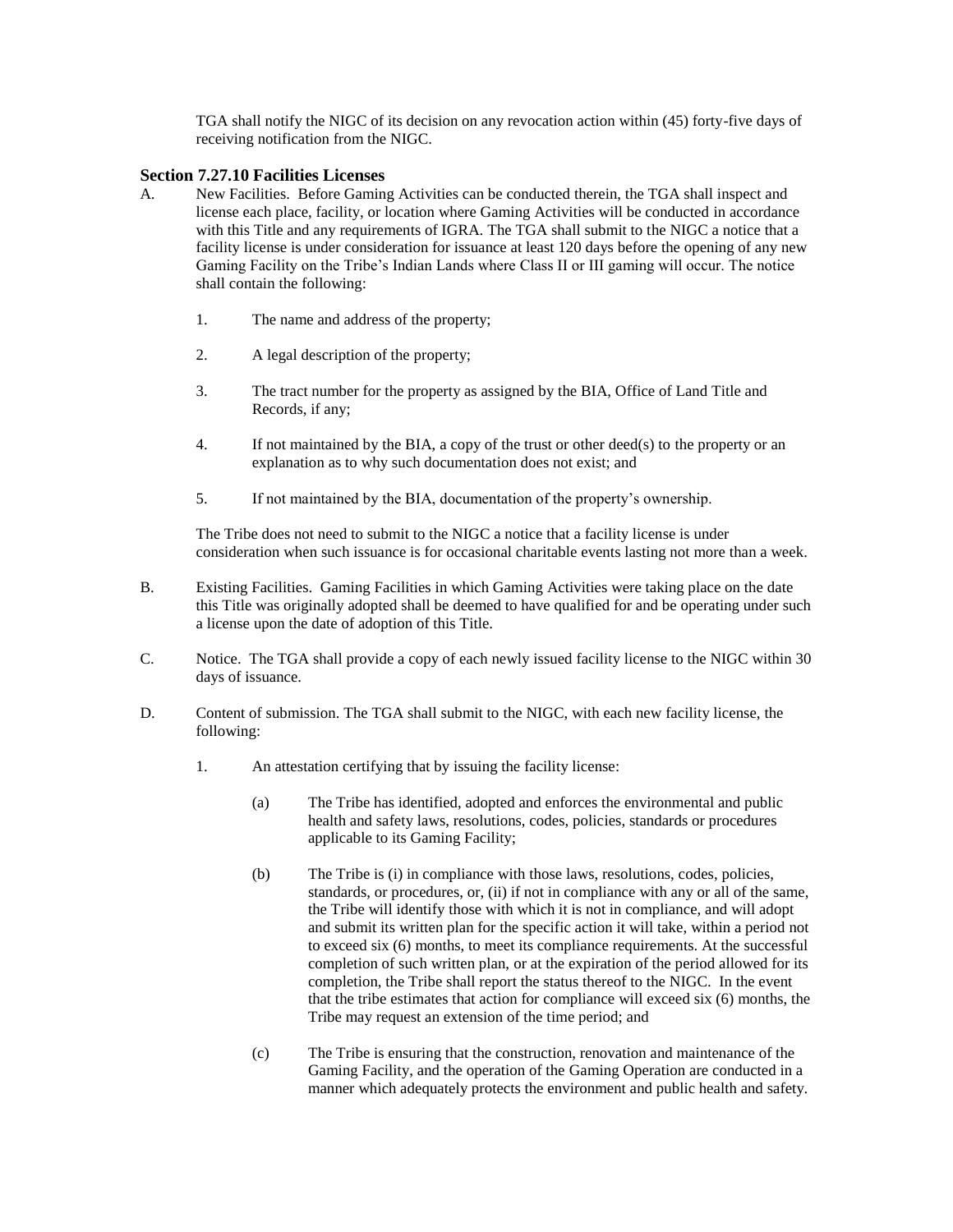- 2. A document listing all laws, resolutions, codes, policies, standards or procedures identified by the Tribe as applicable to its Gaming Facilities, other than Federal laws, in the following areas:
	- (a) Emergency preparedness, including but not limited to fire suppression, law enforcement, and security;
	- (b) Food and potable water;
	- (c) Construction and maintenance;
	- (d) Hazardous materials;
	- (e) Sanitation (both solid waste and wastewater); and
	- (f) Other environmental or public health and safety laws, resolutions, codes, policies, standards or procedures adopted by the Tribe in light of climatic, geographic, and other local conditions and which are applicable to its gaming places, facilities, or locations.
- E. Notification. The TGA must notify the NIGC within thirty (30) days if a facility license is terminated or if a Gaming Facility closes or reopens.

### **Section 7.27.11 Penalties and Sanctions for Failure to Comply with Regulations or Agency Requirements**

Upon approval by the TGC, any person or entity failing to comply with any of the provisions of this Title, or regulations adopted pursuant to it, shall be denied a license or have its license revoked if a license has already been issued. In case of a revocation, the revocation shall take effect ninety (90) days after it is issued by the TGA. The TGA may withdraw the revocation when it is satisfied the entity is in compliance with all regulations and requirements. The TGA may also assess a civil penalty of up to five thousand dollars (\$5,000.00) for failure to comply with this Title and TGA regulations and requirements.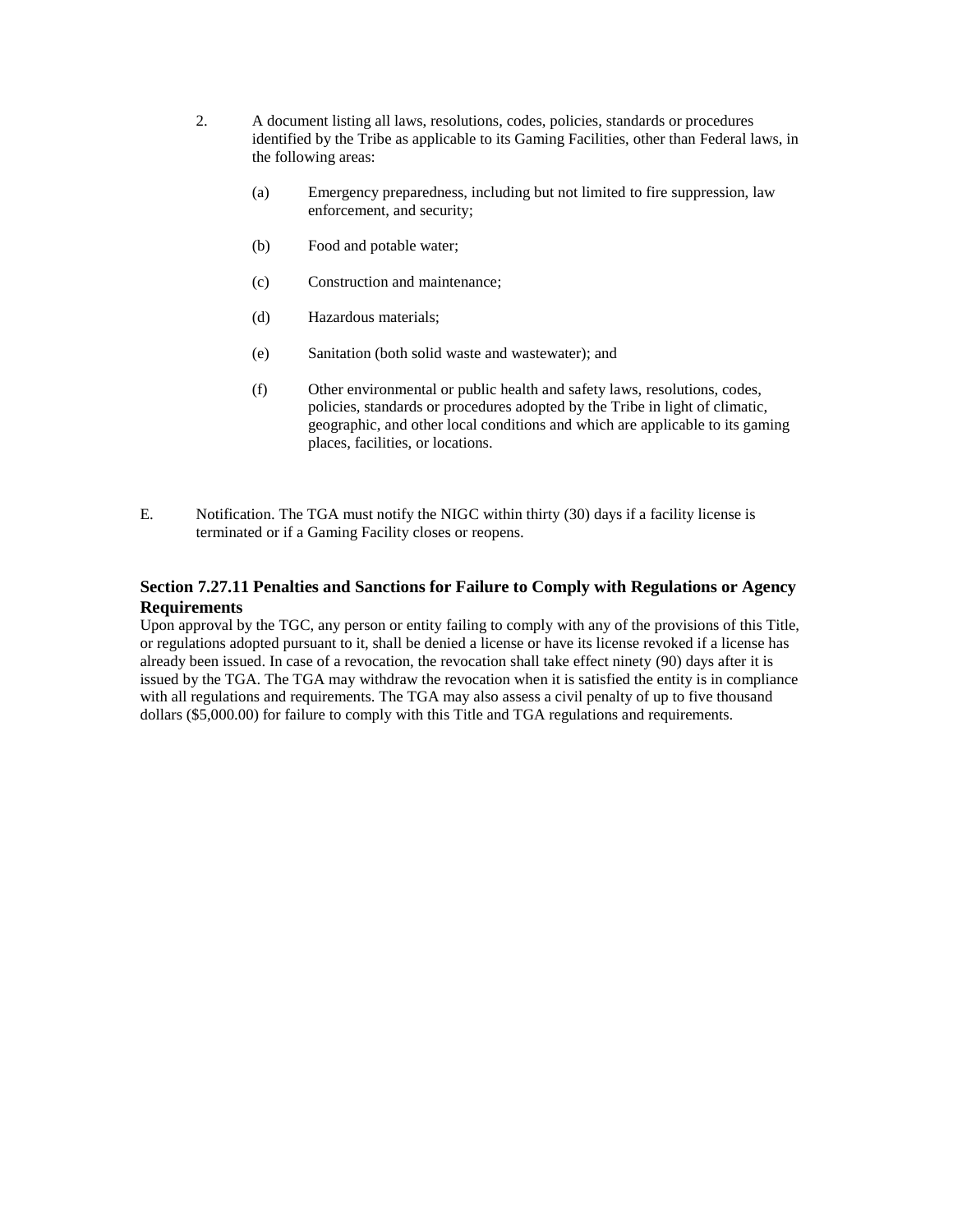## **Chapter 7.28 Gaming Revenues**

#### **Sections: Section 7.28.01 Gaming Revenues as Tribal Property Section 7.28.02 Use of Gaming Revenues**

#### **Section 7.28.01 Gaming Revenues as Tribal Property**

Except as provided for under the terms of an agreement pursuant to the provisions of IGRA or as otherwise permitted by law, all revenues generated from any Class II or Class III gaming activity are the property of the Tribe. Any profits or net revenues from activities within gaming facilities shall be deposited into the Tribe's general treasury or such other Tribal account as the Tribe shall determine (which will include Gaming Operations accounts needed for expansion etc.). No Tribal Citizen shall be deemed to have any interest therein, provided that the Tribal Council, in its sole discretion, may adopt rules for distributing gaming proceeds to citizens on a per capita basis provided such plan meets the requirements of IGRA, 25 U.S.C. § 2710(b)(3). Once gaming revenues become part of the Tribe's treasury, the revenues shall lose any identity as gaming revenues except to the extent necessary to comply with applicable law.

#### **Section 7.28.02 Use of Gaming Revenues**

Net revenues from gaming activities are not to be used for purposes other than:

- A. To fund Tribal government operations or programs;
- B. To provide for the general welfare of the Tribe and its citizens;
- C. To promote Tribal economic development;
- D. To donate to charitable organizations; or
- E. To help fund operations of local, non-Tribal, government agencies, including law enforcement.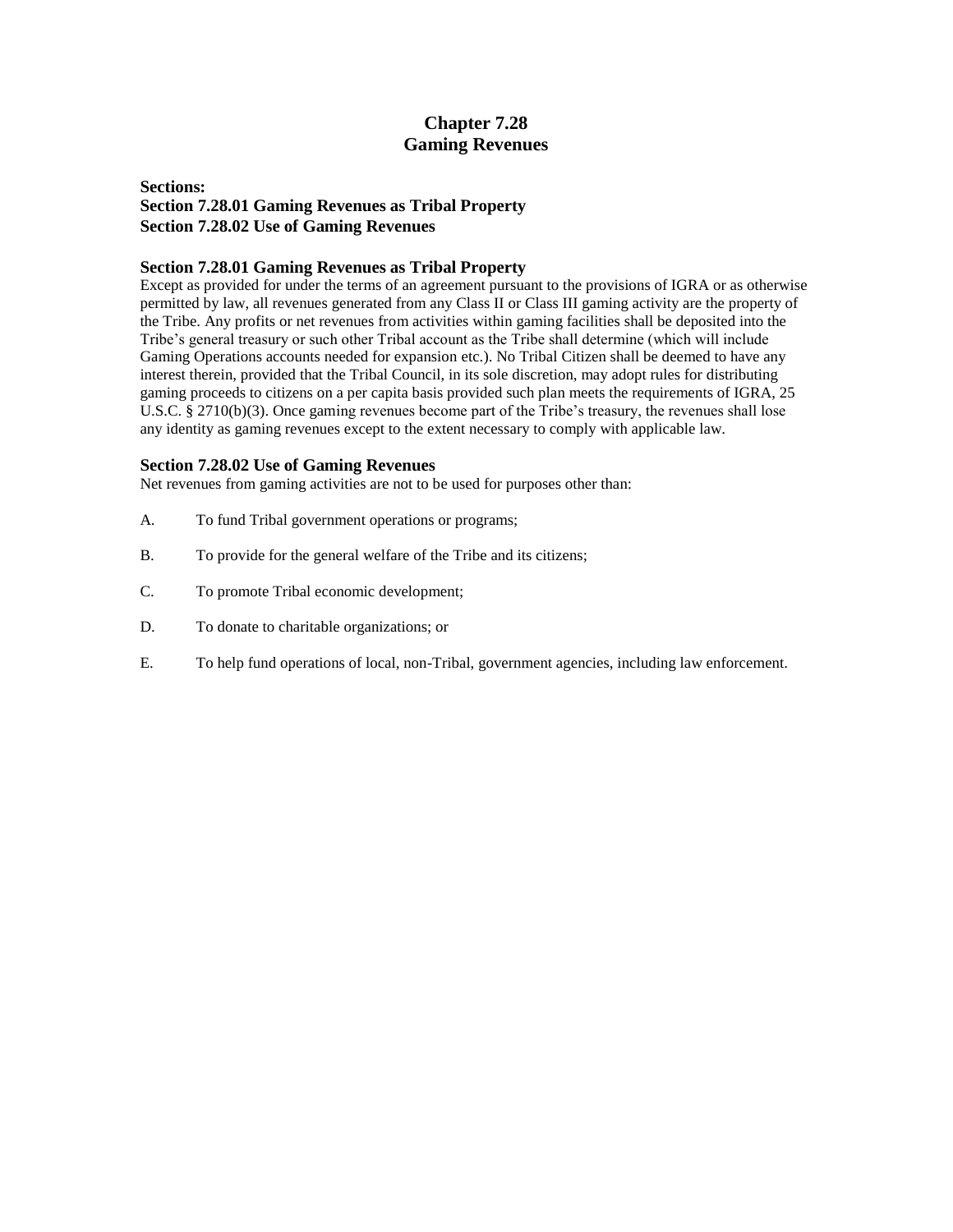## **Chapter 7.29 Class III Gaming: Tribal-State Compacts**

#### **Sections: Section 7.29.01 Class III Gaming: Tribal-State Compacts**

#### **Section 7.29.01 Class III Gaming: Tribal-State Compacts**

Class III gaming shall be conducted on Tribal Lands in compliance with the Compact and as provided for by IGRA. All negotiations for any amendment to the Compact shall be conducted through the Tribal Council, or their designee, with the advice and recommendation of the TGC, TGA, and Gaming Operations management and shall be finalized in accordance with Tribal law. To the extent any provision of a Compact is inconsistent with the provisions of this Title, such Compact provision shall prevail and shall be deemed incorporated by reference herein. The Compact is attached as Exhibit B to this Title.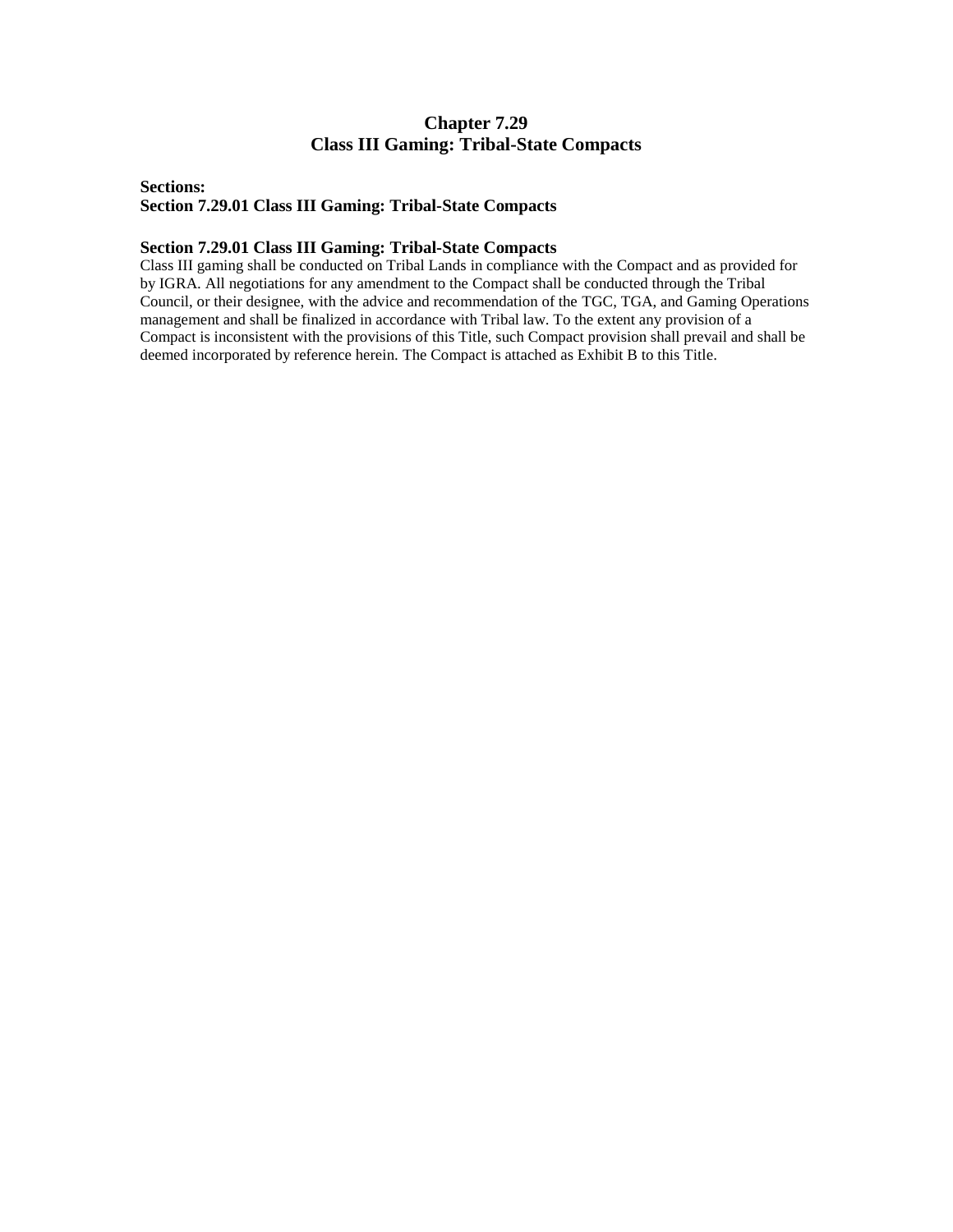## **Chapter 7.30 Management of Tribal Gaming; Restrictions**

### **Sections: Section 7.30.01 Management of Tribal Gaming Section 7.30.02 Restrictions**

#### **Section 7.30.01 Management of Tribal Gaming**

Nothing herein shall prevent the Tribe from entering into Management Contracts or other agreements with any person or entity for the management or operation of any game otherwise authorized under this Title, so long as such agreement is in compliance with applicable law. Further:

- A. Any Management Contract entered into by the Tribal Council for the management of Class II or Class III Gaming Activities must be submitted to the NIGC for approval;
- B. Any references to Management Contracts shall be considered to include all collateral agreements to such contract or agreement that relate to the Gaming Activity; and
- C. No Management Contract shall be effective unless it is entered into pursuant to express written authority granted under a valid Tribal Council Resolution or Tribal Code Title. The Tribal Council shall specifically approve any Management Contract prior to its submission to the NIGC or another governmental entity for approval.

#### **Section 7.30.02 Restrictions**

No elected official or employee of the Tribe, including those serving on the TGC, those employed by the TGA or any other committee or agency of the Tribe, shall have a financial interest in or management responsibility for, any Management Contract or other such agreement entered into pursuant to IGRA, nor shall such elected official serve on the TGC or hold (directly or indirectly) ten percent (10%) or more of the issued and outstanding stock of any corporation, or 10% or more of the beneficial interest in any partnership, trust, or other entity, or in the case of any entity having thirty-five (35) or less owners, shareholders, partners or beneficiaries, any interest in any such corporation, partnership, trust or other entity, having a financial interest in, or management responsibility for, such contract, or any interest in any entity.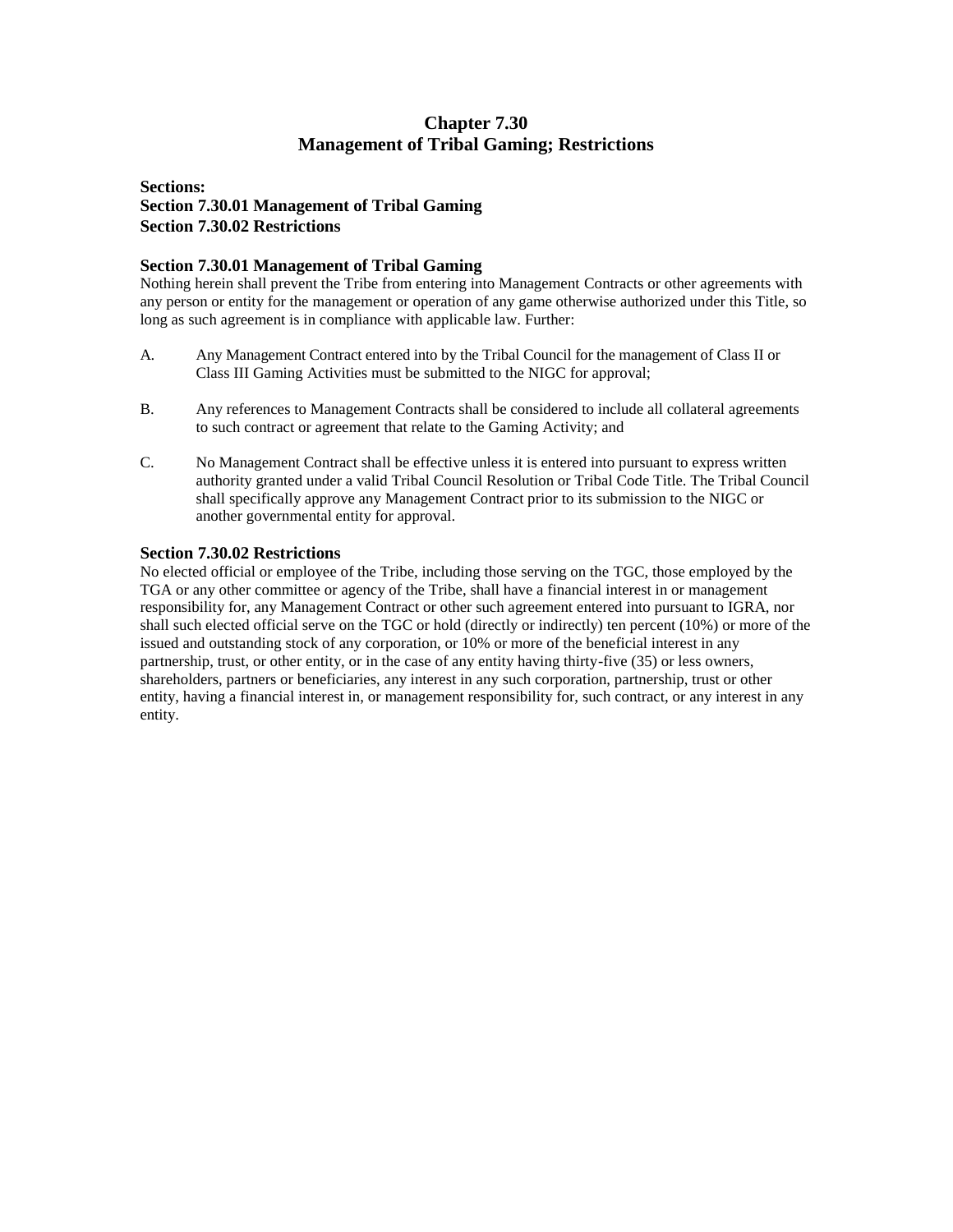## **Chapter 7.31 Tribal Gaming Corporation**

#### **Sections: Section 7.31.01 Tribal Gaming Corporation**

#### **Section 7.31.01 Tribal Gaming Corporation**

Nothing in this Title shall be interpreted to prevent the Tribe (through the Tribal Council), in its sole discretion, from delegating authority to one or more subordinate Tribal corporations, to manage and operate a Tribal gaming facility, so long as the enterprises to which gaming licenses are issued are solely and exclusively owned by the Tribe. Any Tribal corporation established by the Tribe to conduct business on behalf of the Tribe retains the sovereign immunity of the Tribe, unless specifically and expressly waived by the Tribal Council by resolution or through a Title of the Tribal Code.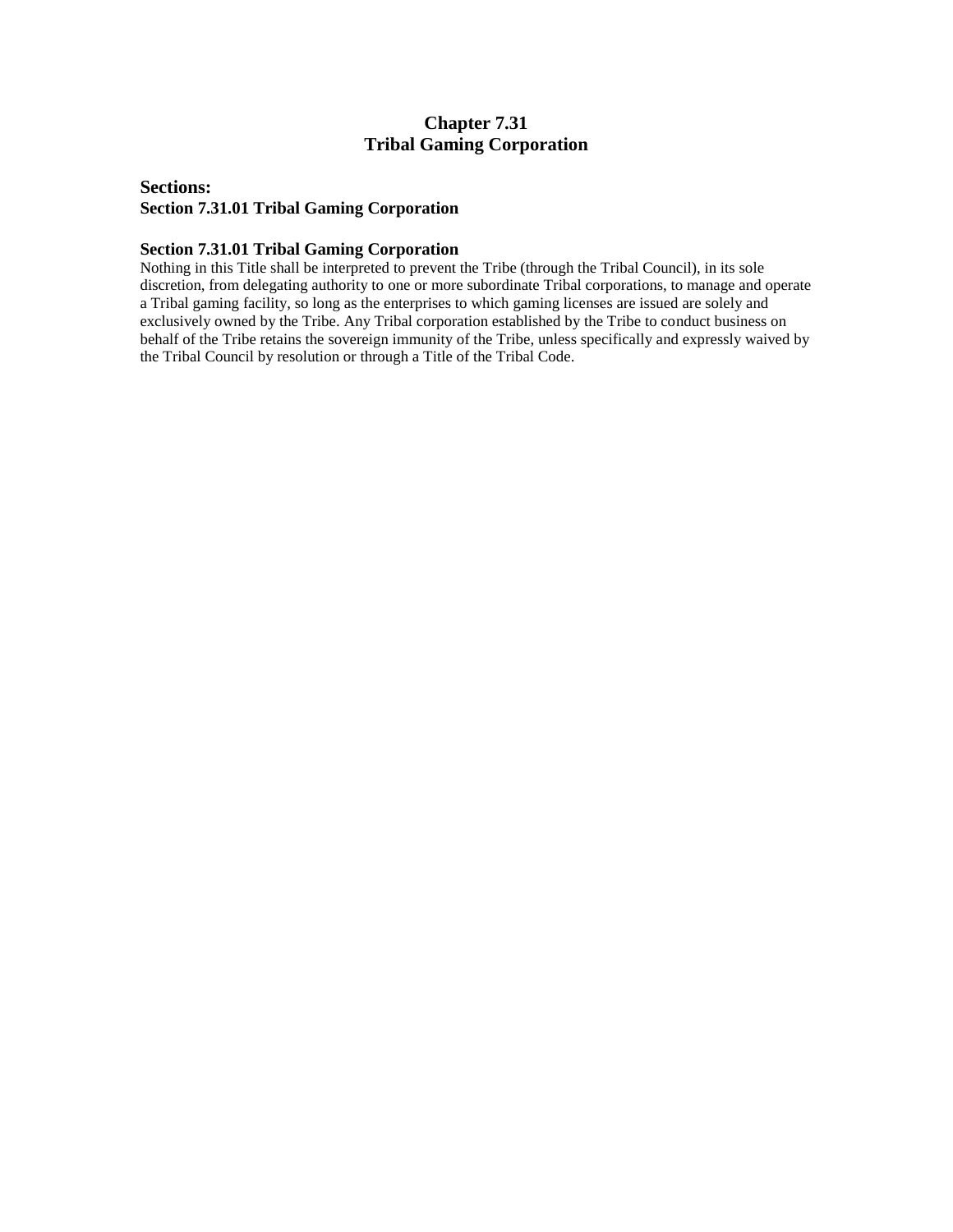## **Chapter 7.32 Age Restrictions on Gaming Activities**

### **Sections: Section 7.32.01 Class III Gaming Section 7.32.02 Class II Gaming**

#### **Section 7.32.01 Class III Gaming**

No person under the age of eighteen (18) shall participate in any Class III gaming activity, or be allowed on the gaming floor of the facility where Class III gaming is conducted. PROVIDED, that such age limitations shall not apply to an individual accompanied by an adult for the specific and limited purpose of proceeding directly and immediately across the gaming area for legitimate non-gaming purpose, with no gaming area loitering or gaming participation by the underage person or accompanying adults.

#### **Section 7.32.02 Class II Gaming**

No person under the age of eighteen (18) shall participate in any Class II gaming activity or be allowed on the gaming floor of the facility where Class II gaming is conducted, except under the following circumstances:

- A. Special Events. Persons under the age of eighteen (18) will be allowed to play Class II games in a limited number of special events, as provided below, put on by the Gaming Operation;
- B. Limit. The number of Special Events will be limited to a maximum of four (4) a year; and
- C. Restrictions. Those who participate in Class II gaming under this Special Events exception will be accompanied by an adult family member, i.e., a parent, a grandparent, spouse or legal guardian (those individuals appointed by a court of law as the legal guardian of an individual) over the age of 18.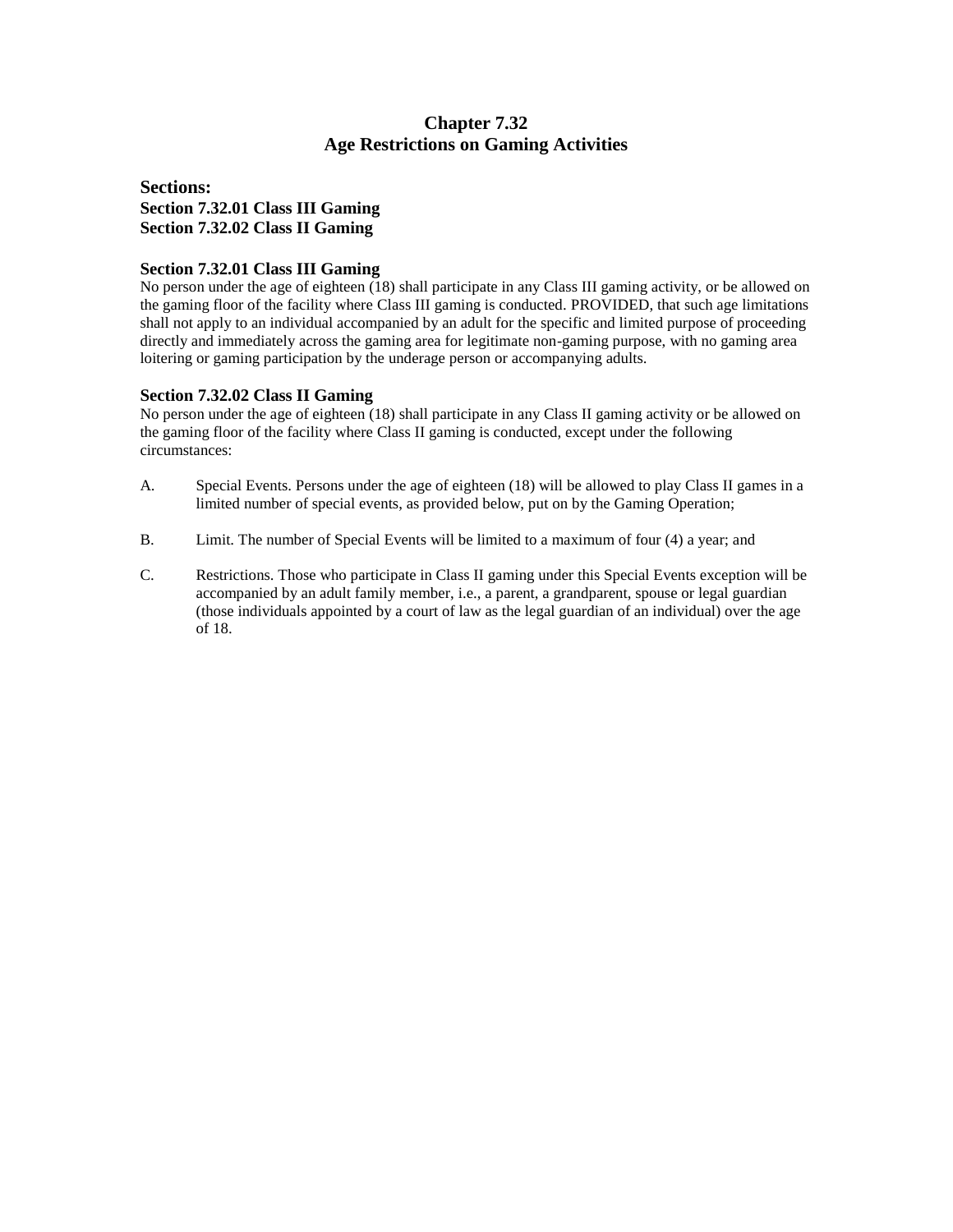### **Chapter 7.33 Miscellaneous Provisions**

**Sections: Section 7.33.01 Indemnification of TGC Board of Commissioners, Officers and Employees Section 7.33.02 Patron Dispute Resolution Section 7.33.03 Agent for Service of Process Section 7.33.04 Charitable Contributions**

**Section 7.33.01 Indemnification of TGC Board of Commissioners, Officers and Employees** The Tribe shall indemnify any person who was or is a party or is under threat to be made a party to any pending or completed action, suit or proceeding either civil, criminal, administrative or investigative solely by the reason of the fact that they are or were a TGC Board of Commissioners, officer, agent or employee acting on behalf of the TGC or TGA, or they are or were serving at the request of the TGC or TGA, as a director or officer, against expenses (including attorney's fees), judgments fees, judgments, fines and amounts paid in settlements actually and reasonably incurred by them in connection with such action, suit or proceeding.

However, the Tribe shall not indemnify such TGC commissioner or officer if the Tribal Council shall determine that the TGC commissioner or officer failed to act in good faith and with the degree of diligence, care and skill which an ordinarily prudent person would exercise under similar circumstances in like positions. The right of indemnification provided for herein shall not be deemed exclusive of any other rights to which such TGC commissioner or officer may be entitled and shall inure to the benefit of the heirs, executors, and administrators of any such person.

#### **Section 7.33.02 Patron Dispute Resolution**

Patrons with complaints against the gaming establishment shall have as their sole remedy the right to file a petition for relief with the TGA. Complaints shall be submitted in writing. The TGC shall hold a hearing within 30 days of receipt of the petitioner's complaint. The petitioner may have counsel present at the hearing. The petitioner may be allowed to present evidence, at the discretion of the TGC. After the hearing, the TGC shall render a decision in a timely fashion. All such decisions will be final when issued. Any patron complaint must be submitted to the TGC within thirty (30) days of the incident giving rise to the complaint. All claims by patrons shall be limited to a maximum recovery of \$1,000.00 per occurrence, and a cumulative limit of\$3,000.00 per patron in any 12-month period, except for disputes relating to a patron's entitlement to a game prize, which shall be limited to the amount of such prize. The TGC's decision shall constitute the complainant's final remedy.

#### **Section 7.33.03 Agent for Service of Process**

For purposes of this Title, the Tribe designates its Chief Executive Officer as the agent for service of any official determination, order or notice of violation.

#### **Section 7.33.04 Charitable Contributions**

The TGC will adopt regulations concerning the bona fide charitable organizations that are eligible to receive charitable contributions made pursuant to the Compact.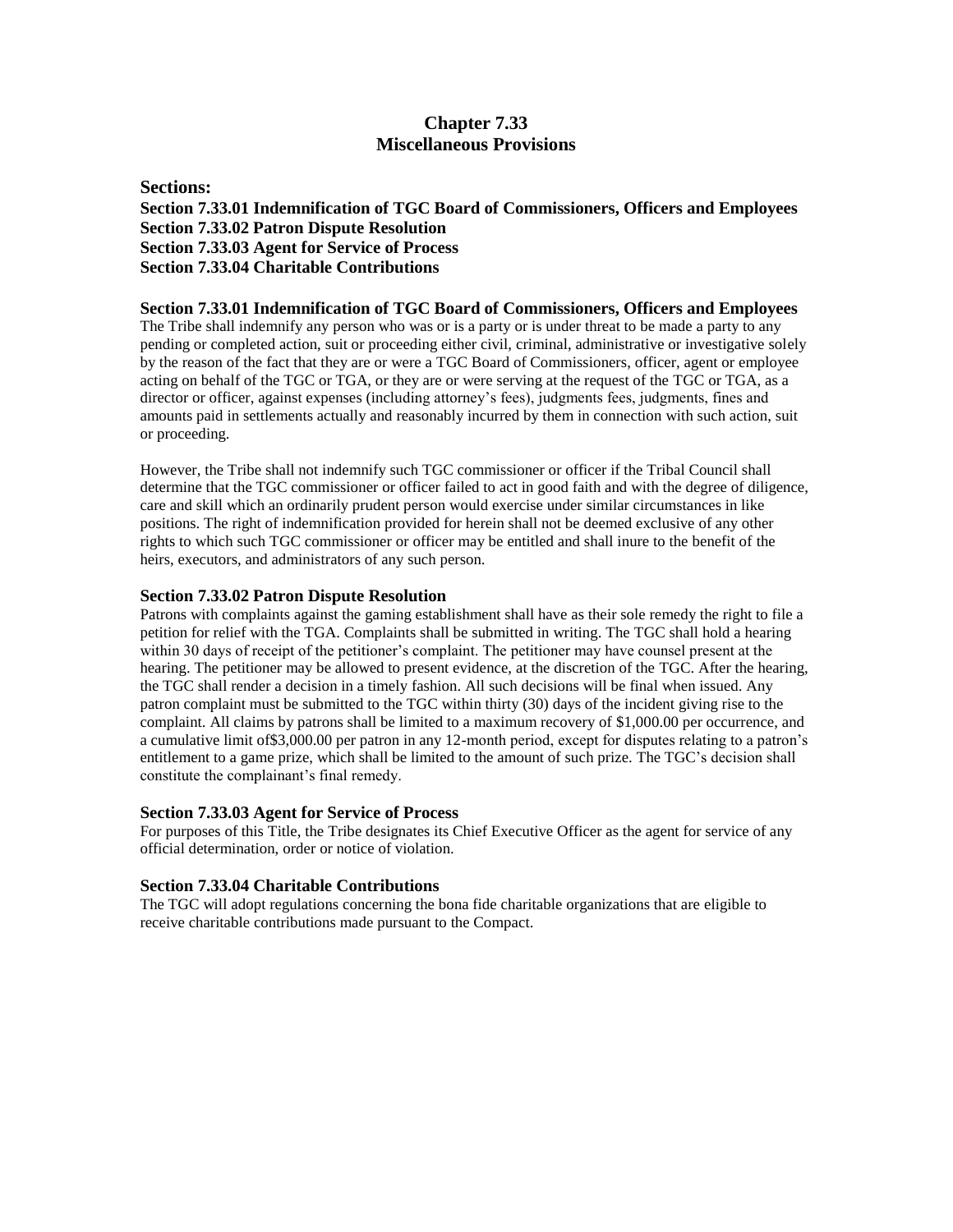## **Chapter 7.34 Construction and Severability**

#### **Sections: Section 7.34.01 Construction and Severability**

### **Section 7.34.01 Construction and Severability**

- A. This Title is exempted from the rule of strict construction, and shall be liberally construed to give full effect to the objectives and purposes for which it was enacted; and
- B. If any section of this Title, or its application to any person or entity or circumstance, is held invalid, the remainder of the Title, or the application of the provision to other persons or entities or circumstances, shall not be affected and shall remain in full force and effect.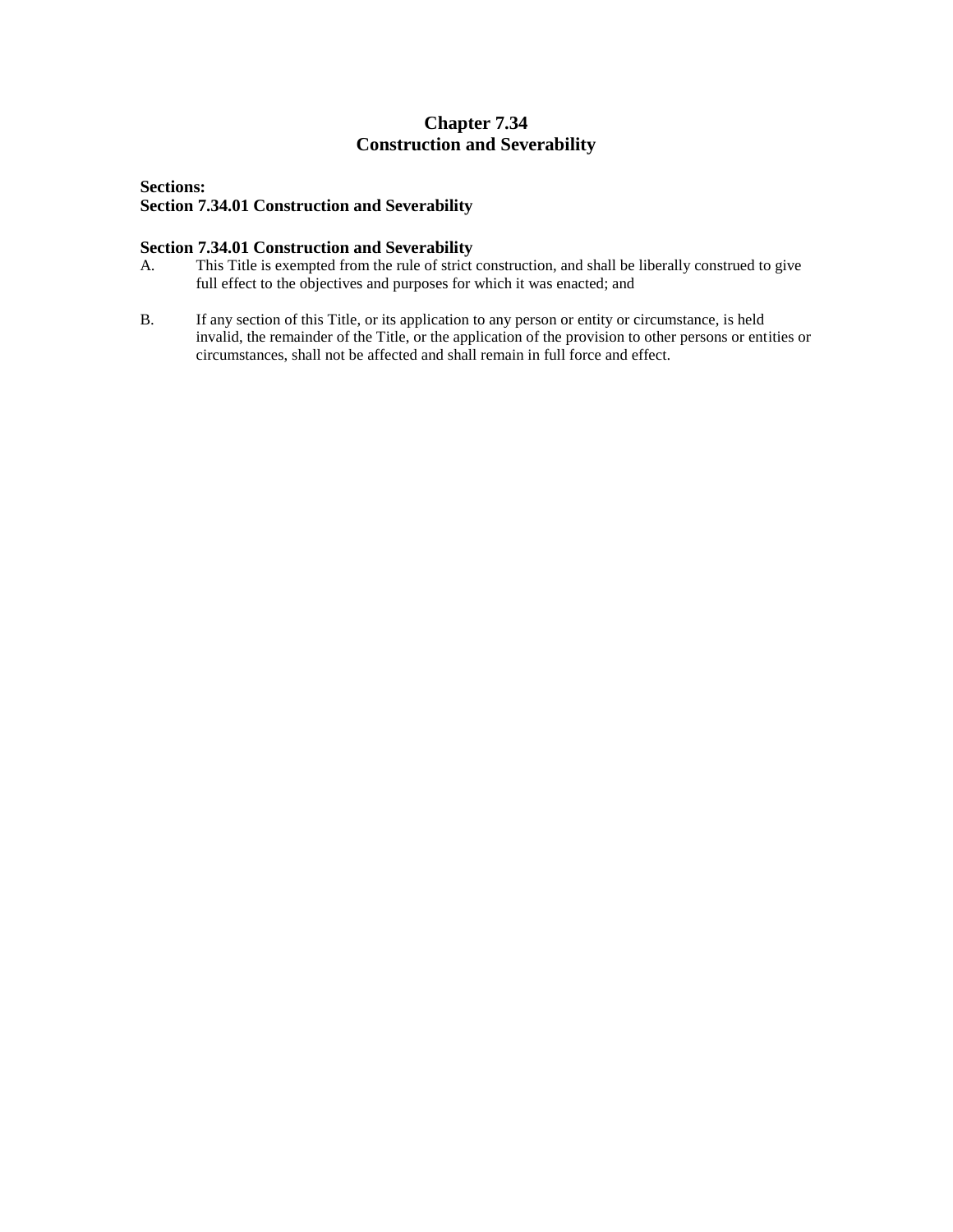## **Chapter 7.35 Tribal Sovereign Immunity and Jurisdiction Preserved**

#### **Sections:**

#### **Section 7.35.01 Tribal Sovereign Immunity and Jurisdiction Preserved**

#### **Section 7.35.01 Tribal Sovereign Immunity and Jurisdiction Preserved**

Nothing in this Title shall be construed as a waiver of the sovereign immunity of the Tribe, the Tribal Council, or of any TGC, committee, or corporation acting under the authority of the Tribe or the Tribal Council. Nothing in this Title shall be construed as a grant of jurisdiction to the United States or to a State, local or other tribal government.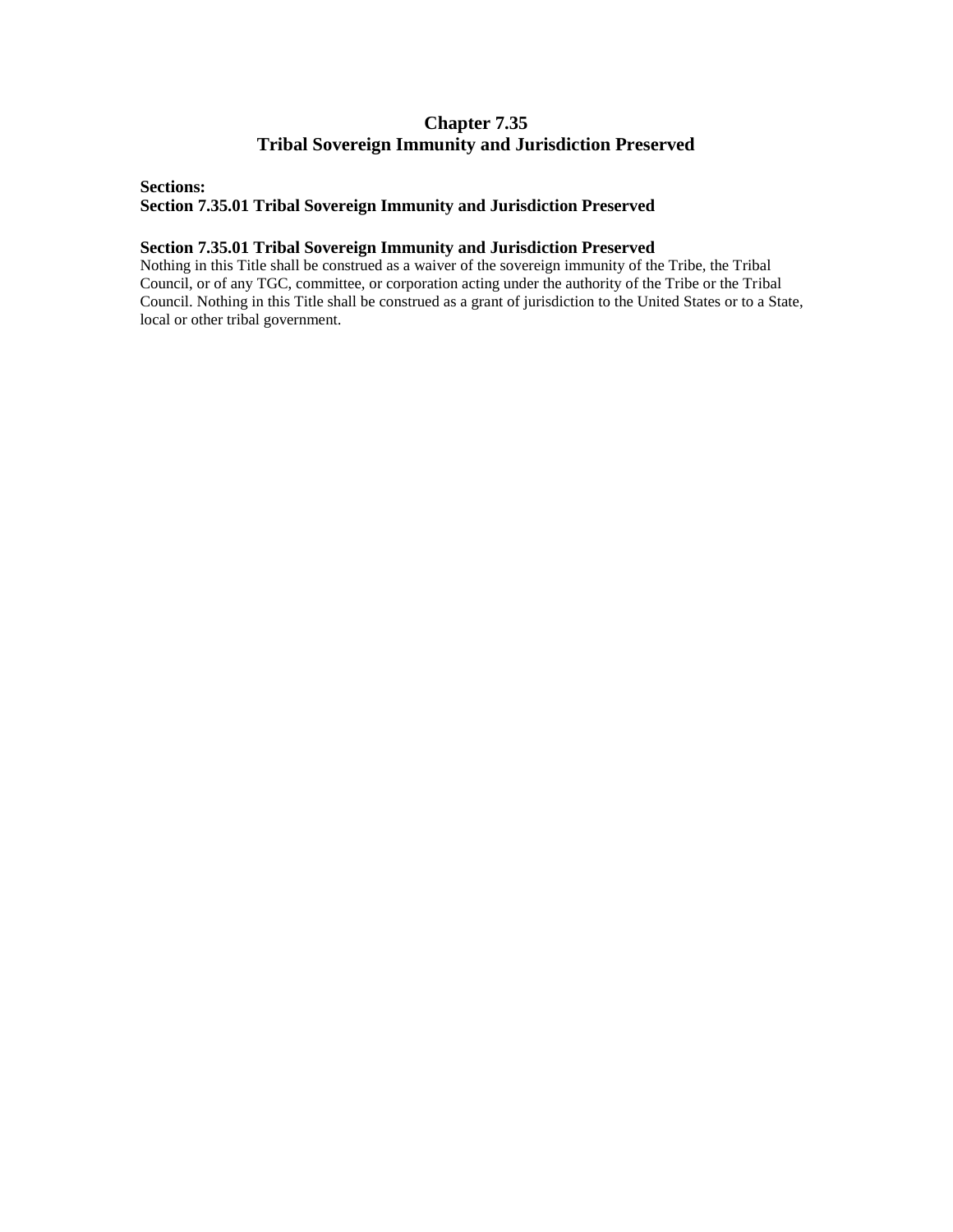### **Chapter 7.36 Codification and Amendments**

**Sections: Section 7.36.01 Codification Section 7.36.02 Amendments**

#### **Section 7.36.01 Codification**

The original Gaming Ordinance, #4-93, was approved on November 16, 1993, by the Tribal Council, and reviewed and approved by the NIGC on March 2, 1994.

The original Gaming Ordinance was codified as Title 7 Gaming of the Tribal Code on February 18, 2005with Resolution ##11-05

#### **Section 7.36.02 Amendments**

The Title was amended by the Tribal Council on November 10, 2008, and the change was reviewed and approved by the NIGC on February 11, 2009. The Title was amended by the Tribal Council on September 11, 2017 with Resolution #29-17; and amended by the Tribal Council on March 15, 2018 by Resolution #09-18 and submitted to the NIGC for review and approval on April 5, 2018.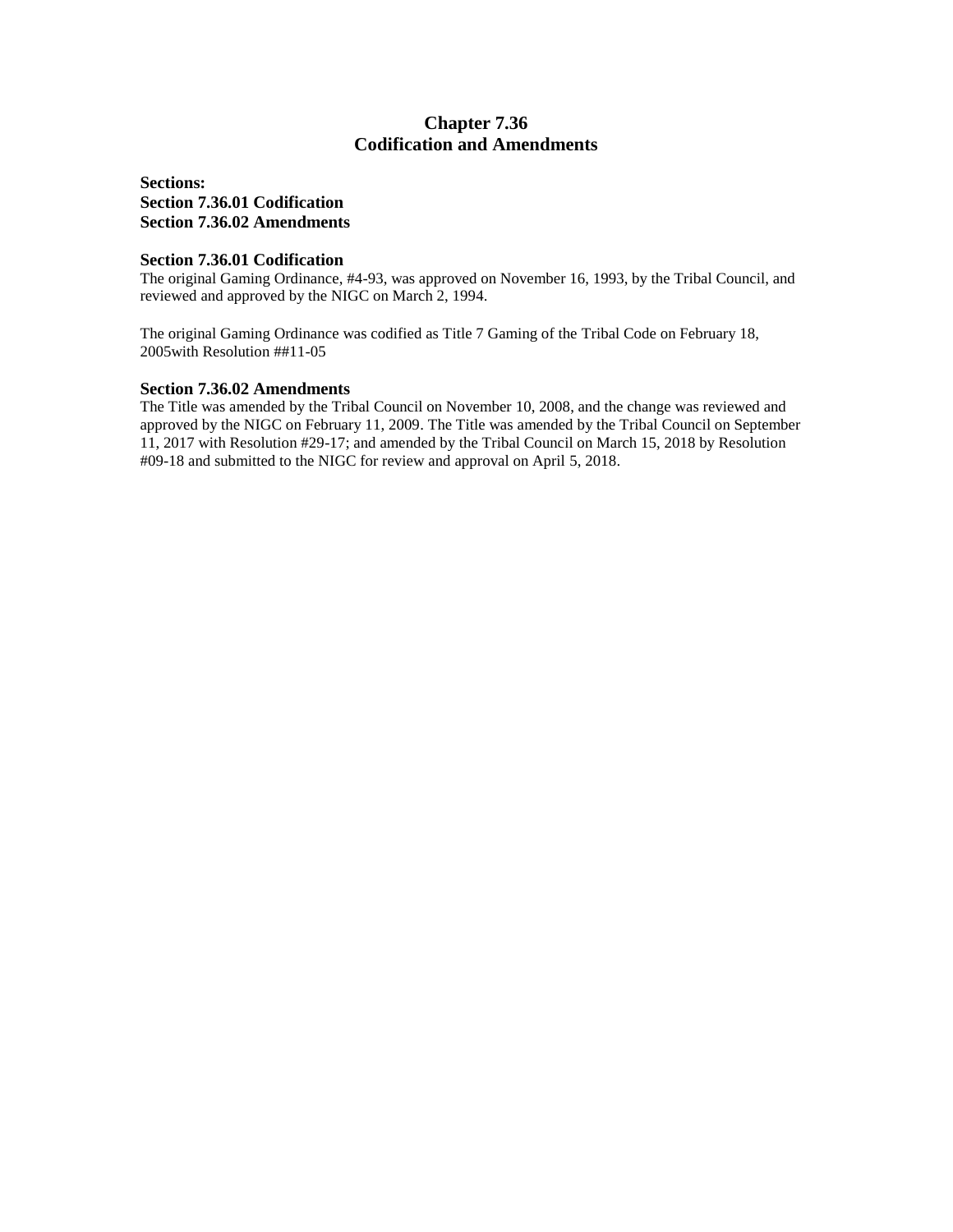### **EXHIBIT A**

#### **MEMORANDUM OF UNDERSTANDING REGARDING THE DISSEMINATION OF CRIMINAL HISTORY RECORD INFORMATION BY THE NATIONAL INDIAN GAMING COMMISSION**

(Insert PDF of fully executed MOU between NIGC and Tribe)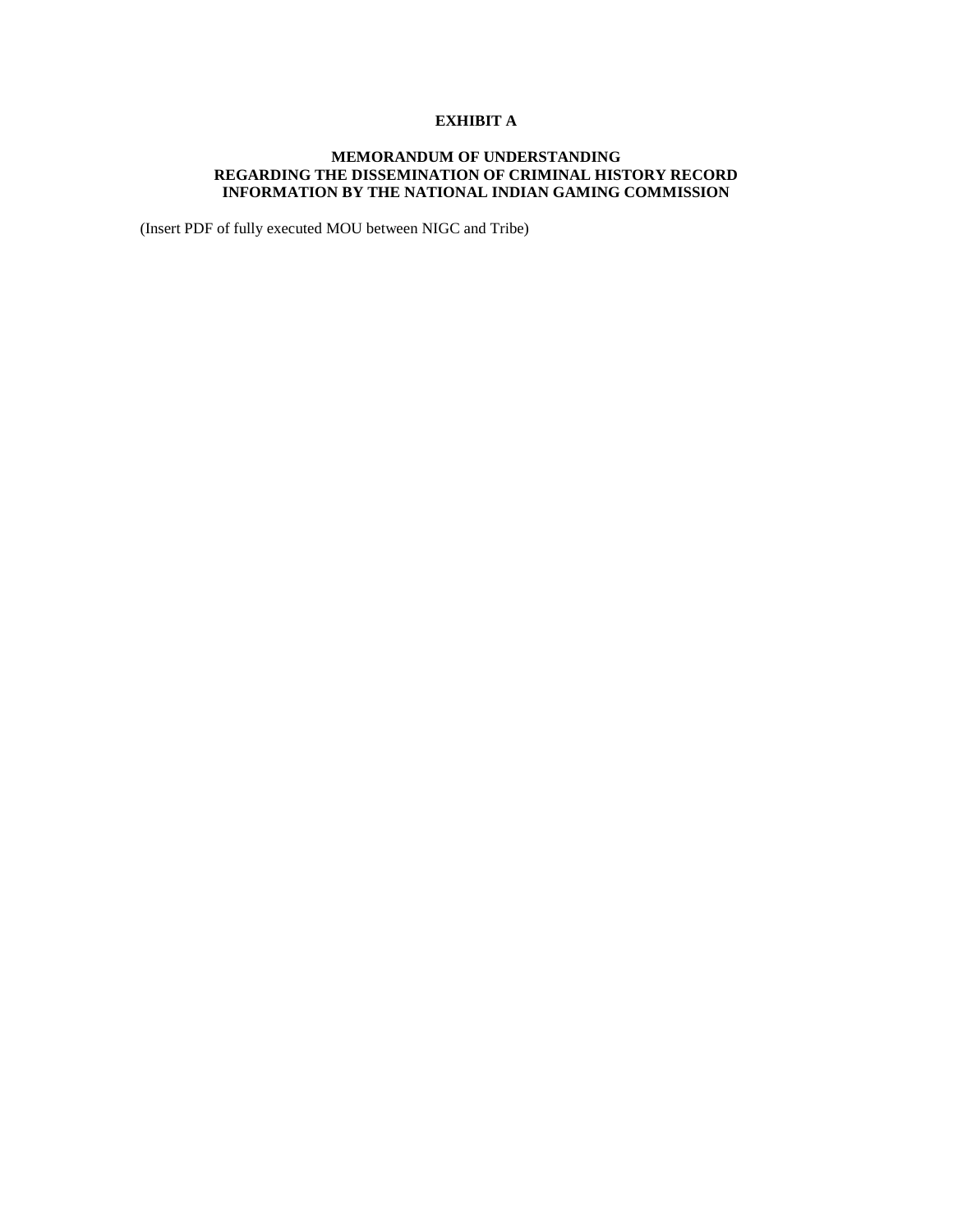

# RESOLUTION **#09-18**

## AMENDMENTS TO TITLE 7 - GAMING

WHEREAS, the Jamestown S'Klallam Indian Tribe ("Tribe") was Federally acknowledged by the Secretary of the Interior of the United States of America on February 10, 1981; and

WHEREAS, the Jamestown S'Klallam Tribal Council ("Council") is the governing body of the Tribe, in accordance with its Constitution adopted on November 19, 1983, pursuant to the provisions of Part 81 of Title 25 of the Code of Federal Regulations, as such Constitution is amended from time-to-time; and

WHEREAS, the health, safety, welfare, education, and regulation of treaty fishing, hunting, and gathering practices of the Indian people of the Tribe is the responsibility of the Council; and

WHEREAS, the Council adopted, in 1993, a Gaming Ordinance, pursuant to the requirements of the Indian Gaming Regulatory Act ("IGRA"), which ordinance was subsequently codified as Title 7 - Gaming of the Tribal Code and which was subsequently renamed Title 7 - Gaming Operations ("Title 7"): and

WHEREAS, the Tribe has recently renegotiated its Class Ill gaming compact ("Compact") with the State of Washington and desires to update Title 7 to reflect the terms of the new Compact and for other purposes; and

WHEREAS, the Tribe submitted a draft update to Title 7 to the National Indian Gaming Commission ("NIGC"), under Council Resolution #29-17, dated September 11, 2017, which draft the NIGC reviewed and responded with a request for additional changes to the title; now

THEREFORE BE IT RESOLVED, that the Tribal Council hereby approves and adopts further amendments to Title 7, substantially in the form as set out in Exhibit A to this resolution, which meets the requirements of the NIGC; and

BE IT FURTHER RESOLVED, that the Council directs the Tribal staff to submit the most recent version of Title 7 to the National Indian Gaming Commission ("NIGC") for their review and approval, as required by IGRA; and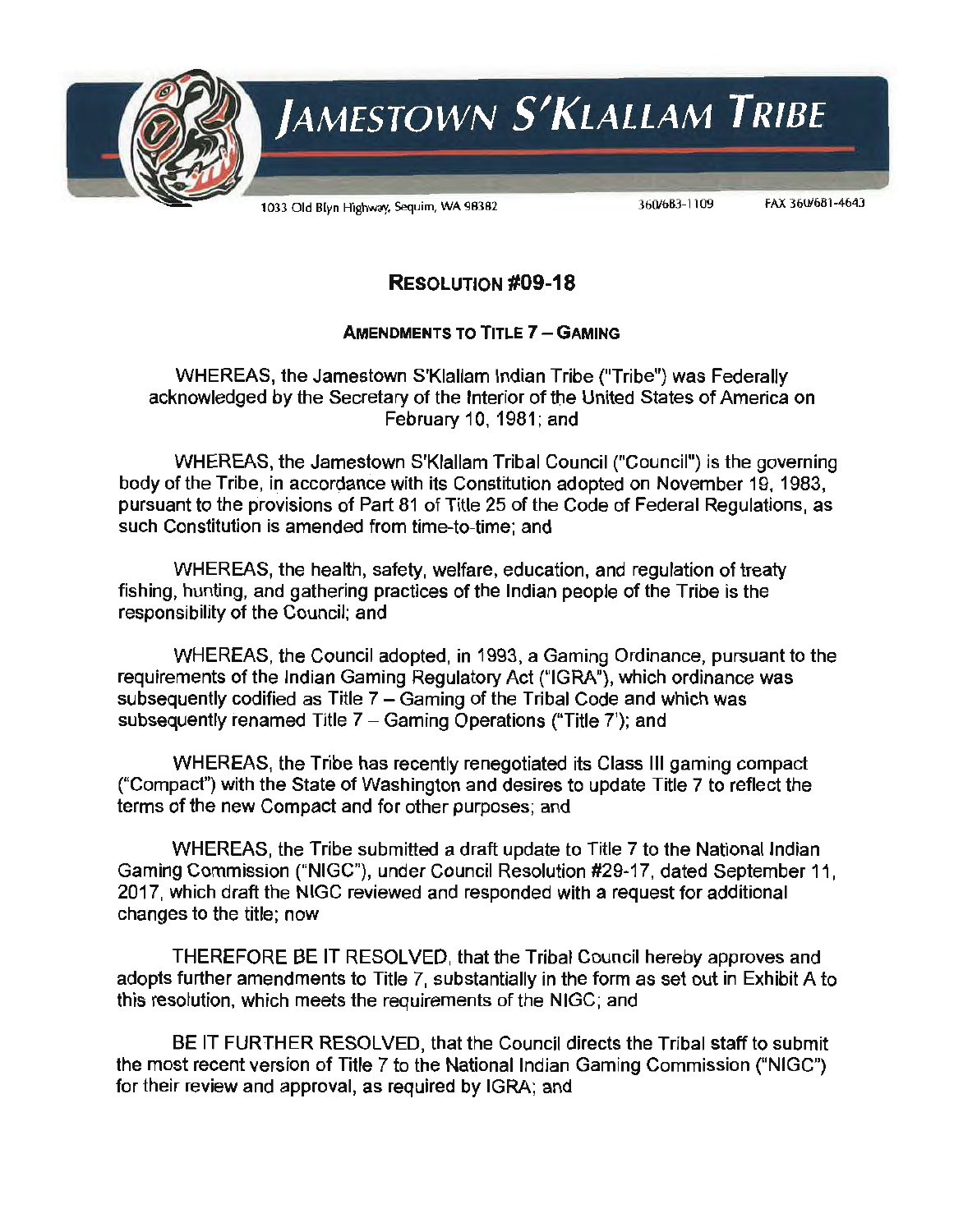BE IT FINALLY RESOLVED, that once the NIGC has issued their final approval of Title 7, that the Tribal staff update the text of the title to reflect that approval and post the updated title to the Tribe's web site.

# W. Ron Allen, Tribal Chairman

# **Certification**

I, Lisa Barrell, Secretary of the Jamestown S'Klallam Tribal Council of the Jamestown S'Klallam Tribe, do hereby certify that the resolution was adopted at a meeting of the Jamestown S'Klallam Tribal Council held on March 15, 2018, at the Jamestown S'Klallam Tribal Office in Blyn, Washington, and where a quorum was present and approving the resolution by a vote of  $\frac{1}{2}$ . FOR and  $\cancel{D}$ . AGAINST with  $\cancel{D}$ ABSTAINING.

Der M. Danel

Lisa Barrell, Tribal Council Secretary